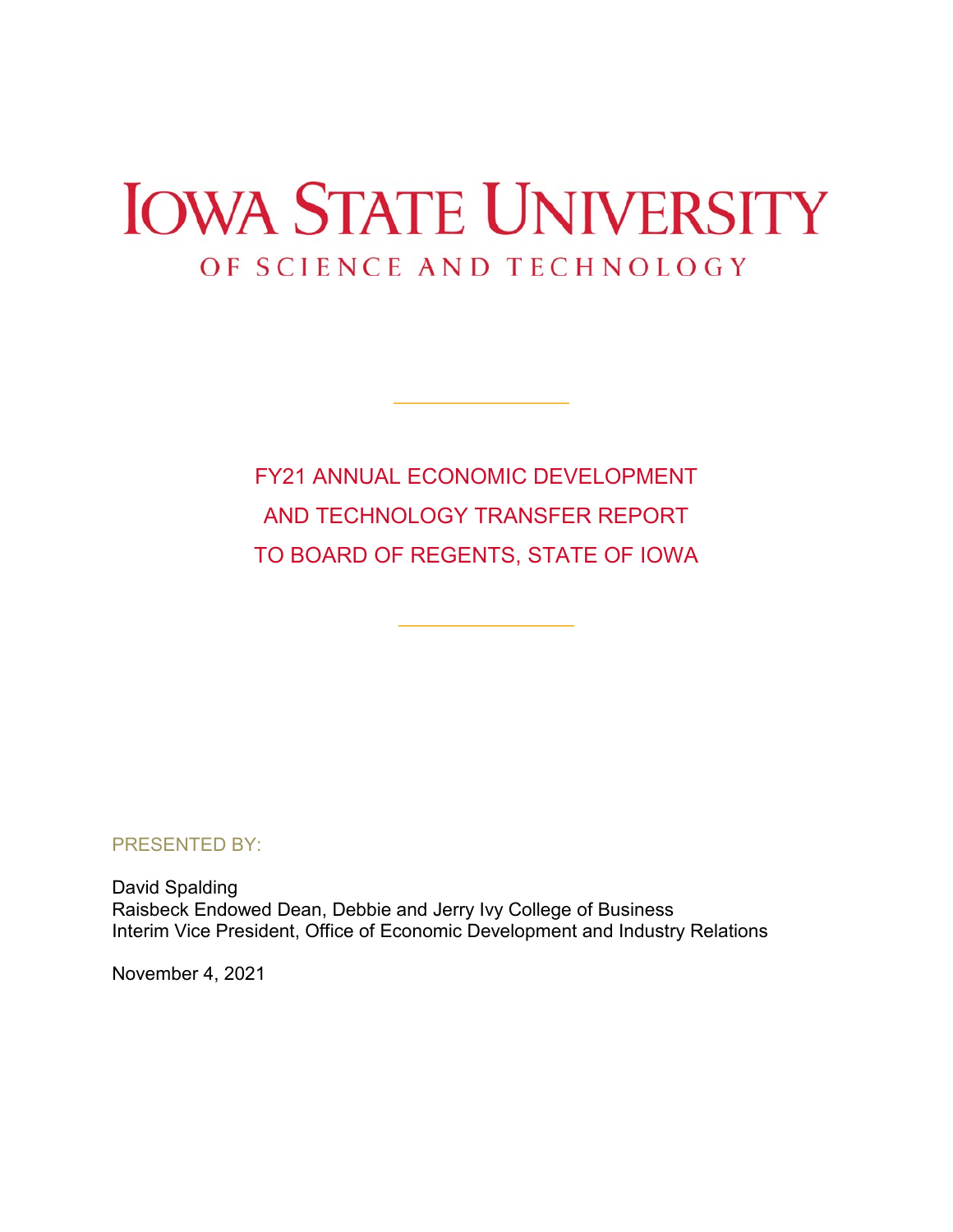### **Iowa State University Annual Economic Development and Technology Transfer Report – FY2021**

As the land-grant institution in the very first state to adopt the Morrill Act, Iowa State University wholeheartedly supports the land-grant ideals of putting science, technology and human creativity to work. Economic development is a top priority for Iowa State, and the university is very proud of the impact it has on both the lives of its students and the state economy. Iowa State's **economic development programs, services and initiatives** contribute to the overall positive net impact the university creates on Iowa's business community and return on investment it generates for students, taxpayers, and society. Through President Wendy Wintersteen's **Innovation and Entrepreneurship Initiative**, we are embedding innovation and entrepreneurship more deeply into our culture and curriculum. By doing so, we are cultivating the next generation of innovators and entrepreneurs while responding to the needs of our communities and state.

Iowans can count on Iowa State to serve as a trusted resource, using our core strengths innovation, science-based extension and outreach, and education. In response to the ongoing COVID-19 crisis, units within the **Office of Economic Development and Industry Relations (EDIR)** have adapted their normal business operations to better meet Iowans' needs. The units continue to remain very engaged across the entire state, providing outreach and assistance in support of Iowa businesses.

EDIR consists of the following key university economic development units that provide integrated and comprehensive business, technical, entrepreneurial support, and educational services to Iowa State's clients and partners:



• The *Center for Industrial Research and Service (CIRAS)* works with business and industry across all 99 counties to enhance their performance through service offerings in five general areas: technology, growth, productivity, leadership, and workforce. CIRAS leads three federal business outreach programs and three state-based programs, with staff and partners located across campus and across the state.



• The *Small Business Development Center (SBDC)*, administered by Iowa State, consists of 15 regional centers serving all 99 counties in Iowa. SBDC assists individuals interested in starting new companies and provides business services and counsel to existing small companies across Iowa to solve management problems, to improve operations, to seek financing, and to pursue new opportunities. Iowa State also operates two of the regional centers.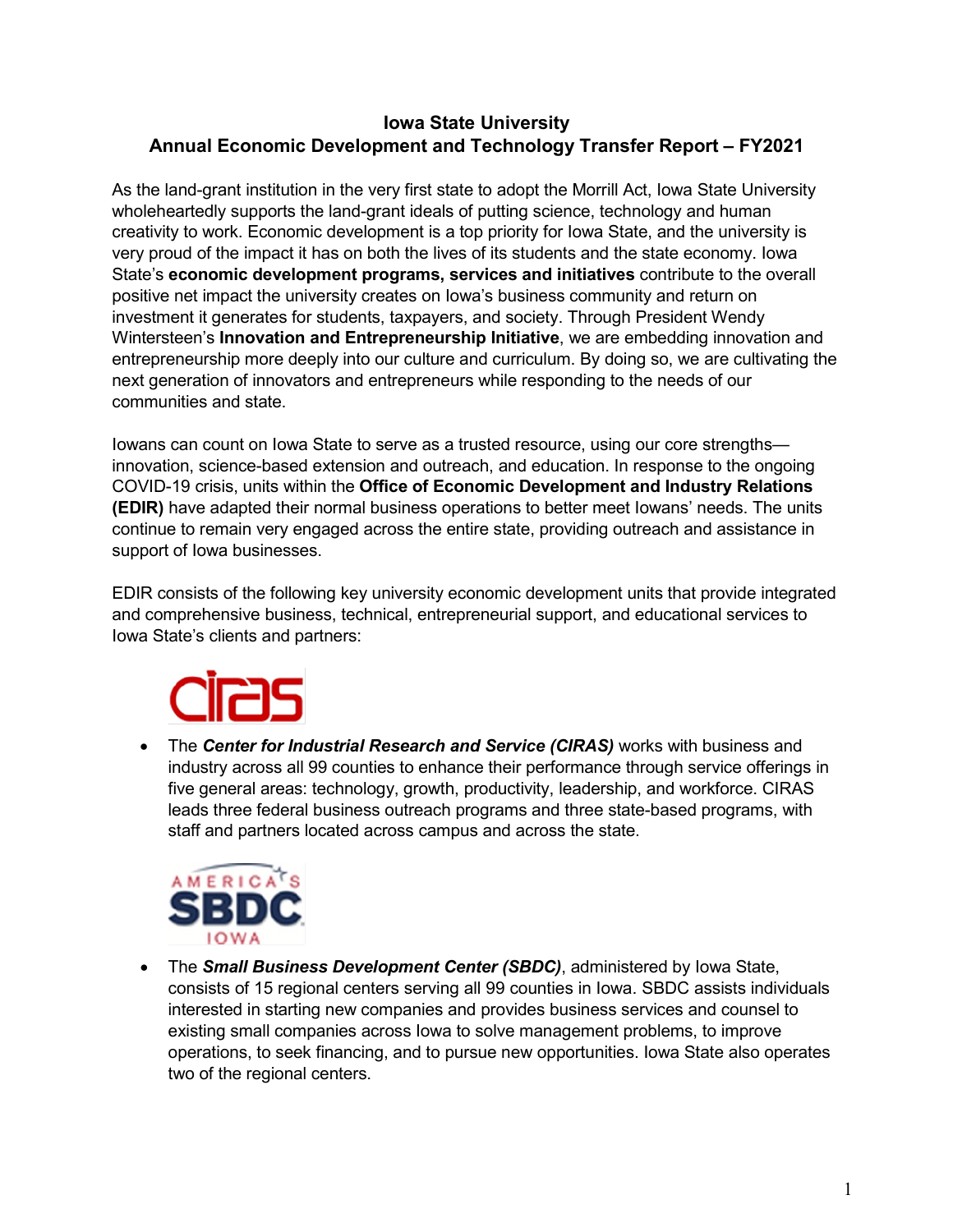## **IOWA STATE UNIVERSITY**

Pappajohn Center for Entrepreneurship

• The *Pappajohn Center for Entrepreneurship* serves entrepreneurs on campus and in our community, provides entrepreneurial opportunities for students including a student accelerator, hosts statewide and local business plan and pitch competitions, and participates in university-wide academic programs in entrepreneurship ranging from a cross-campus minor to a PhD program*.* The Pappajohn Center for Entrepreneurship has a presence in the Research Park CORE Facility, and new this year, on campus in the Student Innovation Center. Flagship programs include ISU Startup Factory, CYstarters, and CyBIZ Lab.

### **IOWA STATE UNIVERSITY IOWA STATE UNIVERSITY**

Research Foundation, Inc.

Office of Intellectual Property and Technology Transfer

• **The Office of Innovation Commercialization, which encompasses the ISU Research Foundation (ISURF) and Office of Intellectual Property and Technology Transfer (OIPTT),** protects, manages, markets, and licenses intellectual property resulting from the research enterprise at Iowa State University. Both established and startup companies license intellectual property rights from ISURF in order to introduce new products, decrease their manufacturing costs, improve revenue streams, and increase their market share. OIPTT negotiates and executes nondisclosure agreements, material transfer agreements, and research agreements between ISU and industry partners and commodity groups.



• *ISU Research Park (ISURP)* provides a resource-rich environment *WHERE INNOVATORS FLOURISH.* It includes close proximity and easy access to Iowa State University for our tenant partners, which include start-ups and established companies that range from growing entrepreneurial ventures to global corporations. The Research Park offers high quality labs and office space, as well as numerous community events, services and amenities that support the efforts of science- and technology-based organizations.

#### **Highlights of FY2021**

#### **EDIR**

• Named winner of the Innovation Award given by the Innovation of Economic Prosperity Universities program of the Association of Public & Land Grant Universities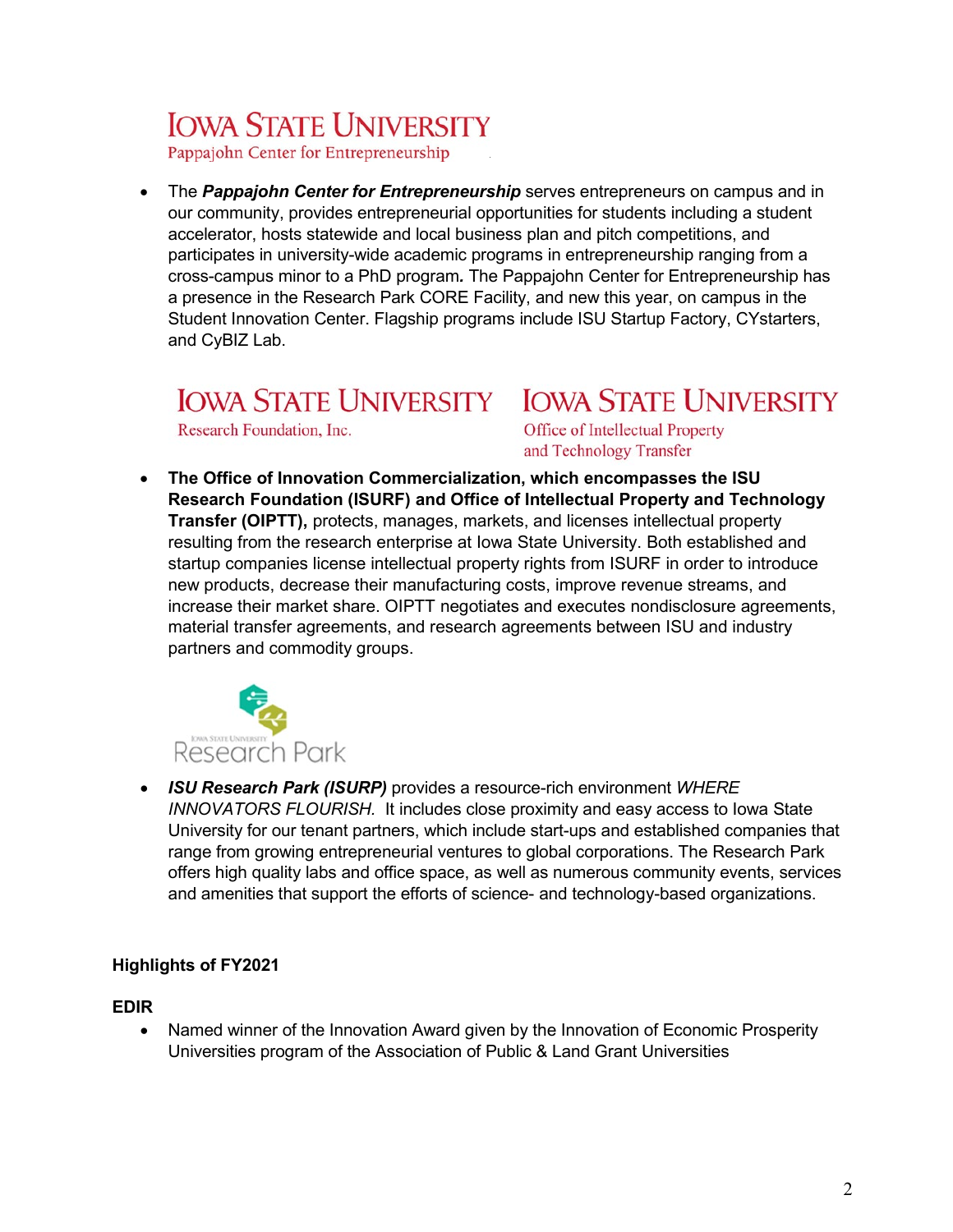#### **CIRAS**

- Worked with a Mason City company to help them pivot to making face shields when the pandemic hurt their operations. Ultimately the company produced over 2 million face shields with the majority going to organizations in Iowa.
- **Achieved a milestone by reporting \$3B in impact** and over 31,000 jobs created or retained from companies over the past five years as a result of CIRAS and partner assistance.
- **Launched a new partnership with the Iowa Department of Transportation (DOT)** to help economically and socially disadvantaged businesses develop so they are better able to compete for highway construction projects and other DOT-funded projects. CIRAS will provide one-on-one assistance to companies who qualify as Disadvantaged Business Enterprises (DBE) about the best ways to position themselves for bidding opportunities.

#### **America's SBDC Iowa**

- Due to the assistance of the SBDC during the reporting period, the following statewide economic impact was attributed by clients served in all 99 counties:
	- $\circ$  207 new businesses started 17 new business/month
	- $\circ$  2,245 job created 187 jobs/month
	- o \$182 million in capital infusion into businesses served
	- o Sales increased by \$415 million \$34 million in sales increases/month
- Launched the Rural Business Innovators program with 8 companies in the first cohort.
- #IASBDCMobile initiative began in the fall of 2020, with dedicated team members going to more than 20 communities across the state to bring needed assistance and resources in the areas of accounting, operations digital marketing and e-commerce.

#### **Pappajohn Center for Entrepreneurship**

- ISU Startup Factory, in partnership with BioConnect Iowa and Venture Net Iowa, was awarded a \$525,472 EDA grant to launch Iowa's first Go-To-Market Accelerator program. The program launched in February 2021 with five companies representing education technology, animal health, biotechnology, advanced manufacturing and medical technology.
- Iowa State University was awarded the U.S. Association for Small Business and Entrepreneurship (USASBE) National Model Program award for its robust entrepreneurship programs that span from the classroom to startups.
- The Princeton Review ranked lowa State #11 in the country for its undergraduate entrepreneurship programs.
- Dr. Shan Jiang, Materials Science professor and member of Cohort X of ISU Startup Factory, was awarded a 2021 Regents Innovation Fund grant for his self-stratifying amphiphilic Janus particles, which has the potential through his startup company to significantly change the coatings industry. Dr. Jian and his team were selected to attend the National I-Corps program in early 2021.

#### **Office of Innovation Commercialization**

• Renewable Waxes. Iowa State University researchers discovered a method to make a new wax from soybean oil that appears to meet the temperature and performance requirements of manufacturers from various industries. ISURF has entered into an option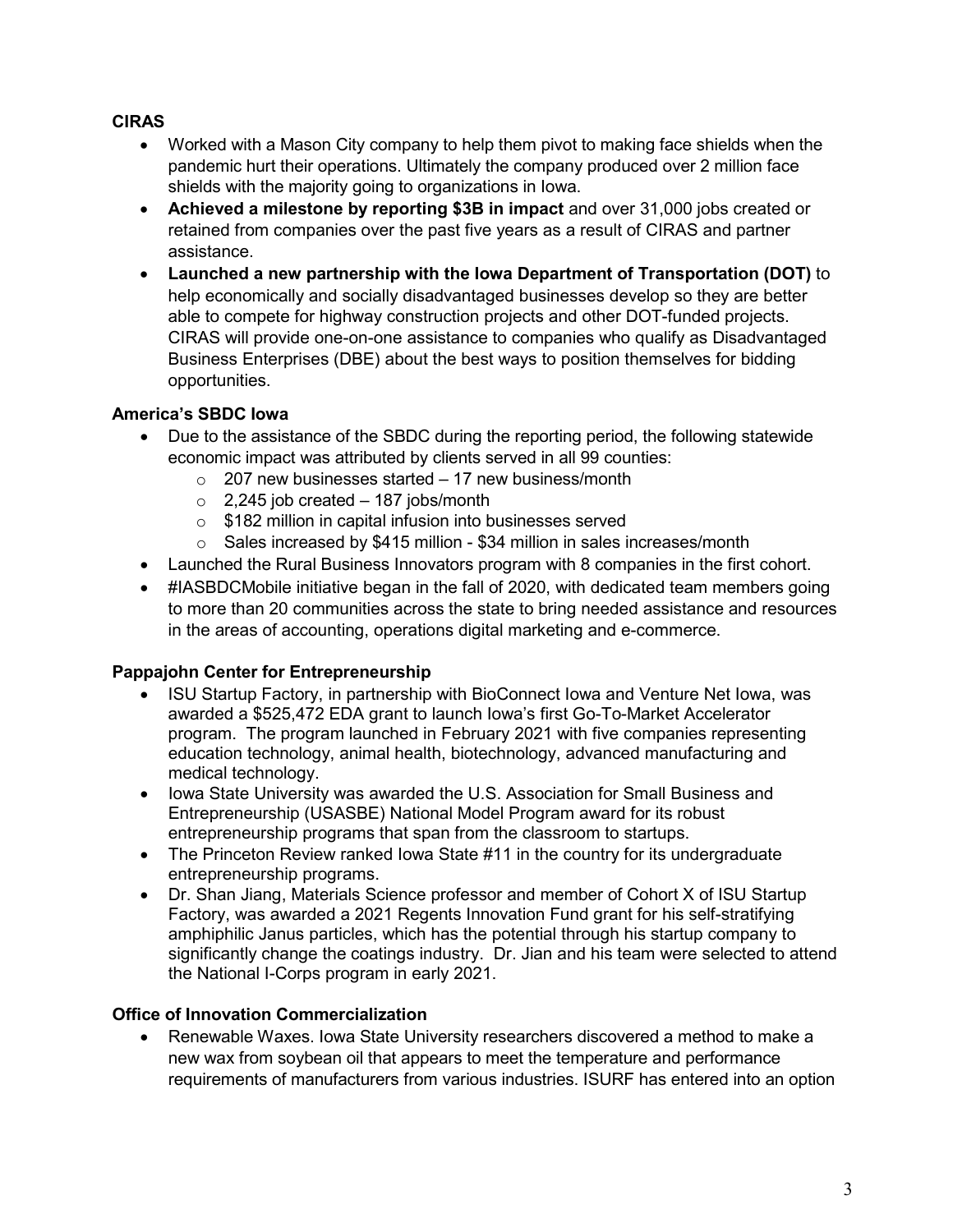agreement with a Fortune 100 company to evaluate the patented formulations and methods for commercialization.

#### **ISU Extension and Outreach**

- Outreach Agriculture and Natural Resources programs made more than 98,200 contacts with farmers and agribusinesses, providing research-based information to help Iowans grow the economic base of Iowa agriculture.
- Human Sciences Extension online educational offerings are now widely available to support recruitment and retention of the child care workforce and to improve quality of care. During FY 2021, a total of 22, 344 early care and education professionals participated in 90,285 hours of online education.
- 4-H Youth Development programs reached more than 100,000 Iowa youth in 2019-2020, preparing these young people to actively pursue careers and education beyond high school and build skills. Annually about 91 percent of 4-H seniors report they intend to pursue trades or post-secondary education within 12 months of graduation.

#### **ISU Research Park**

- At the beginning of the pandemic (March 2020), ISURP had 140,000 square feet of vacant space in our multi tenant buildings. We currently (Nov 2021) have less than 4,000 rentable square feet available.
- Last year, ISURP intentionally switched our engagement model to be more collaborative with campus partners. This has netted increased spend on research and revenue generating projects across the institution and underscored our value proposition with key tenant partners.
- ISURP is in partnership with Iowa State University, the athletic department, the BioCentury Research Farm, and multiple university groups on building out multiple private partnership deals that will likely impact our tenant roster and current geographic model moving forward.

### **Vice President for Research**

- In June, Iowa State University became home to a new NSF-funded initiative focused on enhancing rural broadband connectivity and bridging the divide between urban and rural areas both in the state, and the nation as a whole. [ARA Wireless Living Lab for Smart](https://arawireless.org/)  [and Connected Rural Communities](https://arawireless.org/) is led by Iowa State Electrical and Computer Engineering professor, Hongwei Zhang. ARA is receiving **\$8 million in federal funding** from the [Platforms for Advanced Wireless Research](https://advancedwireless.org/) (PAWR) **as well as a matching investment** in cash and in-kind contributions from PAWR industry consortium partners. ARA's ultimate goal of enhancing rural broadband connectivity can have a profoundly positive impact on improving the economic sustainability of rural communities by:
	- o Supporting the state's growth in the Biosciences, in digital and precision agriculture, in particular;
	- o Making industry and manufacturing in rural areas more vital and competitive; and o Fueling greater innovation and entrepreneurship across the rural landscape.
- Iowa State University and U.S. Department of Energy (DOE) National Laboratory, Ames Laboratory, have become a national research epicenter for the rapidly emerging field of plastics upcyling. An award of **\$2.7 million** from the Defense Advanced Research Projects Agency (DARPA) is just one multiple grants received by researchers Aaron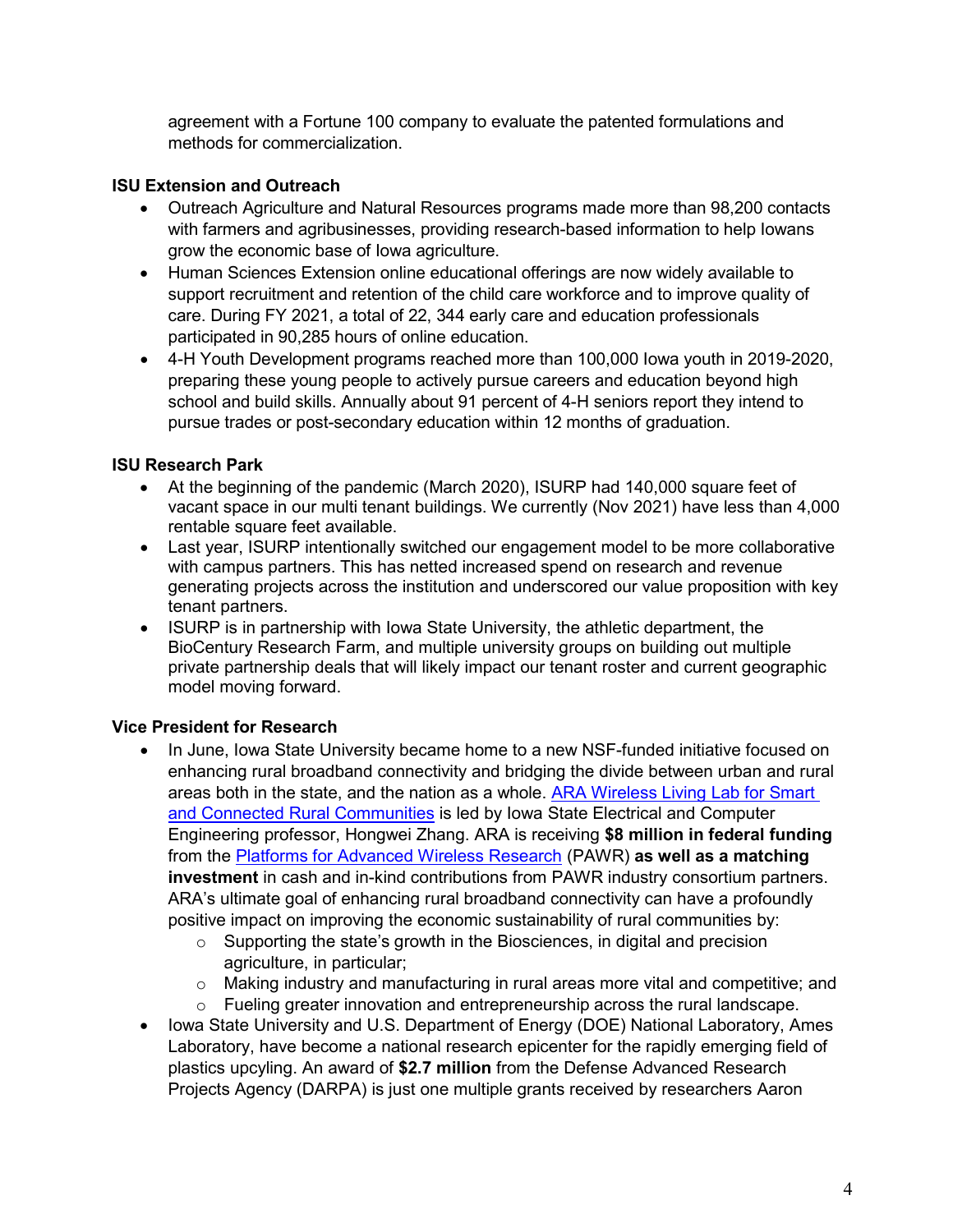Sadow, Chemistry professor, Erich Cochran, Chemical and Biological Engineering professor, and Robert Brown, director of the Bioeconomy Institute. This innovative work in plastics upcycling opens economic opportunities but also offers creative solutions for resolving the world's mounting issues with waste and is an important step toward a more sustainable future.

• Soumik Sarkar, associate professor of Mechanical Engineering and a Walter W. Wilson Fellow in Engineering, received an initial FY21 award of \$1.9 million from NSF and USDA-NIFA on a **five-year \$7 million** Cyber-Physical Systems (CPS) Frontier grant. Sarkar is leading a multi-institution, interdisciplinary research initiative that could bring unprecedented levels of efficiency and sustainability to production agriculture. The team is focused on transforming current cyber-physical systems and capabilities in agriculture by developing a novel, context-aware cyber-agricultural system that encompasses sensing, modeling, and actuation activities to enable farmers to respond to crop stressors more cost-effectively, with greater agility and with less impact on the environment than current practices.

In June 2016, EDIR moved into the new **Economic Development Core Facility**, which houses these units under one roof. EDIR serves as the gateway to the university's expertise, capabilities, resources, and facilities that support and enhance economic development throughout the state. EDIR works very closely with other university units that contribute to the university's economic development efforts and impact, including the Office of the Vice President for Extension and Outreach, the Office of the Vice President for Research, and the academic colleges.

Iowa State **pioneered the first statewide Extension Service** in 1906. The extension experiment—universities actively transferring their research and expertise to every corner of every state—was immensely successful across America and remains so today. **Iowa State University Extension and Outreach**, in collaboration with ISU colleges, impacts economic development in the state through all of its programs—Community and Economic Development (CED), as well as Agriculture and Natural Resources, Human Sciences, and 4-H Youth Development.

ISU promotes economic growth in Iowa in a number of ways. We provide business and technical assistance to existing companies, we support the creation of new companies, we help attract new companies and entrepreneurs to Iowa, we create intellectual property and help move research ideas to the market, and we contribute to workforce and entrepreneurial development.

#### **Business and Technical Assistance**

**SBDC** - The SBDC, through its Lead Center based at lowa State University, and its 15 regional centers, continues to work tirelessly to assist small businesses in every corner of the state with pandemic recovery. In a typical year, the SBDC assists approximately 4,000 clients. Throughout the pandemic, SBDC has assisted more than 70,000 businesses. Business Counselors provided direct client counseling on small business relief programs and advice on how to pivot their businesses to keep the doors open and the lights on. The SBDC also engaged in several additional initiatives that directly impacted Iowa's businesses, including significant rural outreach: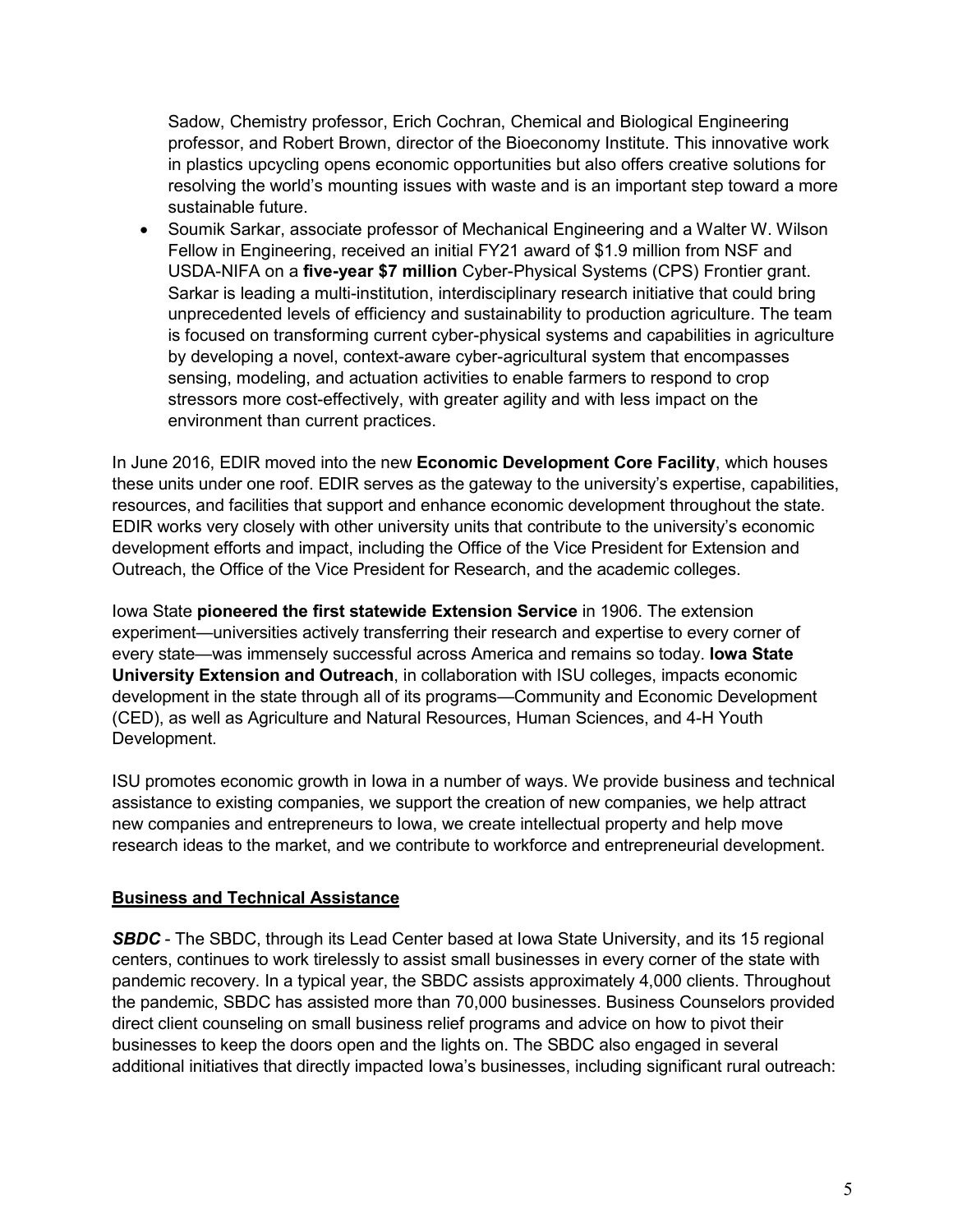- #Back2Biz Be Smart with the Restart campaign developed resources including a recovery guidebook, customizable and printable posters for workplace safety, as well as operations and employee well-being tips. http://iowasbdc.org/back2biz/
- Business Recovery Kits delivered 300 kits to 25 communities across the state. The focus of the kits is a Small Business Recovery Guide which has e-commerce, digital marketing, restaurant guidance, and other resources. The kits also contained a cybersecurity guide, resource magnet with contact information, and masks required window clings. The kits were developed in both English and Spanish. <https://iowasbdc.org/wp-content/uploads/2021/02/Small-Business-Recovery-Guide.pdf>
- #IASBDCMobile initiative began in the fall of 2020, with dedicated team members going to more than 20 communities across the state to bring needed assistance and resources in the areas of accounting, operations digital marketing and e-commerce. Through this initiative, the e-commerce platform, Shop Iowa [\(www.shopiowa.com\)](http://www.shopiowa.com/) was heavily promoted. Funded in part by IEDA, the platform is available for no-cost for small businesses. The pandemic brought forth the need for businesses to get online to make sales, and the platform was a no-risk opportunity to engage in e-commerce. During the tour, the SBDC team had a lighted portable photo studio they demonstrated and let businesses use during their visits. They were very popular and SBDC used funds to purchase a portable photo studio for all 942 communities in Iowa. Throughout the spring of 2021, SBDC staff, state advisory board members, Main Street Iowa staff, ISU Extension and Outreach – FFED staff, and others delivered the photo studios. <https://iowasbdc.org/photo-box/>
- The pandemic also showed the need to increase outreach to minority-owned businesses and entrepreneurs, as they have been among the hardest hit. SBDC has launched the Inclusivity Challenge. The purpose is to hold conversations all across the state and work with our partners to discuss how we can work together to support minority entrepreneurs. A kick-off event was held in July, and many conversations are starting with action plans to show results of the efforts.<https://iowasbdc.org/wp-ontent/uploads/2021/07/inlcusivity.pdf>

The efforts by the entire SBDC staff have produced significant results, especially for the rural areas of the state:

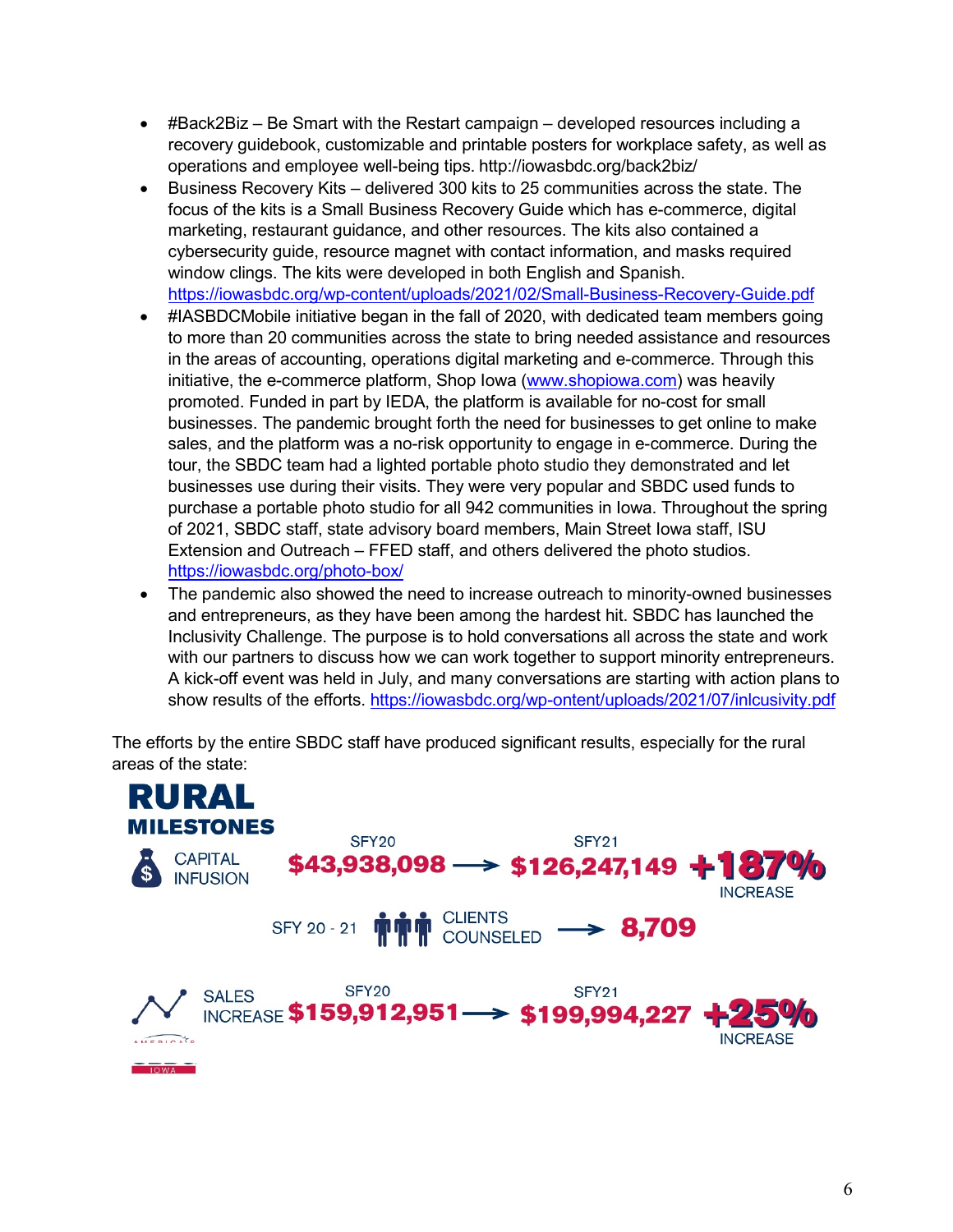In response to the tremendous need for services in our rural areas, the SBDC responded with additional counselors and starting the Rural Business Innovators (RBI) program. There are a lot of strong business ideas in our rural areas that needed additional support to take their business product or idea to the next level toward commercialization. RBI is an entrepreneurial training program that focuses on finding commercialization opportunities in Iowa's rural areas in an effort to increase wealth and create jobs in rural Iowa. The first cohort of eight tech companies have been meeting and developing their business models.

<https://sites.google.com/iastate.edu/ruralbusinessinnovators/home>



During the most recent State Fiscal year of July 1, 2020 through June 30<sup>th</sup>, 2021, **America's SBDC Iowa** provided business assistance to individuals and companies **in all 99 counties totaling 7,332 clients and 14,493 counseling hours**. Of the over 70,000 small businesses that were touched by the SBDC, 7332 were registered in our system for continued follow up. As a result of this counseling, 207 new businesses were started and 2,245 jobs were created. Additionally, SBDC assistance was **credited by clients with increasing their capital infusion by more than \$182 million and increasing their sales by more than \$415 million**. This translates into 187 new jobs every month, 17 new business every month and sales increases of \$34.0 million every month.

The **ISU SBDC regional center and the Mid Iowa SBDC regional center,** hosted by Iowa State University provided 2,497 hours of counseling assistance to startup and existing companies; served 842 clients with one-on-one counseling; provided advice to several hundred clients via telephone and e-mail; and advised a number of technology companies in the areas of licensing, equity-based financing, market entry, and numerous operational areas. The centers documented **45 new business starts with 203 new jobs created that have generated \$41.27 million in capital infusion and \$39.76 million in sales increases**.

*CIRAS* - CIRAS was created in 1963 to improve the quality of life in Iowa by helping businesses and their communities prosper and grow. **CIRAS' individually tailored strategy, Engage. Educate. Embed. means we work with companies to fashion solutions specific to their individual needs**. CIRAS offers services in five main areas: growth, productivity, technology, leadership, and workforce.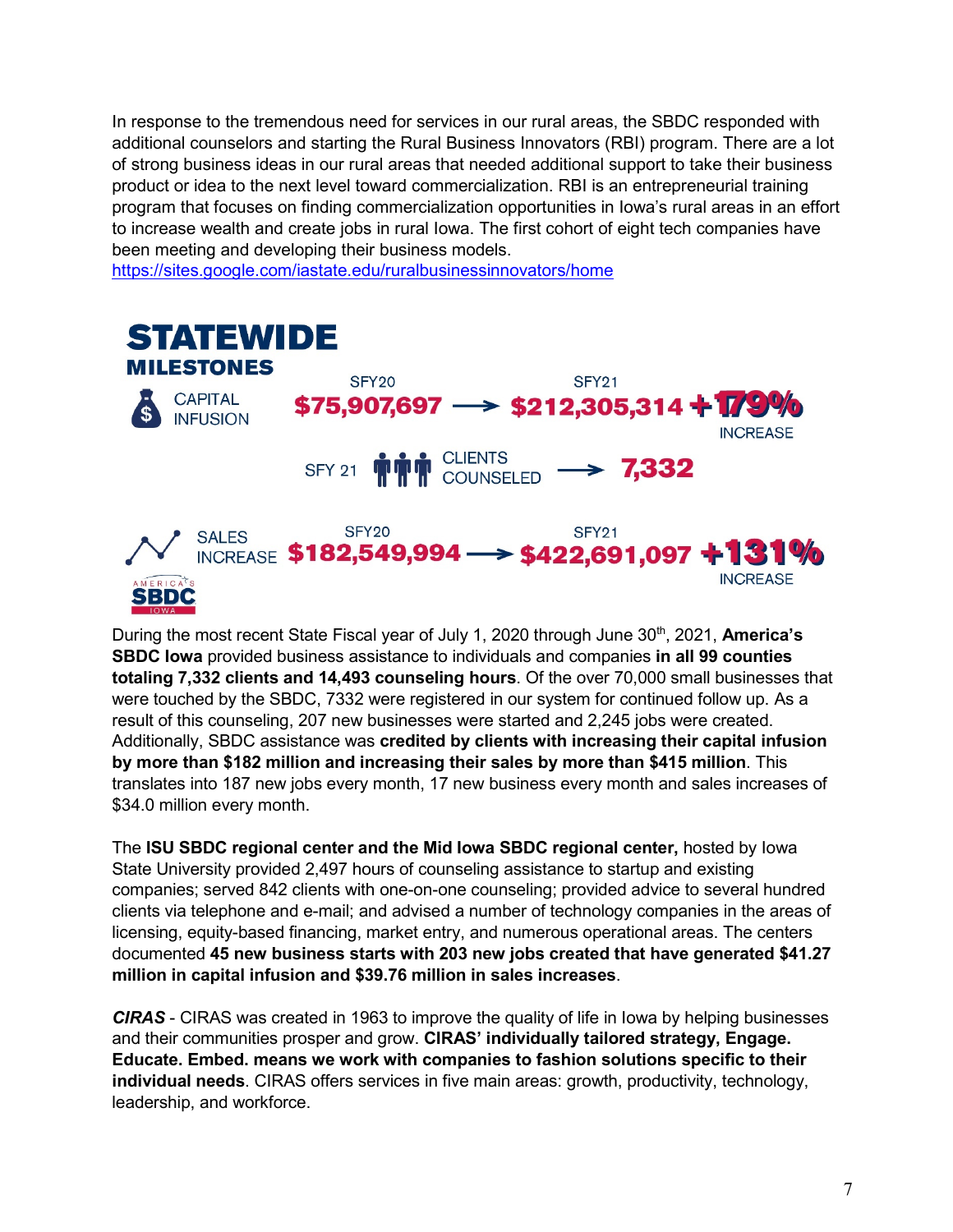A vast network of university and industry experts brings years of professional experience to CIRAS, making us a leading integrator of solutions in Iowa. **Over the past five years, CIRAS and its partners have reported impact from companies totaling more than \$3 billion (sales gained or retained \$2.5 billion, new investments \$0.3 billion, costs saved or avoided \$0.2 billion) and over 31,000 jobs created or retained** as a result of the assistance they received.

In 2020 alone, **1631 businesses from 93 counties in the state received assistance on projects or attended educational workshops from CIRAS staff or partners.** Companies responding to surveys reported \$614 million in total economic impact (\$560 million in sales gained or retained, \$29 million of new investment, and \$25 million in costs saved or avoided) and over 7,400 jobs created or retained as a result of the assistance they received from CIRAS and its partners.

- The **CIRAS Manufacturing Extension Partnership (MEP)** program helps small to midsized manufacturers grow by implementing new technical and management practices.
- The **CIRAS Procurement Technical Assistance Center (PTAC)** assists companies from all industries and skill levels in navigating the contracting processes for federal, state, and local governments.
- The **CIRAS Economic Development Administration University Center Program (EDAUCP)** develops workforce management plans for rural communities clustered near metropolitan areas.
- The **CIRAS Technology Assistance Program (TAP)** provides expertise to Iowa businesses to reduce their risk of deploying technologies.
- The **Iowa Lean Consortium (ILC)** is a member-driven program dedicated to advancing Lean in all sectors of the economy.
- The **Disadvantaged Business Enterprise (DBE)** Program helps economically and socially disadvantaged businesses better compete for Iowa DOT-funded projects.

**Appendix 1** provides some illustrative examples of CIRAS, SBDC, and ISURF projects with Iowa companies and entrepreneurs during the past year.

### **IOWA STATE UNIVERSITY**

**Extension and Outreach** 

#### **Community and Economic Development**

*ISU Extension and Outreach* - The Community and Economic Development program within ISU Extension and Outreach has multiple community development specialists in place with expertise and/or experience working with minority-owned businesses and community business leaders. Through a partnership with SBDC, CED specialists reached 54 business owners in underrepresented markets, equating close to 250 hours of one-on-one business counseling in addition to invaluable time spent in advocacy to these markets. The Financial Empowerment Center is working closely with SBDC and CED to provide financial literacy training for minority business owners, to prepare them to acquire capital to start or grow their business. Through the training in the past two years, 76 entrepreneurs were trained, resulting in 50 minority-owned businesses starting or improved.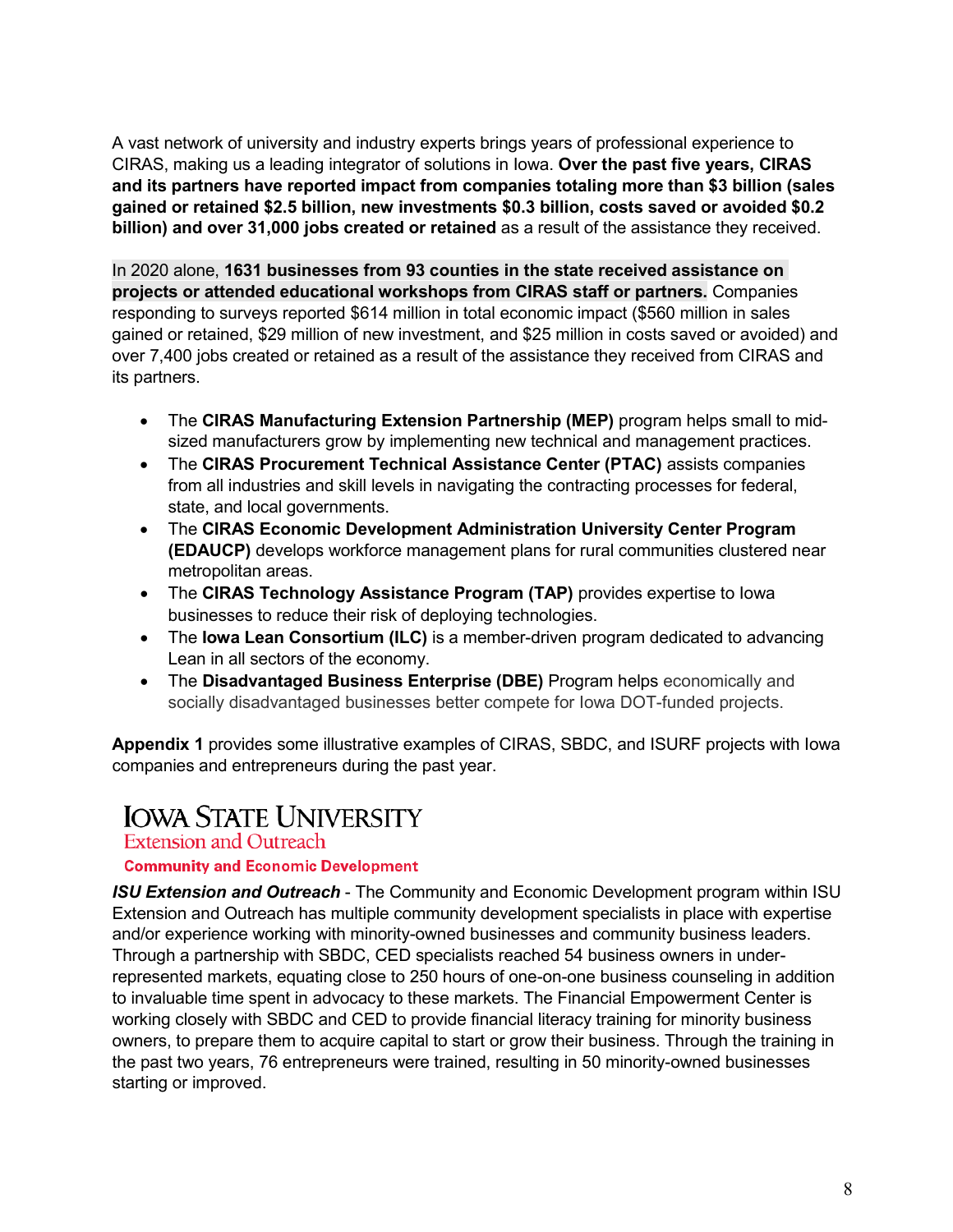This past year the **Agriculture and Natural Resources (ANR) program made more than 98,200 contacts with farmers and agribusinesses through 1,836 meetings, 3,943 face-toface consultations, and 33,777 phone and email discussions**. Specialists made 959 digital presentations and online courses, reaching more than 126,000 participants in real-time and an additional 70,581 in on-demand viewing of virtual program archives. ANR specialists present research-based information and answer technical questions to help Iowans **grow the economic base of Iowa agriculture**. ANR provides farmers, policy makers, regulators, and agribusiness professionals the opportunity to learn from research-based education to inform their decisions, which leads to sustainable environments, profitable farms, thriving communities, and a more secure food system.

**Appendix 2** provides some illustrative examples of this work.

*ISU Research Park - ISURP*, **WHERE INNOVATORS FLOURISH**, is a growing technology community and incubator for innovators at new and expanding businesses, providing access to the vast array of resources available at Iowa State University. ISURP has a history of success because companies find value in a close physical presence and connection to the university as it facilitates working with faculty and graduate students on research, tapping into and recruiting the graduate and undergraduate student talent pool, and accessing university facilities. ISURP tenants include companies of all sizes and industry focus, though engineering and technology, and bioscience/ag tech comprise the largest proportion, reflecting Iowa State's strength in STEM. Tenants include companies incubated at ISURP as well as established global brands. **Five Iowa companies that had an IPO started at ISURP; today two remain at ISURP and one additional is located elsewhere in Ames.** In addition, multiple ISURP companies have enjoyed significant liquidity events, with multiple startups acquired by global brands.

Today, ISURP is a 400-acre development just south of campus with approximately 800,000 square feet of building space. **Fifteen new companies and affiliates, and 26 pre-incubator cohorts joined ISURP in FY21**, bringing the **cumulative total to 508 companies and research centers and 8,066 employees for current and former tenants that are still in existence world-wide**. Currently, there are **101 companies and research centers and 18 affiliates and coworking members located at ISURP, employing 1,913 and 520 people, respectively**.

In choosing to locate at ISURP, businesses are doing more than simply occupying a building. They are joining a thriving community focused on driving innovation, researching and developing solutions to complex challenges, creating a pipeline that offers easy access to world class talent, and supercharging the state economy.

- In the past seven years, **ISURP has increased its tenant base by more than 100%, has increased square footage by 75% and significantly increased the number of employees.** In addition, commercial amenity and infrastructure projects have brought ISURP an additional 38 build ready acres for portfolio company growth so we are well positioned for the next generation of workforce solutions.
- ISURP contributes more to local property taxes than any other entity in Story County (\$1.5 million annually).
- In 2019 ISURP opened a standalone sprayer technology facility for John Deere, in addition to already housing one of its Global Technology and Innovation Centers.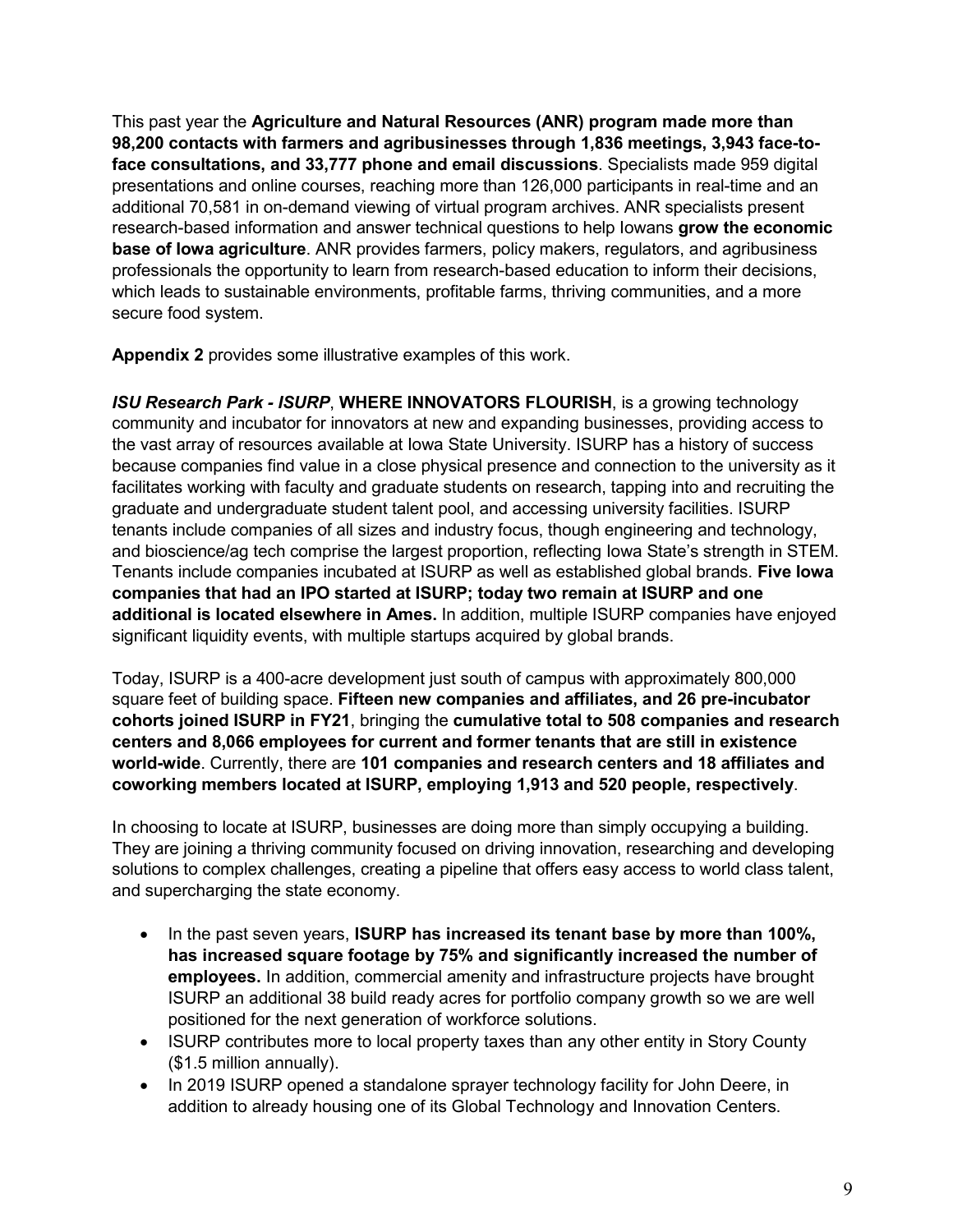- Added Silicon Valley startup PivotBio, and locally grown startup Summit Capture Solutions to the tenant mix, both precision/sustainable agriculture companies with multiple relationships in place with other ISURP tenants.
- Headquarters for the AgStartup Engine, a private systematic program to fund AgTech entrepreneurs and help them towards success through mentorship and financial support.
- 200+ student interns work at ISURP at any given time
- 53 corporate locations throughout the state, in addition to ISURP presence
- \$68,000 average salary for ISURP company employees
- An additional 2,500+ are employed throughout lowa from ISURP graduate companies

**COVID-19 brought our tenant base and programs unprecedented change and challenge, but it also represents an opportunity for thoughtful growth**. While ISURP never missed a day of in person business operations, nearly all of our tenants have been forced into remote working situations, and many of those tenants, in particular the larger, international companies have not yet returned. The absence of workforce created strain on ISURP based amenities as childcare censuses shift for our child care provider, our restaurant provider could no longer provide catering services for events, and our gym has many members that are unable to utilize its services. Our events, community-based programming and the ISU Startup Factory and I-Corps programs all shifted to an online environment. **Tenant acquisition slowed but activity remained high and on the contrary, tenant retention has remained steady and vacancy rates are within traditional industry averages pre-COVID.** Despite the broad challenges we emerged from the first year of the COVID-19 pandemic with a level of activity that filled our multi-tenant buildings, created many internal construction projects to accommodate changing work environments, added new tenants and left us with a vacancy rate so low we are considering multiple new construction projects headed into 2022.

**The physical absence of our tenant base throughout much of 2020 and the first part of 2021 also allowed ISURP to upgrade and enhance shared spaces in several of our multitenant buildings to bring them to a higher standard.** We enhanced exterior spaces and have held outdoor events. We launched a new co-working and affiliate program to address the needs of those workers that are still remote, but that might need temporary or drop in space outside of their homes. We also have engaged multiple companies with opportunities across colleges at Iowa State University utilizing Zoom and online services that have positively scaled the decisionmaking processes and are realizing collaboration and research agreements at a faster velocity than ever before. We also developed a much closer relationship with the BioCentury Research Farm, have streamlined project management and corporate facing functions, have partnered with the Iowa State Foundation and the Iowa State Vice President of Research offices under the leadership of Iowa State Economic Development and Industry Relations to create a team based approach to corporate partners.

**Looking forward, we believe ISURP will continue to represent a world class location for companies and corporations as they look to re-think their strategy around workforce**. We hope to target our services to our traditional markets, but also to cultivate relationships with a new cross section of companies looking to train large groups of employees, such that they could either stay at ISURP, or work in remote environments indefinitely. Our experience in the creation of beachhead offices for our large, Iowa based manufacturing companies will uniquely position us to help these companies rethink their workforce strategy. Our proximity to Iowa State and a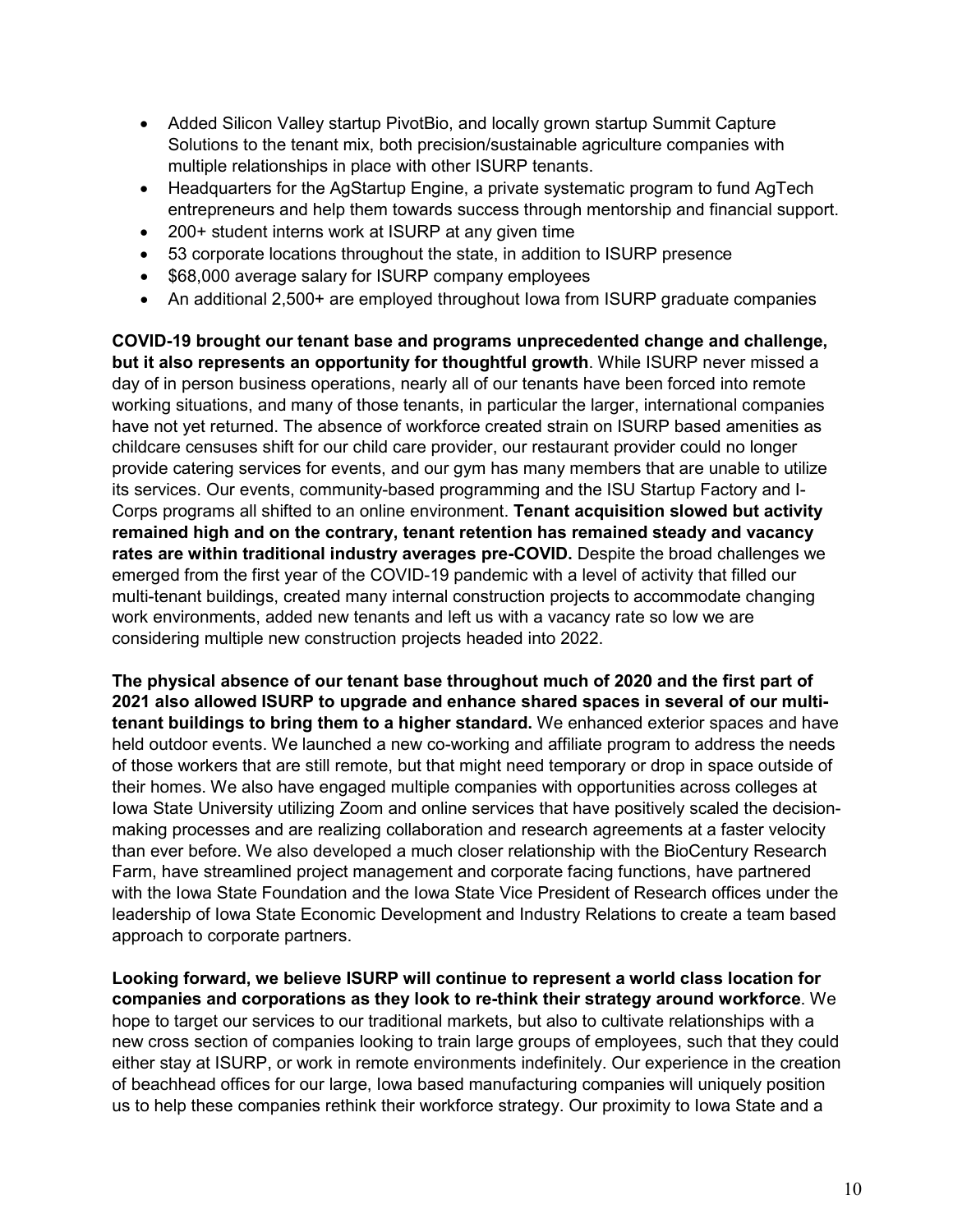ready-made talent base of graduating students will allow us to offer them a talented, readymade workforce.

#### **Workforce Development**

A key component of the university's value proposition related to economic development, and its primary mission, is **providing a world class education that provides students with the technical, analytical, problem-solving, communications, and social responsibility skills required in today's workplace**. Iowa State is the largest university in Iowa with 30,708 students, and despite our Midwest location, our student body is quite diverse. Even in the pandemic year of 2019-2020, our graduates were in high demand, and we had a **campus-wide placement rate of 91%** (i.e., 91% of undergraduate students are employed in their field or are pursuing graduate education within six months of finishing their undergraduate studies).

**Iowa State is well known for providing students with professional development activities on campus that give great opportunities for companies to utilize our students' talents.** Iowa State's 2020 Association of Public & Land-Grant Universities (APLU)'s Innovation and Economic Prosperity Innovation award recognized the opportunities for innovation and collaboration through the new Student Innovation Center and the Pappajohn Center for Entrepreneurship, as well as support for startups from the Office of [Economic Development and](http://www.econdev.iastate.edu/)  [Industry Relations](http://www.econdev.iastate.edu/) (EDIR). ISU has placed cultivating entrepreneurship and innovation at the heart of its economic engagement and development efforts. ISU has a host of programs centered on entrepreneurship, including an undergraduate major and minor, graduate certificate and Ph.D. program in the discipline, as well as experiential learning opportunities outside of the classroom and venture creation and small business support.

We have excellent entrepreneurship programs in every college as well as "experiential learning" centers that provide opportunities for cross functional teams of students to work on business projects. **Each year more than 500 Iowa State students intern at ISU Research Park companies (200+ in the Park at any given time) and at university centers**. Additionally, engineering students complete a senior capstone project, and several faculty across campus integrate company projects into their courses.

We are very proud that Iowa State's undergraduate Entrepreneurship programs **ranked #11 in the 2020-21 Princeton Review ranking of over 300 undergraduate Entrepreneurship programs**. Additionally, the U.S. Association for Small Business and Entrepreneurship named Iowa State University as a "Model Program", the association's highest honor. President Wintersteen's leadership in entrepreneurship and innovation has raised awareness and support for entrepreneurial students, faculty, alumni and the community. In only its fourth year, the Ivy College of Business undergraduate major in Entrepreneurship ranked #32 in the US News & World Report rankings.

During the summer of 2021, the Pappajohn Center for Entrepreneurship sponsored its sixth cohort of **CYstarters**, an 11-week summer accelerator program for students and recent graduates from across campus. Eighteen students on 14 business teams were selected to spend the summer in a hands-on mentoring environment to launch and grow their companies. The program took place at the CORE Facility of the Research Park, offering students space to work, funding, educational sessions, and mentoring from close to 60 professionals, entrepreneurs and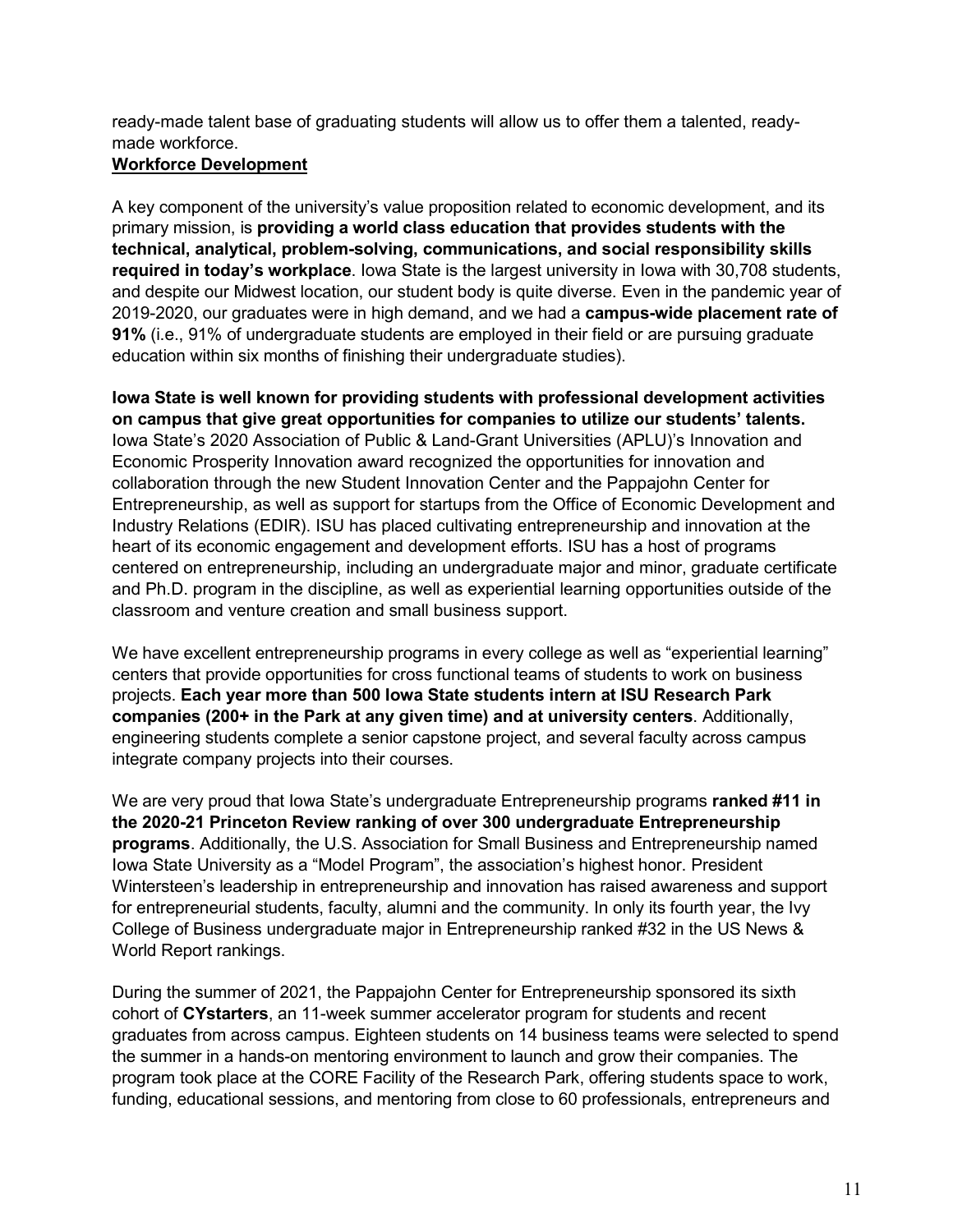educators. The young entrepreneurs worked with Pappajohn Center staff on a daily basis in accountability sessions over the course of the summer. **All 14 teams successfully launched their business or are continuing to make progress. Fifty-two of the 78 total businesses over the past six years are still active and have gone on to be successful in state and national competitions.** Three CYstarters companies placed in national virtual competitions in 2020.

**Over 270 students competed in the Pappajohn Center's campus-wide pitch and business plan competitions**. Top performers in those events received financial support totaling more than \$80,000 for their fledgling concepts.

**The Pappajohn Center partnered with the Ivy MBA Program to host the Ivy Mind to Market Technology Entrepreneurship MBA case competition, featuring an ISU startup as the live case.** Six universities competed virtually in the 2021 Mind to Market case competition. The schools represented include the University of Illinois at Urbana-Champaign, Texas Christian University, the University of Kansas, Purdue University, University of Warwick, and Iowa State University. The MBA students enjoyed meeting the company founders, learning about the company's technology, and then competing to provide the best market strategies for the company.

**The Iowa State Pappajohn Center works collaboratively with the other four JPEC programs** to host a statewide student competition, a statewide Iowa entrepreneur competition, a weeklong entrepreneur summer boot camp in Okoboji at the Lakeside Lab, and a fellowship with Entrepreneurs Organization Iowa. **Through these programs and continued matching support from IEDA, the JPECs awarded \$120,000 in incentives for entrepreneurial ventures.** The 2021 finalists presented to a panel of judges at the CORE Facility in August; the winners will be announced at the 25<sup>th</sup> anniversary celebration of the five John Pappajohn Entrepreneurial Centers in September.

The Pappajohn Center for Entrepreneurship **placed 42 student interns in startup companies located at the ISU Research Park, provided more than \$64,000 in match funding to startups, and reported over 16,600 students taking at least one course with an entrepreneurship component at the university.** Over 18,000 individuals participated in programs and classes focused on entrepreneurship, startups and small business.

The COVID pandemic forced the cancellation of programs including the Women Who Create Conference and SheTalks events, as well as the Reiman Entrepreneur Speaker Series. However, the Pappajohn Center launched a series of "Side Hustle" virtual trainings that drew over 400 people. Many people were spinning off small home-based businesses during the pandemic, so the workshops were popular.

The **CyBIZ Lab** interdisciplinary student consulting program offers business solutions to companies of all sizes as well as supports faculty commercialization efforts through the Regents Innovation Fund (RIF) program. The improved performance resulting from these interactions allow businesses to retain and often expand their workforce. **Forty-five CyBIZ Lab students working part-time completed 20 consulting projects that gave students the opportunity to**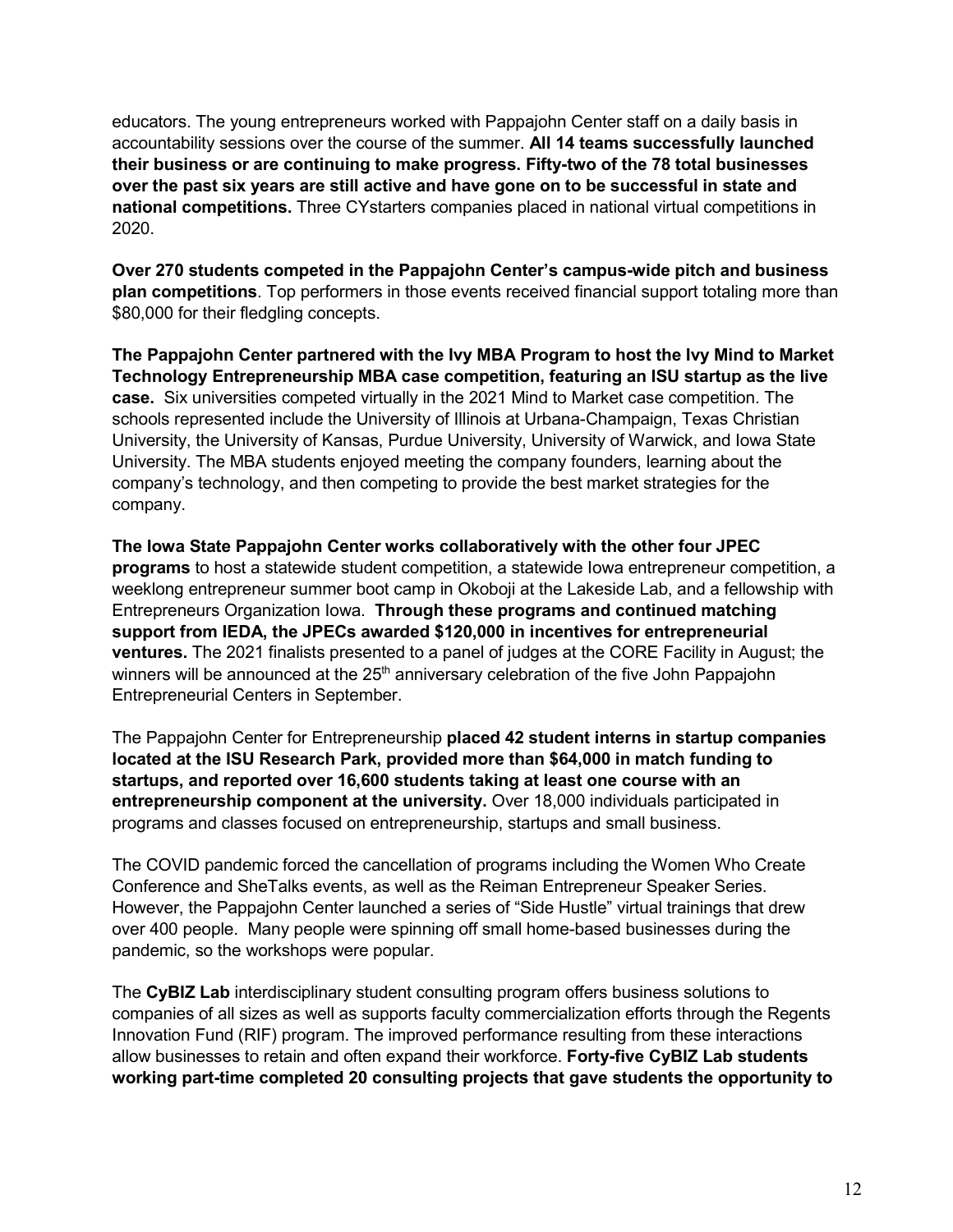#### **work with actual businesses to solve business problems. Not surprisingly, a number of the projects focused on the COVID impact to companies and organizations.**

CyBIZ Lab works with clients that include startups, non-profit organizations, government agencies, communities (partnership with ISU Extension), college administrators, national professional organizations, small and medium sized businesses, and large global companies. CyBIZ Lab is unique in that teams are interdisciplinary and include both undergraduate and graduate students working together; projects also have a flexible timeline outside the classroom schedule, which allows teams to be highly responsive to company needs.

CIRAS helps connect students to real-life experiences that provide benefits to businesses across Iowa through the engineering capstone program. **Last year, engineering students worked on 111 projects, 96 of them with Iowa companies. This included 77 different Iowa companies across 32 Iowa counties**. Companies responding to surveys reported **impacts of over \$18 million** for these projects.

CIRAS partnered with public and private leadership in Delaware County to pilot the Iowa Workforce Innovation Network (iWIN). This approach uses data to build workforce strategies for individuals that are not employed or under-employed, retention of current employees, increased productivity of your workforce, increased output through automated systems, and the future workforce. In 2021, CIRAS is expanding this program to several communities and businesses throughout Iowa.

**Iowa State University Engineering Community Outreach** works to create a future talented workforce to positively impact economic development in Iowa and the nation through ongoing innovation of STEM programming to K-12 youth, educators and the public since its inception in 2002. Trainings, events and awareness initiatives impact communities and industry talent expansion through partnerships and engagement to increase the diversity of STEM students and their exposure to career pathways. **Programs directed include FIRST® LEGO® League and FIRST® LEGO® League Jr. where over 700 teams across the state participated in 60 events throughout the academic year supported by over 1,000 volunteers.** Virtual summer kids camp activities and family-centric STEM programming were delivered throughout the spring and summer in order to provide innovative approaches to outreach to Iowa families during the pandemic. Leadership of Manufacturing Day resulted in over 100 events with communications out to over 5,000 education and industry stakeholders to promote Iowa manufacturing and the many state organizations working in partnership to share best practice. Programming continues to expand to meet the needs of educating and inspiring Iowans into high-skill, high-demand STEM careers.

In addition to professional development opportunities on campus, **ISU's career services offices work closely with companies to assist them in establishing internships for our students.**  Internships provide students the opportunity to apply what they are learning on campus as well as the opportunity to experience firsthand the type of work environment they will be entering after completing their studies. Companies and other organizations benefit from the interns' work output (many companies calculate a return on investment for their internship programs, and the returns are impressive), and they use the internship as a testing ground for prospective new employees.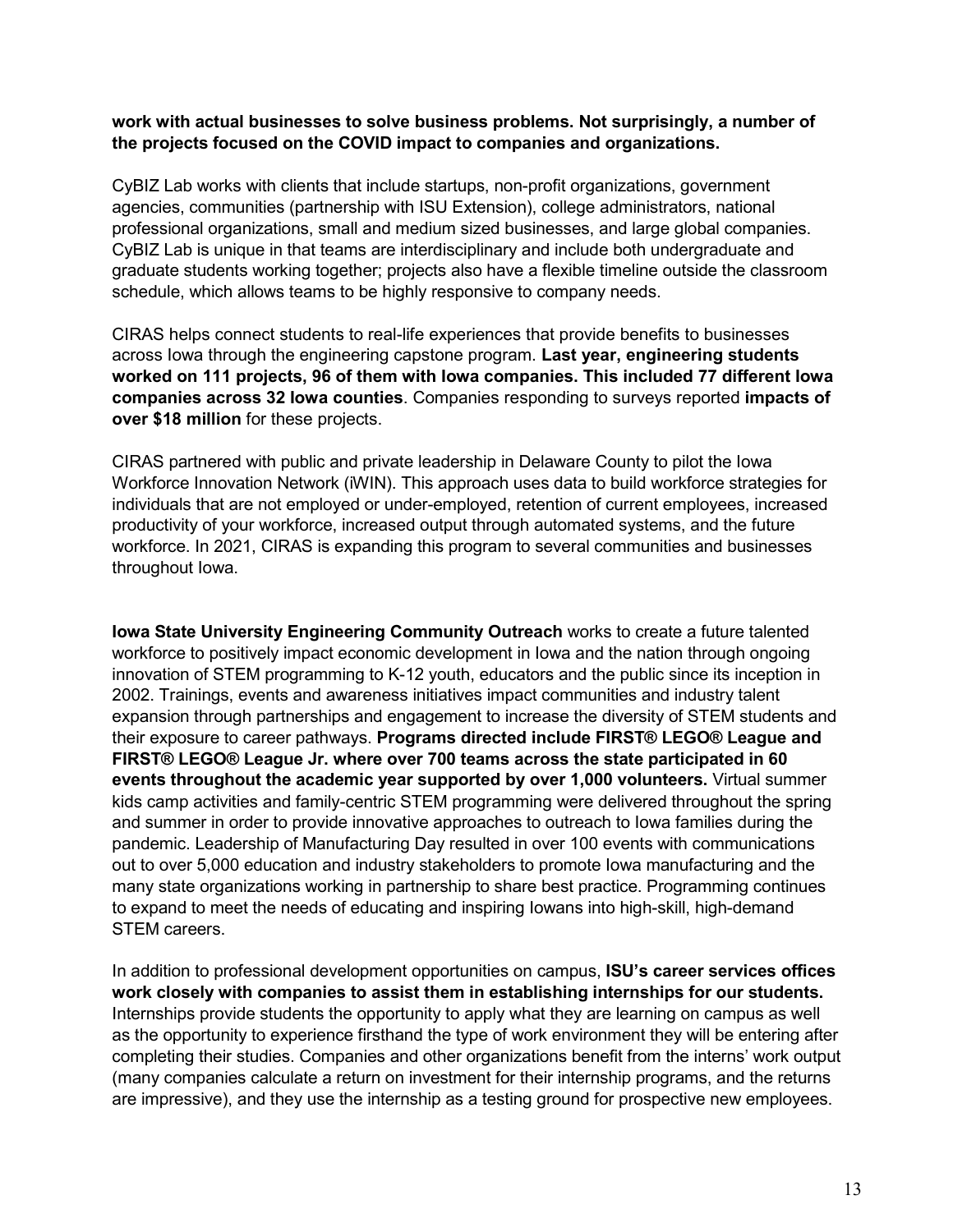In the most recent year for which we have data, our career services offices were able to document **nearly 2,500 ISU interns who were employed by more than 960 different Iowa employers located in 260 communities in 91 counties.** These numbers do not include students who did not register their internship nor do they include students who had noninternship jobs related to their field of study.

The **Rising Star Internship Program** gives Iowa State students a unique, multi-disciplinary opportunity to learn while living and working in rural Iowa communities. **The experiential work opportunities aim to increase students' potential for employability and promote awareness of ISU Extension and Outreach.** It is a cooperative effort between Iowa State University academic units and ISU Extension and Outreach at both the campus and county levels. Students apply their academic knowledge in work settings, examine their personal career interests, assess their professional attributes, and gain knowledge of extension career opportunities. Requirements for the program include status as an undergraduate student at or above the sophomore level, with a minimum grade point average of 2.5. The summer 2021 program resumed on a limited basis, with 8 students in 16 counties, following a 2020 lapse in response to the COVID-19 pandemic. ISU Extension and Outreach is committed to fully resuming the Rising Star program to provide this opportunity, and the rich interdisciplinary collaboration it brings, to ISU students in 2022 and beyond.

- This program is not a conventional internship. The Colleges of Design, Human Sciences, and Agriculture and Life Sciences have helped recruit their students to live and work in interdisciplinary teams of two or three. Students are placed in rural Iowa communities. Since the program's inception, interns have been placed to work in 24 Iowa counties.
- The Rising Star Internship Program gives Iowa State students a greater understanding of the land-grant mission through extension and outreach work and provides a quality experience that improves their career opportunities upon graduation. Some interns use the Rising Star Internship to complete a requirement for their field of study. Interns also are gaining an understanding of rural Iowa's strengths and challenges.
- **Since 2014, when the program was developed, 66 students have completed the internship.** The work of the students in each region will always be focused on a locally identified need with supervision from the regional director and supported by extension professionals and other identified community members. Interns have raised the awareness of local foods and healthy living as they have assisted communities, schools, underserved audiences, producers, farmers markets, and community and economic development entities. Students tailor projects using knowledge gained in the classroom with real world work experiences that match their skills and interests.
- Following the conclusion of the experience, interns are invited to become members of the Rising Star Galaxy Club, which helps them stay connected to ISU Extension and Outreach and provides links to job opportunities. Past interns often volunteer to assist with recruitment and orientation of new applicants.

**Iowa State also supports students' learning and skill development in the STEM fields even before they get to the university.** Through the STEM Scale-Up Program the North Central STEM Hub provided STEM programs and resources to more than 287 educators, impacting over 9,700 PK-12 students and 80% of the region's community school districts. These programs range from building robots and coding programs to conducting agricultural field experiences and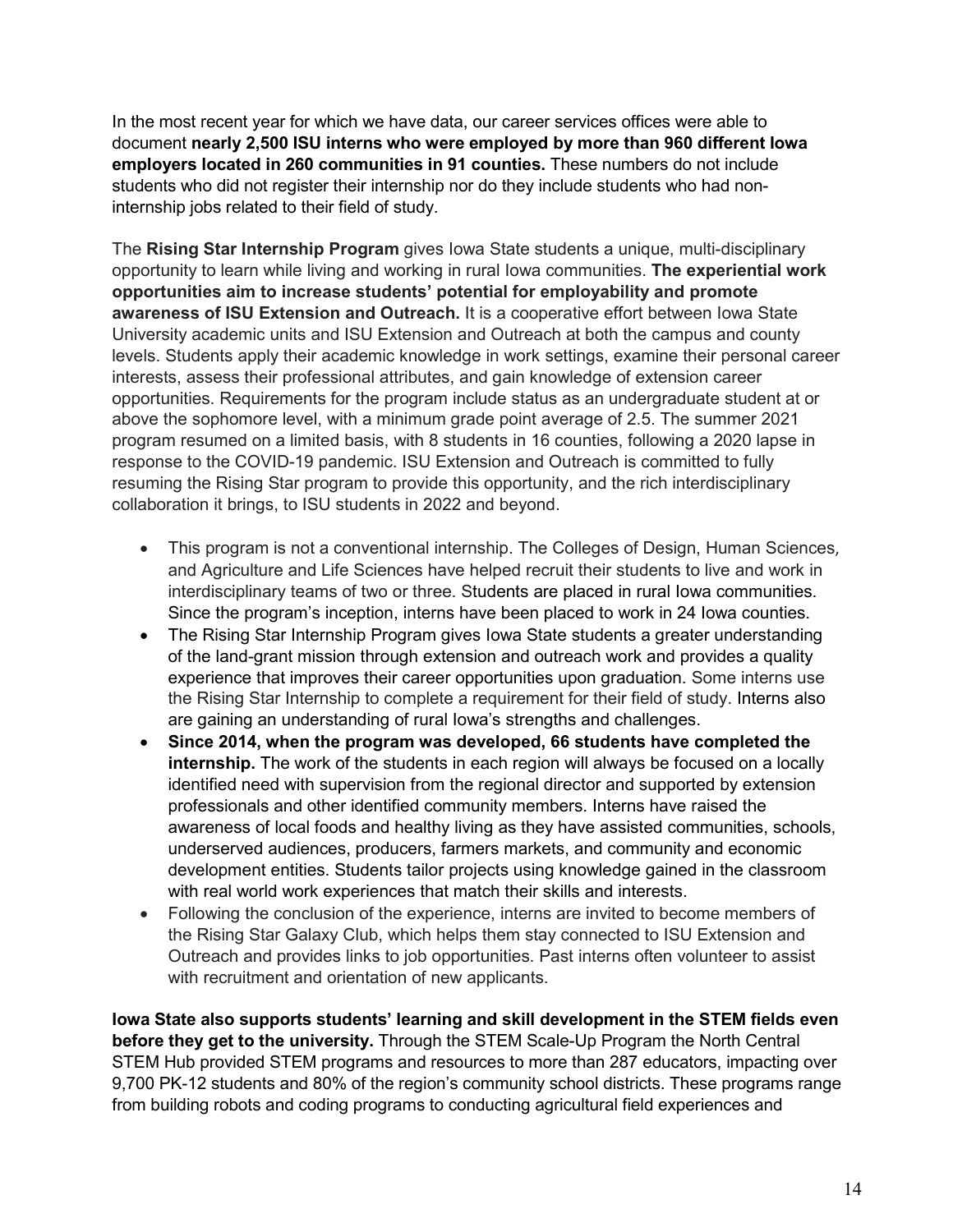learning about STEM careers. The Hub also provided free, hands-on education experiences for PK-12 youth and families during the pandemic in the form of STEM kits and virtual experiences to over 1,500 PK-12 students. ISU Extension and Outreach professionals also played a significant role in each region through representation on each of the six Regional Advisory Boards.

**4-H Youth Development prepares Iowa's young people for careers.** By participating in 4-H educational experiences, youth develop STEM, communication, leadership, civic engagement, healthy living, and general life skills. Youth are challenged to actively pursue careers and education beyond high school and build skills. In fact, annually about 91 percent of 4-H seniors report they intend to pursue trades or post-secondary education within 12 months of graduation. **4-H programs reached more than 100,000 Iowa youth in 2019-2020.**

- Over the past four years, 4-H has added **FLEx2Go** (part of the Forward Learning Experience) field-based kits containing Oculus Rift Virtual Reality sets, a 3-D printer, and a 360-degree camera. The camera captures video in 360 degrees, which when combined with Virtual Reality, allows the viewer to be right in the environment. The first 4-H 360 videos immersed youth in agriculture production experiences to better understand practices in modern agriculture.
- **4-H and FLEx won a grant through the Iowa Space Grant Consortium** for a new FLEx program. It is called FLEx Space Artemis to introduce and expand youth knowledge of core space concepts and celebrate the NASA ARTEMIS program and upcoming plans for the Moon, Mars, and even Earth. Activities include Seeing and Making with the FLEx2GO Space Artemis (FSA) Mobile KIT and new flight/design VR motion-base simulator.
- **FLEx** continues to partner with the Iowa State University Women in Science and Engineering (WiSE) Program to expand the reach of FLEx programming to youth across Iowa. WiSE recruits, trains, and deploys collegiate student role models majoring in STEM fields to lead experiential STEM programming in K-8 classrooms and educational events, including delivering FLEx across Iowa.
- **STEAM'n through the Seasons** is a curriculum designed to teach K-3 children fundamental STEM and art concepts through integrated STEAM-literacy activities that focus on a seasonal topic. Each lesson includes high quality children's books and opportunities for hands-on STEM play. STEM play is needed to help young children become strong STEM thinkers by allowing children to pursue questions, investigate ideas, and begin to form and test theories about the world around them.
- **AgOvation** is a newer and expanding program at Iowa 4-H that helps youth develop 21st century skills through a year-long competition. In 2021, teams across Iowa completed experiential learning projects in the summer with finals at the Iowa State Fair. Currently teams from Sac, Cherokee, Hamilton, Story, and Linn counties are participating. Each team identifies a problem in modern agriculture, researches it, develops a solution, tests their solution, and presents their work in a "Shark Tank" type experience to industry professionals. Each team has a mentor and industry advisers to help them as they prepare for the final competition.
- **Iowa 4-H and NASA Iowa Space Grant Consortium** collaborated to implement Astro Camps in Iowa. Sixty kits were sent to counties across the state. Other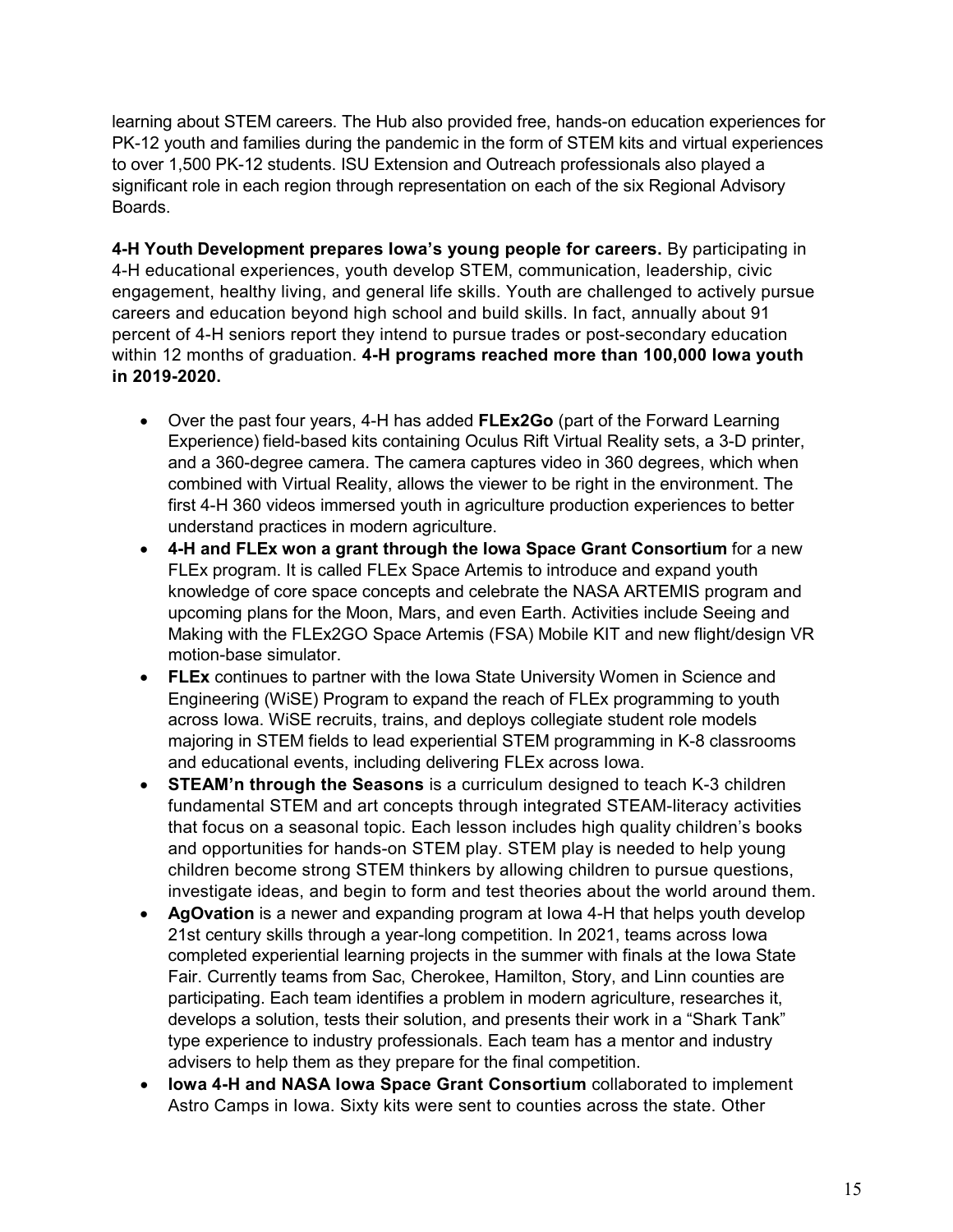partners included the Science Center of Iowa, Putnam Museum, University of Northern Iowa STEM, and the Governor's STEM Council. Goals of the program include strengthening the nation's STEM future workforce, attracting and retaining youth in STEM, and engaging youth in NASA's mission.

• **Animal U** is a new online youth curriculum in animal science developed by Iowa State University Extension and Outreach. Currently, Animal U has over 200 modules for beef, swine, and careers with plans to expand to sheep, goats, dairy, poultry, and rabbits. Each specie has three levels: beginner, intermediate, and advanced. Each specie module covers twelve different topic areas including animal husbandry, advocacy, welfare, and more. The career module takes the learner through a variety of animal related careers from conception of the animal to consumption of the product. Users can create an avatar based on their interests and will investigate careers and learn life skills necessary to prepare them for a career. Modules are interactive and include an assessment. The curriculum is designed for 4th-12th grade audiences and can be self-directed, but also has a facilitator's guide and can be used in a classroom setting. The outcomes of Animal U are to use a livestock project to demonstrate stronger STEM proficiency; create an understanding of the science involved in producing an abundant and safe food supply; create advocates and future scientists for the livestock industry; and introduce youth to the commercial livestock industry and the abundance of careers associated with food animal production. Since launching in April 2020, we have had over 14,000 users from 49 states and 10 countries.

Finally, several ISU units provide training and related educational activities to a wide variety of individuals, occupations, and industries across the state. **Appendix 2** provides several such examples.

#### **Technology Transfer**

In FY21 ISU researchers submitted 144 intellectual property disclosures (not including datasets) and ISURF filed 114 patent applications. In calendar year 2020, ISU was recognized for having 44 U.S. utility patents issued, tied for 65<sup>th</sup> on the list of the top 100 institutions for issued U.S. patents. In FY21, ISU had 50 U.S. patents issued and a total of 71 patents issued when foreign patents are included. Additionally, ISU technologies resulted in 47 license and option agreements in the last fiscal year, 22 of which were with Iowa companies. ISU currently has 118 license and option agreements that are yielding income. Iowa companies reported \$1.7 million of revenue from sales of ISU licensed technologies in calendar year 2020, and eight startup companies were formed to commercialize ISU technologies. Globally, total sales revenues of ISU licensed technologies were \$62 million. Additionally, 123,000 bushels of ISUdeveloped soybean varieties were planted across the Midwest.

The **Regents Innovation Fund** program at Iowa State has a competitive research component that pairs ISU faculty members with Iowa companies (mostly new to young startups) to commercialize their research discoveries. Please see **Appendix 3** for a complete report on Regents Innovation Fund uses and results.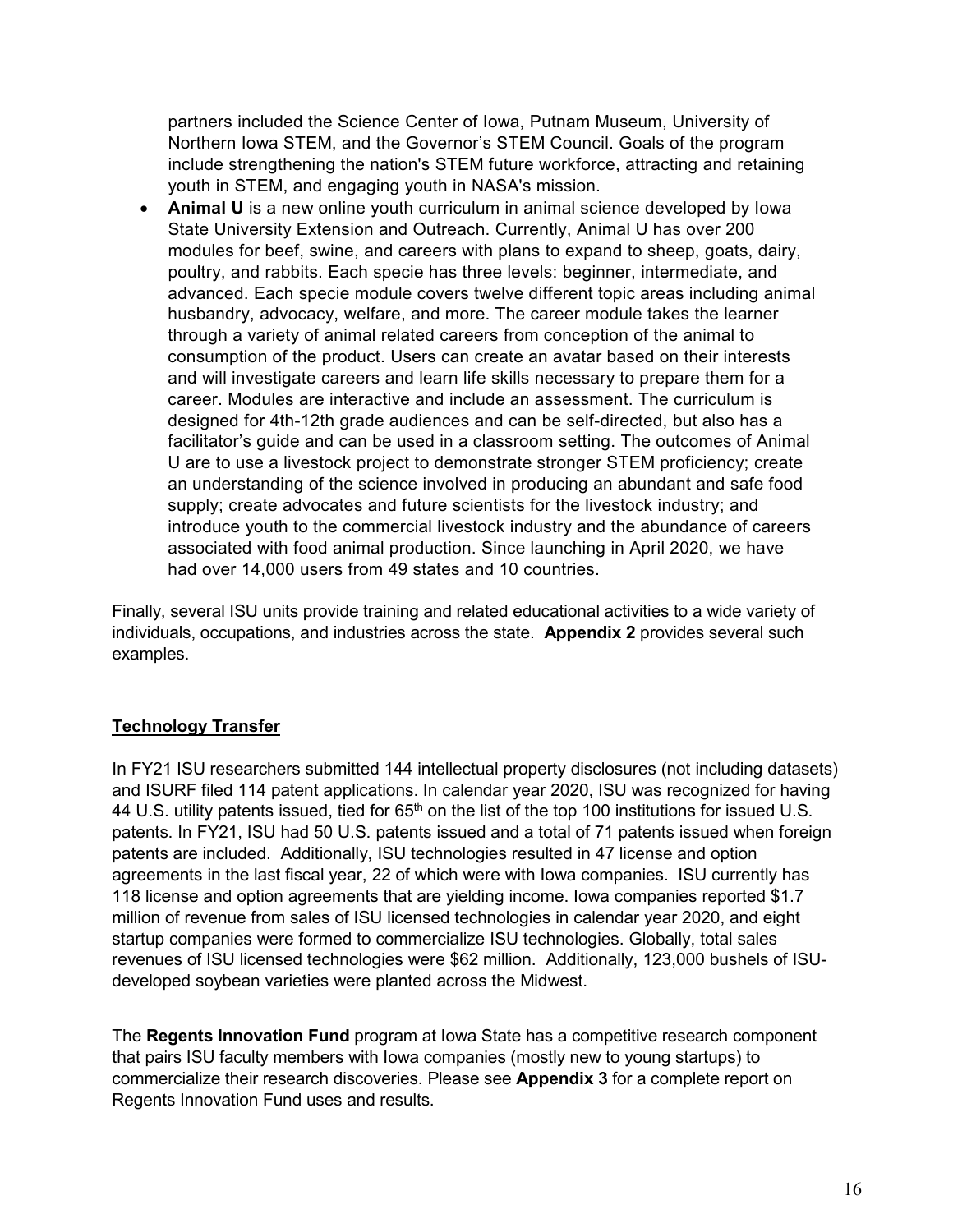#### **Research**

Iowa State received \$559.1 million in **total external funding** in FY21, a new record, and the third time in the past five fiscal years that total external funding eclipsed \$500 million. The FY21 total was bolstered by \$90.2 million in federal COVID-19 Higher Education Emergency Relief Funding (HEERF). The university received \$231.1 million in **external sponsored research funding** in FY21, down 8.6% from the \$253 million received in FY20. Funding from federal agencies in FY21 was down \$31.2 million, or 16.8%, from FY20's federal research funding record of \$186 million. The university also received a total of \$255.7 million in **non-federal external economic development and research funding** from a variety of sources including – but not limited to – commodity groups, corporate and industry sponsors, non-profit organizations and individual donors. A total of \$51.5 million in research and economic development funds for FY20 came from commodity groups and corporate and industry sources. **Non-federal sponsored research** funding for FY21 totaled \$76.3 million, the second-highest amount in the past five fiscal years. Of this total, \$12.2 million came from companies headquartered in Iowa or that have a significant footprint in the state.

In Iowa, research plays a vital role in keeping us healthy, in growing our economy, in maintaining our competitiveness in today's global market, and in keeping our world sustainable for generations to come. From work that supports Biosciences and Manufacturing 4.0 initiatives, to research that improves the health and wellness of our people and planet, here are just a few examples of new projects funded in FY21 that are helping the state become its best possible version of itself:

- Iowa State is home to a new NSF-funded initiative focused on enhancing rural broadband connectivity and bridging the divide between urban and rural areas both in the state and the nation as a whole. [ARA Wireless Living Lab for Smart and Connected](https://arawireless.org/)  [Rural Communities](https://arawireless.org/) is led by Iowa State Electrical and Computer Engineering professor, Hongwei Zhang. ARA is receiving \$8 million in federal funding from the [Platforms for](https://advancedwireless.org/)  [Advanced Wireless Research](https://advancedwireless.org/) (PAWR) as well as a matching investment in cash and inkind contributions from PAWR industry consortium partners. ARA's ultimate goal of enhancing rural broadband connectivity can have a profoundly positive impact on improving the economic sustainability of rural communities by:
	- $\circ$  Supporting the state's growth in the Biosciences, in digital and precision agriculture, in particular;
	- o Making industry and manufacturing in rural areas more vital and competitive; and
	- $\circ$  Fueling greater innovation and entrepreneurship across the rural landscape.
- Iowa State and U.S. Department of Energy (DOE) National Laboratory, Ames Laboratory, have become a national research epicenter for the rapidly emerging field of plastics upcyling. An award of \$2.7 million from the Defense Advanced Research Projects Agency (DARPA) is just one of multiple grants received by researchers Aaron Sadow, Chemistry professor, Erich Cochran, Chemical and Biological Engineering professor, and Robert Brown, director of the Bioeconomy Institute. This innovative work in plastics upcycling opens economic opportunities but also offers creative solutions for resolving the world's mounting issues with waste and is an important step toward a more sustainable future.
- Rizia Bardhan, associate professor of Chemical and Biological Engineering, [received an](https://news.engineering.iastate.edu/2020/09/30/rizia-bardhan-receives-three-research-awards-totaling-2-25-million-to-advance-engineered-medicine-innovations/)  [award of \\$586,553](https://news.engineering.iastate.edu/2020/09/30/rizia-bardhan-receives-three-research-awards-totaling-2-25-million-to-advance-engineered-medicine-innovations/) from the Department of Defense (DOD) Army Medical Research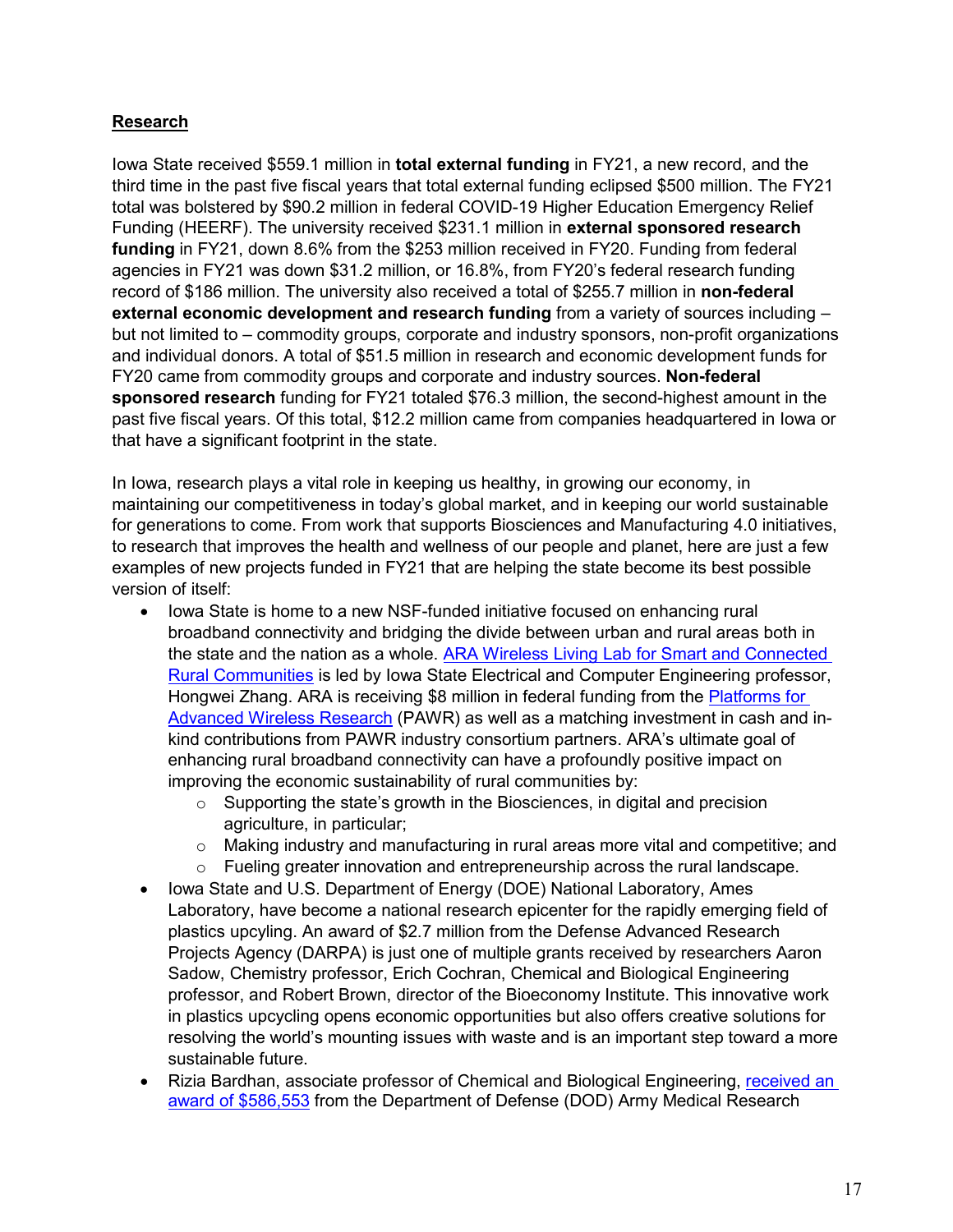Acquisition Activity (USAMRAA) to explore the use of 3D culture systems and highthroughput Raman spectroscopy screening to enhance individualized treatment for colorectal cancer (CRC) patients. Bardhan is collaborating on this project with: [Jonathan](https://www.research.iastate.edu/news/i-corps-experience-helped-chart-3d-health-solutions-path-to-startup-success/)  [Mochel,](https://www.research.iastate.edu/news/i-corps-experience-helped-chart-3d-health-solutions-path-to-startup-success/) associate professor of Biomedical Sciences in Iowa State's College of Veterinary Medicine; Soumik Sarkar, ISU associate professor of Mechanical Engineering; and Bhuminder Singh at Vanderbilt University School of Medicine.

A sampling of additional noteworthy new projects that received federal research funding during the 2021 fiscal year include the following:

- Gregory Phillips, professor of Veterinary Microbiology and Preventive Medicine, is leading a team that is using innovative artificial intelligence to study how to improve the effectiveness of vaccines by gaining a better understanding of how the microbiome interacts with the human immune system. [Phillips received an initial award of \\$551,032](https://www.news.iastate.edu/news/2021/06/29/vaccinemicrobiome) from the Defense Threat Reduction Agency (DTRA) in FY21. The overall project includes two additional option years with an estimated total award of just over \$1.6 million.
- Andy King, assistant professor in Iowa State's Greenlee School of Journalism, received an [initial grant of \\$396,908](https://www.research.iastate.edu/news/andy-j-king-receives-national-cancer-institute-grant-to-study-colon-cancer-screening-messaging/) from the NIH National Cancer Institute (NCI) for a four-year project that is estimated to receive more than \$1.5 million in total funding. Both incidence and death rates due to colorectal cancer (CRC) are disproportionately higher among Black Americans, compared to non-Hispanic White Americans. King is leading a multiinstitution team that is studying communication related to colorectal cancer screening (CRCS). The ultimate goal is to identify messages and information that are most effective in supporting adherence to CRCS recommendations and ultimately improve screening acceptance and behaviors in at-risk communities.
- [Jonathan Claussen and Carmen Gomes,](https://www.news.iastate.edu/news/2021/03/23/graphenecovidtests) both associate professors of Mechanical Engineering, received a one-year grant of \$664,521 from HHS and the Centers for Disease Control and Prevention (CDC) to develop better, cheaper, quicker, more accessible testing for the coronavirus that causes COVID-19. The project, which started with a \$15,000 seed grant from the Iowa State Office of the Vice President for Research, focuses on developing a saliva test similar to test strips used to monitor glucose levels in people with diabetes. The tests could be easily done at home, workplaces or a doctor's office with no expensive lab equipment. Results would be available in about 20 minutes, and the cost of the test is expected to be less than \$6.
- Soumik Sarkar, associate professor of Mechanical Engineering and a Walter W. Wilson Fellow in Engineering, received an initial FY21 award of \$1.9 million from NSF and USDA-NIFA on a five-year \$7 million Cyber-Physical Systems (CPS) Frontier grant. Sarkar is leading a multi-institution, interdisciplinary research initiative that could bring unprecedented levels of efficiency and sustainability to production agriculture. The team is focused on transforming current cyber-physical systems and capabilities in agriculture by developing a novel, context-aware cyber-agricultural system that encompasses sensing, modeling, and actuation activities to enable farmers to respond to crop stressors more cost-effectively, with greater agility and with less impact on the environment than current practices.
- Many small and rural communities across Iowa and throughout the U.S. are shrinking, and evidence shows this a trend that is unlikely to be reversed in most instances. Kimberly Zarecor, professor of Architecture in the College of Design, received an NSF award of \$1.5 million to spearhead a project that encourages communities to adapt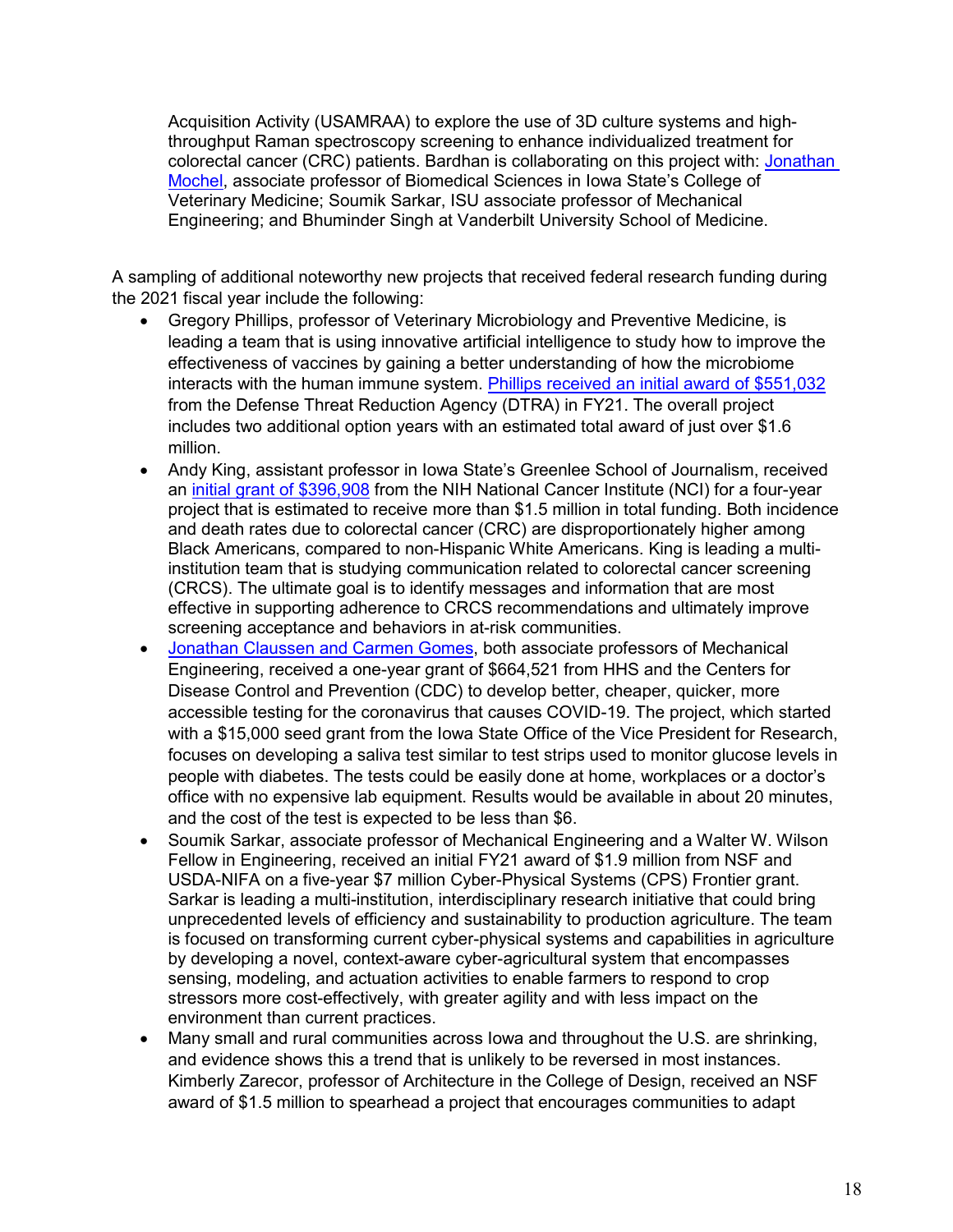to shrinkage rather than fight against it, with the goal of helping them mitigate the negative effects of population loss on quality of life and community services. Zarecor's multidisciplinary team will develop and test new educational resources and data-driven tools to help rural Iowa communities implement effective strategies for smart shrinkage.

• Adina Howe, assistant professor in Agricultural and Biosystems Engineering, [received a](https://www.news.iastate.edu/news/2021/02/16/antibioticresistancemanagement)  [\\$1 million award from USDA-NIFA](https://www.news.iastate.edu/news/2021/02/16/antibioticresistancemanagement) to explore the connection between livestock manure management and antimicrobial resistance (AMR). The majority of antibiotics in use today are used in animal production. Antibiotic-resistant bacteria can end up in manure and can make their way into the environment when manure is applied to fields as fertilizer. Howe and her fellow researchers aim to figure out what resistant genes proliferate in bacteria and how widely those bacteria spread and persist in the soil.

Iowa State continues to help lead innovation and discovery in three priority **Bioscience platforms** – Biobased Products, Digital and Precision Agriculture and Vaccines and Immunotherapeutics – that are critical for continued economic growth and development in the state of Iowa.

The university strategically invested the \$813,000 the Iowa Legislature allocated in FY21, along with a one-time supplement of \$750,000 from BioConnect lowa, in key initiatives designed to foster greater university-industry collaboration and economic development. Here are just a few of Iowa State's Biosciences-focused accomplishments for FY21:

- [Nadilia Gomez](https://www.research.iastate.edu/news/nadilia-gomez-joins-iowa-state-as-digital-and-precision-agriculture-cto/) joined the university in the spring of 2021 and [Michael Roof](https://www.research.iastate.edu/news/michael-roof-joins-iowa-state-as-cto-for-the-vaccines-and-immunotherapeutics-biosciences-platform/) in the fall of 2020, as Chief Technology Officers (CTOs) for the Digital and Precision Agriculture and Vaccines and Immunotherapeutics platforms, respectively. With the fall 2019 hire of [Sundeep Vani](https://www.research.iastate.edu/news/sundeep-vani-joins-iowa-state-university-as-chief-technology-officer-for-biobased-products/) as CTO for Biobased Products, the university now has the three platform CTOs in place. The CTOs are working with platform leads and research teams to identify technologies with commercial potential and prioritize those opportunities for commercial development.
- Having all CTOs on board has accelerated industry outreach, resulting in more than 30 substantive engagements with startups and established companies within key industry segments.
- DOD has provided \$87.5M of funding over six years to [BioMADE,](https://www.manufacturingusa.com/institutes/biomade) a university-industry consortium focused on advanced manufacturing of biobased products. Sundeep Vani was heavily involved in the development of the winning proposal, and holds a seat on the consortium's governing board, which positions Iowa State well for receiving funding for projects relevant to the BioMADE initiative.
- A seed grant program to support public-private research projects in the platforms started in FY20 and continued in FY21. Since the program's inception, grants have been awarded to support ISU/industry research projects with: Kemin Industries, Kent Corporation, Siegwerk USA, Archer Daniels Midland (ADM), Medgene Labs, Arko Labs, Nittobo America, Elanco Animal Health, Genvax Technologies, LEAH Labs, Boehringer Ingelheim, Iowa Select Farms, and Corteva Agriscience.
- CTO Michael Roof, working with ISU Research Park, organized a successful virtual [Vaccines and Immunotherapeutics conference.](https://www.isupark.org/news-events/2021-vaccines-and-immunotherapeutics-conference/) The event drew 124 attendees – business development and senior R&D leaders in strategic decision-making roles – from numerous companies.
- Iowa State received a National Science Foundation (NSF) award of \$99,948 to host a [Digital](https://www.research.iastate.edu/digital-precision-agriculture/)  [and Precision Agriculture convergence accelerator workshop,](https://www.research.iastate.edu/digital-precision-agriculture/) in tandem with university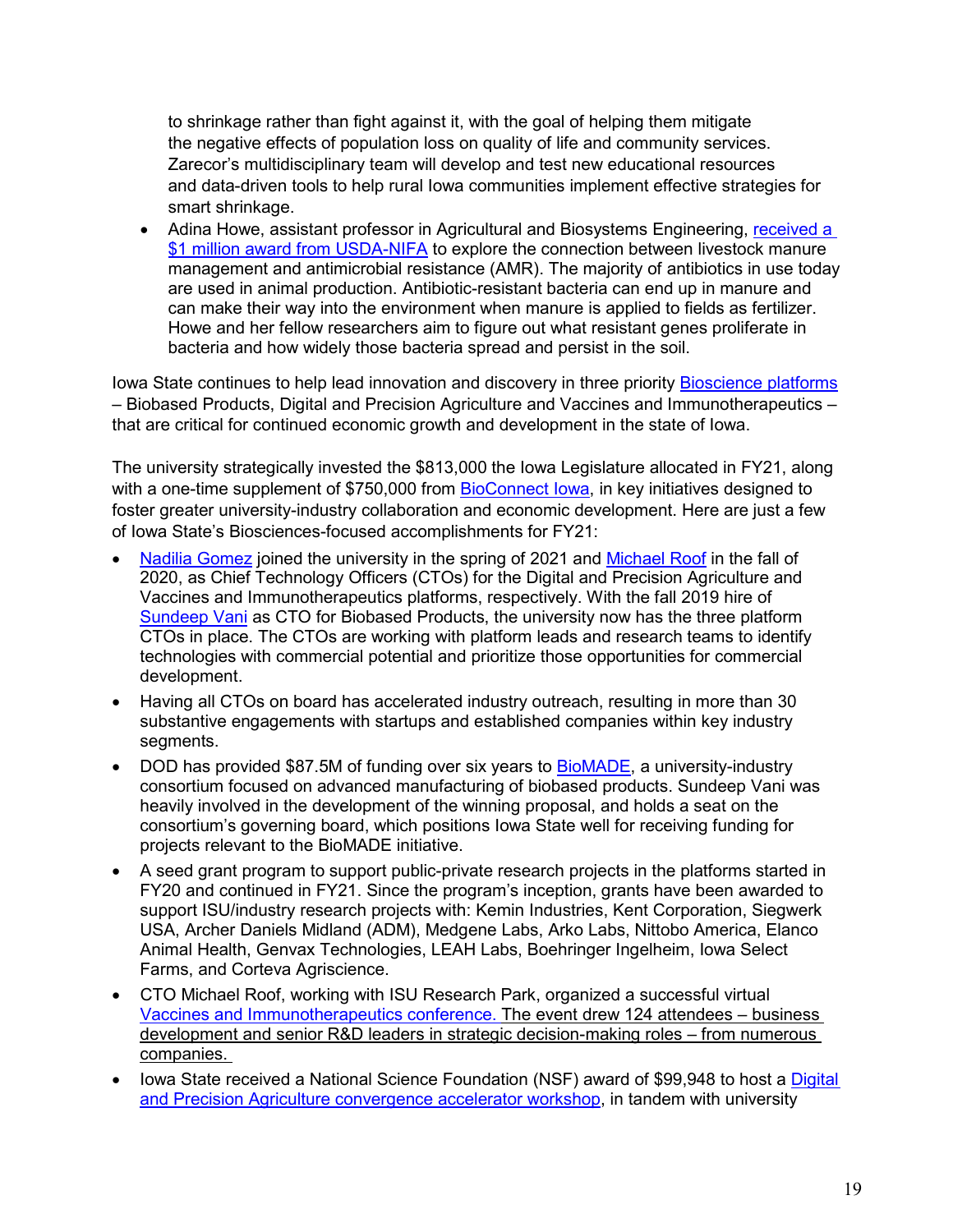collaborators, North Carolina A&T and Penn State. Nearly 100 scientists, engineers and stakeholders participated in the May 2021 workshop that served as a brainstorming and ideation platform to identify critical needs and map out future strategic priorities.

• Nearly 20 faculty-initiated startup companies have licensed Iowa State-discovered technologies – [Skroot Laboratory Inc.,](https://www.news.iastate.edu/news/2021/04/26/skroot) [SoyLei Technologies](https://soylei.com/) and [3D Health Solutions,](https://www.research.iastate.edu/news/i-corps-experience-helped-chart-3d-health-solutions-path-to-startup-success/) just to name a few.

#### **Assistance to Communities**

Through a partnership with ISU Extension, the **CyBIZ Lab student teams supported three community projects** performing market research and economic analysis efforts for small, rural communities in Iowa.

Pappajohn Center staff **spent 2,500 hours** visiting classrooms, community groups, and conducting training programs to share entrepreneurial and small business resources.

Assistance to Iowa communities is the focus of many of the programs managed by ISU Extension and Outreach. Some examples of direct economic development assistance to Iowa communities are provided below.

#### **Extension Community and Economic Development**

#### *Local Government and Nonprofit Programming*

In FY21, CED specialists conducted Introduction to Planning and Zoning workshops to 130 local government officials. The CED Office of State and Local Government Programs (in tandem with the Iowa League of Cities) trained 391 municipal professionals at the Municipal Professionals Institute and Academy. Township Trustee and Clerk training was provided to 118 local municipal professionals. Grant Writing 101 training was provided to 444 nonprofit and local government individuals. CED's local government and housing team presented at affiliated local government programs and trained 207 individuals.

#### *Strategic Planning and Goal Setting*

CED provides goal setting and strategic planning services to help local governments and nonprofits address critical issues, identify priorities, and develop action plans to accomplish those priorities. In FY21, CED facilitated strategic planning and goal setting to 18 organizations, including those on the national, state, county, and local levels.

#### *Iowa Retail Initiative*

Iowa Retail Initiative (IRI), a part of ISU Extension and Outreach, is a three-part program designed to strengthen independent retail in Iowa communities. Community and Economic Development extension specialists provide the training and coaching. In FY21, 29 community and business leaders from 4 communities participated in IRI workshops or consultations.

#### *Student Involvement in Community Development*

In spring 2021, 18 Community and Regional Planning students developed alternative housing options for a former school site in Grand Junction and 6 Landscape Architecture students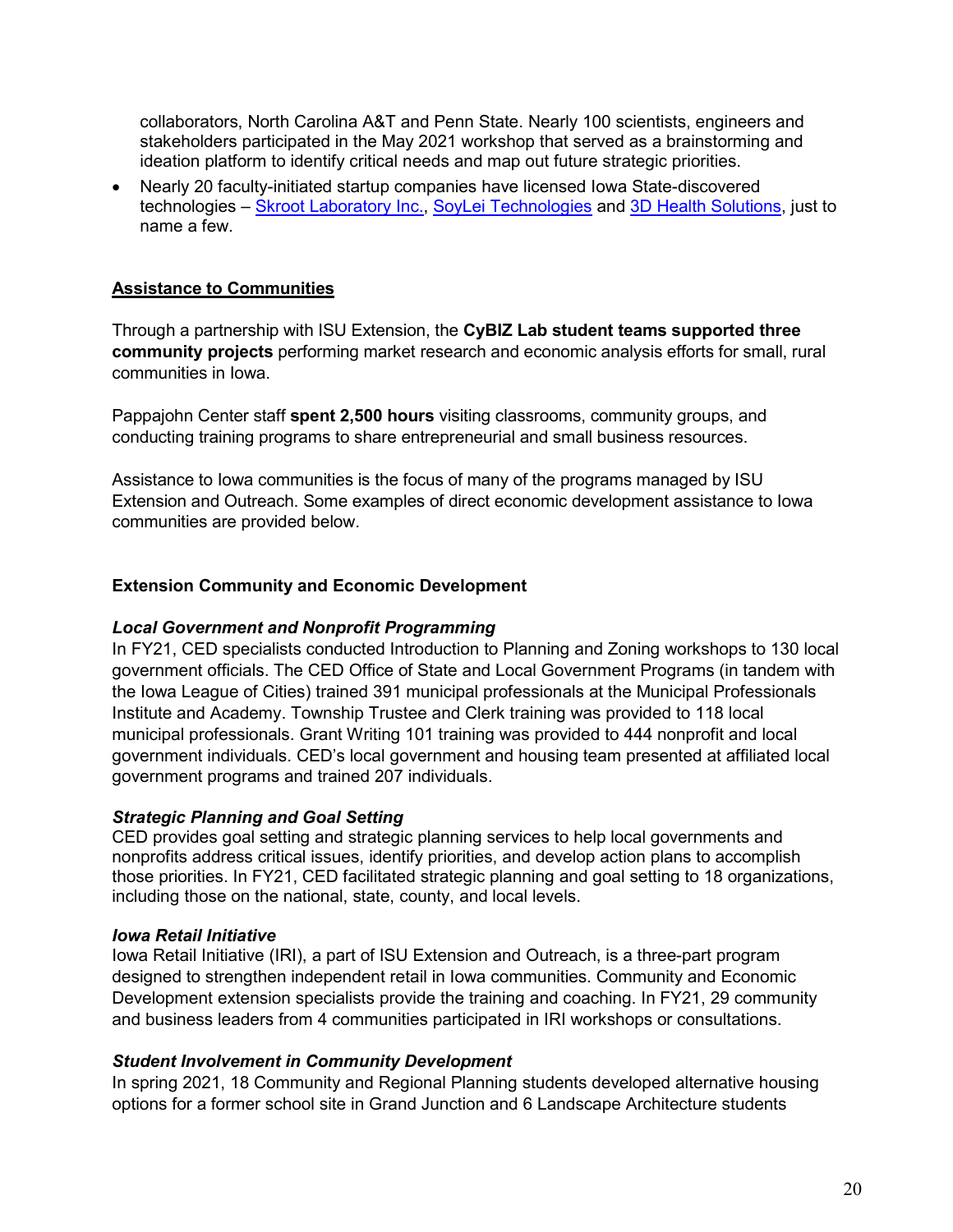developed site plan concepts for outdoor space for a Cedar Rapids homeless shelter through CED's PLACE program. The Office of State and Local Governments employed a student intern to assist in organizing and carrying out the 2020 Municipal Professionals Institute and Academy in July 2020. From June 1 to August 1, 2021, Iowa State University **Data Science for the Public Good (DSPG) Young Scholars Program taught 9 student interns and 3 graduate fellows** to apply data science skills to solve local community problems through the identification and discovery of datasets that can be used to better analyze, visualize, and understand the problems and their potential solutions. The program is led by a coalition of land-grant universities in three states—Iowa State University; Oregon State University; Virginia Tech; Virginia State University—and the University of Virginia.

#### *Iowa's Living Roadways Community Visioning Program*

For the past 25 years, the Community Visioning Program has helped rural communities plan transportation enhancements using state funds from the Iowa DOT. To date, more than 250 Iowa towns have completed the process and collaborated with design teams to create conceptual transportation enhancement plans. More than two dozen towns have repeated the program. In spring 2021, Iowa's Living Roadways Community Visioning Program employed **12 student interns to assist in assessments and analysis in 10 communities**. In addition, private-sector firms contracted through the program employed 6 student interns as part of their design teams to assist with developing conceptual designs for client communities.

#### *New Programming Initiatives*

- The CED program is partnering with the Iowa Economic Development Authority through the Empower Rural Iowa grant and CDBG technical assistance program to conduct **Rural Housing Readiness Assessments** (RHRA) for Iowa communities. CED created the RHRA to help communities self-assess their housing needs, educate community members about housing decision points, guide them in creating a common vision for housing in their community, and create a 3- to 5-year action plan to accomplish that vision. In spring 2020, 11 rural Iowa communities were set to begin their housing workshops. Gathering in-person for the workshops was not always possible due to COVID-19 so the CED staff converted the RHRA program from a face-to-face series into an interactive, virtual workshop experience. Each town completed an action plan, and CED specialists provided follow-up assistance for next steps. CED's work in converting to the online format was recognized by the ISU Vice President for Extension and Outreach with an award for Innovative Program Delivery in February 2021. All 11 towns completed the RHRA process, accessing a total of \$100,000 in state assistance and raising a total of \$51,500 in local match dollars. More than 100 local leaders were trained to make better decisions about housing in their local communities; they provide new knowledge and expertise at the local level. Increased leadership has been another result; in each community, several volunteers are leading work teams and moving tasks forward.
- In 2020, **the Municipal Professionals Institute and Academy (MPI/MPA) were moved to a completely virtual format** because of the COVID-19 pandemic. While the educational component of MPI/MPA was mostly effective, participants missed out on the networking experience available only in an in-person setting. At the same time, participants enjoyed the convenience of not having to spend time and money to travel. As a result, CED local government launched a "blended" format for MPI, which consists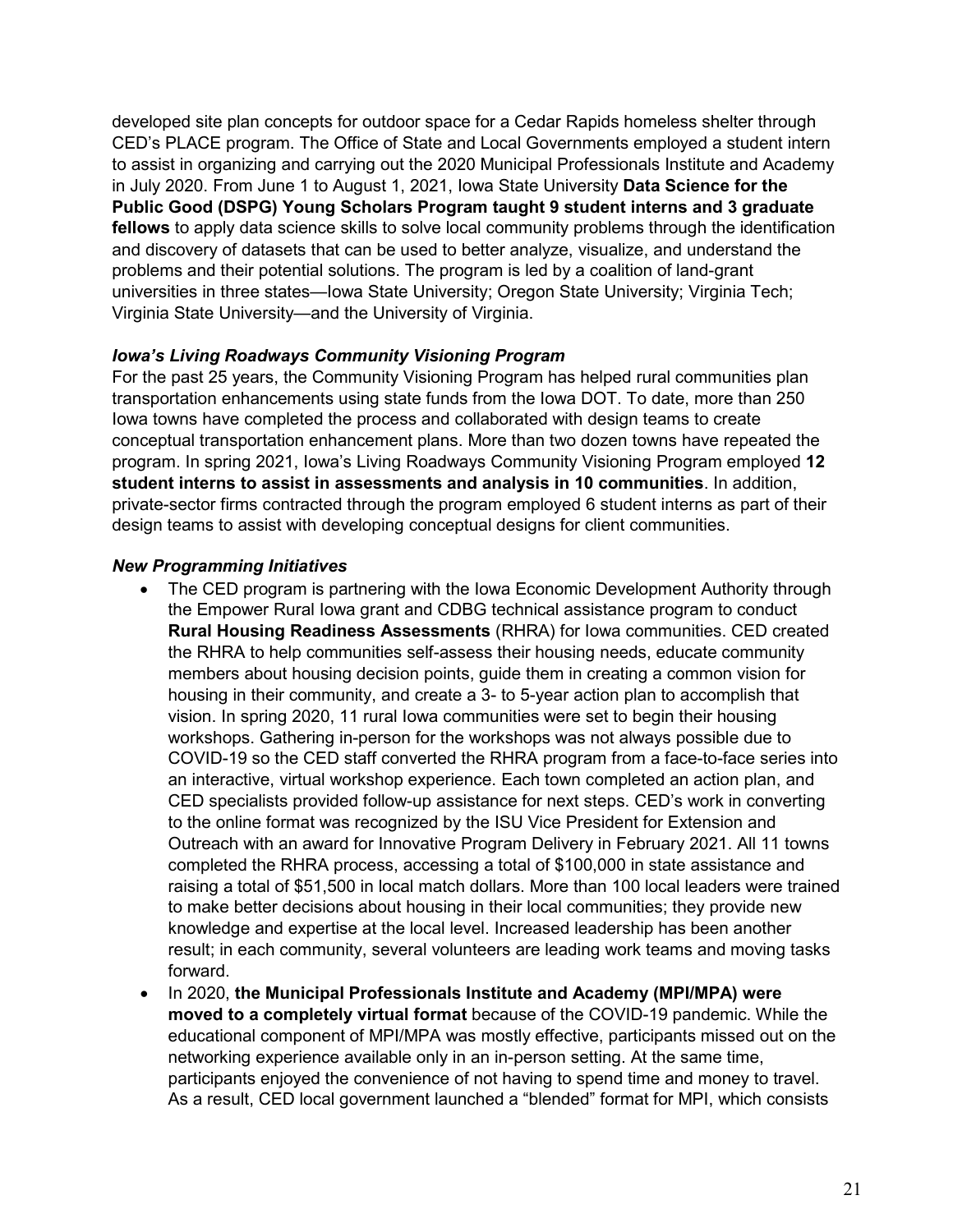of winter and fall virtual sessions and a four-day in-person event in July. The combination of online and in-person learning will take the best of both worlds, while acknowledging that while it's not always best to learn online, it does save attendees the time and expense of travel.

• **The Great Iowa Road Trip** was a weekend event planned to help revive Iowa's small businesses and small towns. The event, which was held April 30 and May 1, 2021, was a coordinated, mapped tour of open doors at businesses and attractions in southern Iowa. CED partnered with several community development organizations to organize the event, training 84 businesses and managers. Of those 84 people, 44 business owners applied and 42 participated. A total of 5,320 people (general public and marketing interaction for the event) attended, and140 youth participated in activities and attractions put on by the businesses and museums.

#### *Community Food Systems Team*

#### **Local Food Leader and Community Food Systems Certification Programs**

The Local Food Leader and Community Food Systems certification programs have been offered since 2015 as a joint effort of the Farm, Food and Enterprise Development (FFED) and Community and Economic Development (CED) units of Iowa State University Extension and Outreach. Due to COVID-19, the program team transitioned these courses to an entirely virtual format. Both virtual courses sold out for fall 2020, with 16 participants in the Local Food Leader cohort and 21 in Community Food Systems cohort. Participants attended from 36 states and included extension employees, farmers, community planners, and nonprofit staff. Participants consistently comment in trainings and homework assignments on the high value they place on these trainings. Their knowledge gained will make them more effective practitioners and will benefit their communities by improving healthy food access and food security.

#### **Online Farmers Market**

The COVID-19 pandemic abruptly closed restaurants and schools in March 2020. For farmers selling food to those outlets and with farmers markets at risk as well, it immediately created uncertainty about the upcoming growing season. Northeast Iowa ISU Extension and Outreach program specialists collaborated with Decorah area farmers and the Iowa Food Hub (IFH) to create an online farmers market to bridge the gap until markets opened later in the summer. One farmer noted "The online market helped offset that revenue loss for our farm. It also provided an opportunity to connect with consumers that may not have otherwise been aware of our farm or the things that we sell. The online market has impacted our farm very positively. It has provided a way to supply our local communities in a collaborative effort with many other producers in a way that did not previously exist here."

Twenty-four farms participated in the online market in 2020. Customers placed 3,100 orders and purchased \$85,800 of products. Farm sales ranged from \$64 to \$23,580 for the year including individuals, small retailers, and child care centers. The online market continued to operate during the winter months and added product from its wholesale suppliers to maintain a diverse product offering. Customer feedback has been overwhelmingly positive. One customer shared that "this is one of the best responses to the pandemic. All my family and friends throughout the USA have commented they wish they had this program." A producer noted, "Without the hard work and dedication of people from ISU Extension, Iowa Food Hub and countless others, our farm and others would have been much worse off."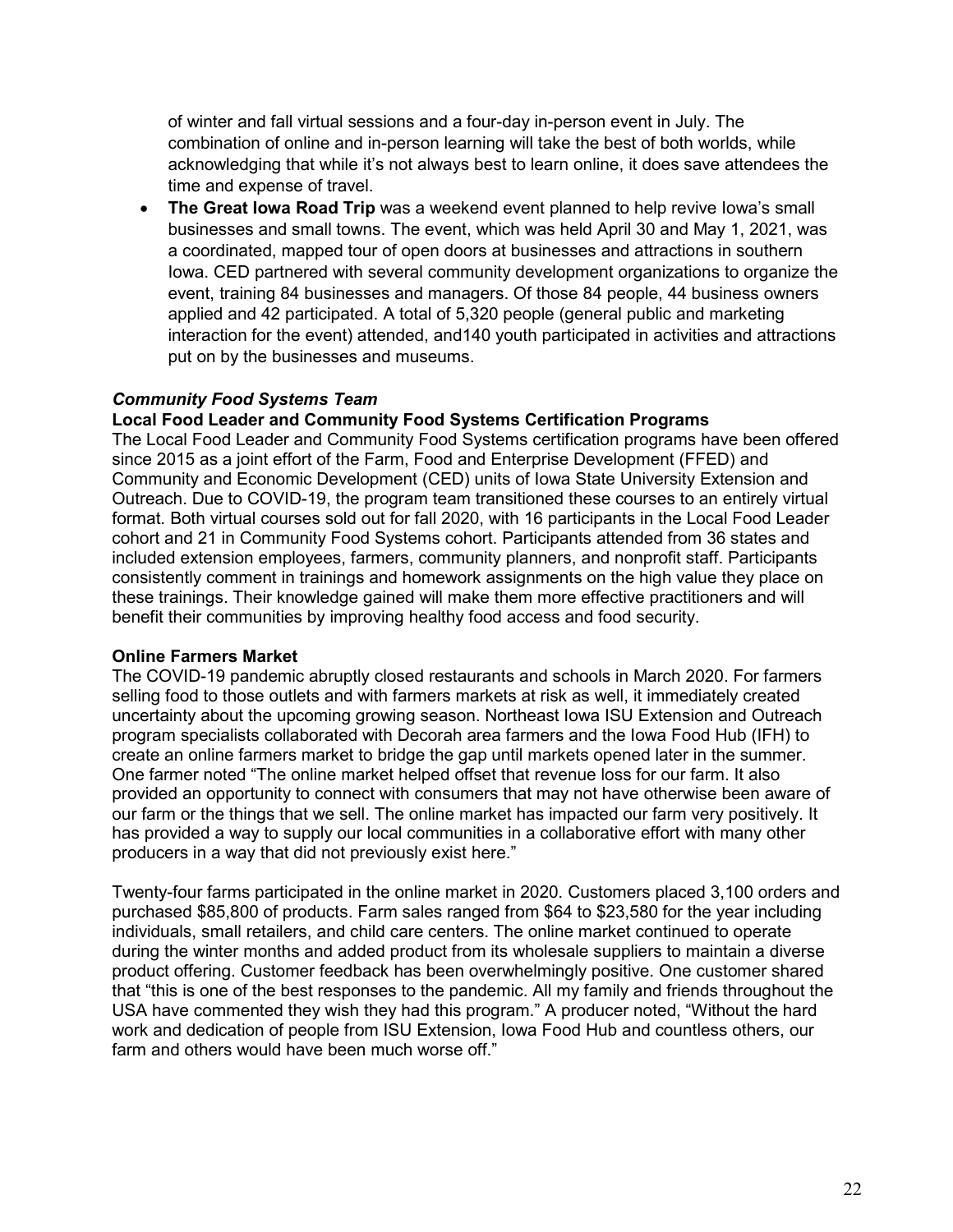#### **ISU Community Food Systems 2021 Annual Event**

Supply chain breakdowns during the COVID-19 pandemic of 2020 highlighted the critical need for secure, effective local food systems focused on equity. Iowa State University Extension and Outreach has hosted a national annual event for food system practitioners since 2015. The 2020 conference was held virtually and provided a space to promote, engage, and learn with other food systems practitioners while providing insight for community-based food systems actions and strategies. The conference featured a total of 19 presenters and 87 registered attendees. A satisfaction survey distributed digitally showed >75 percent of respondents felt welcomed during the event, felt their voice was heard, and felt included in the interactive breakout sessions. Most respondents claimed they learned helpful information and resources that were beneficial and relevant to their work. Attendees indicated an overall satisfaction rating of 4.4/5 (88 percent) for the event presentations. All respondents stated the event gave them a better understanding of potential projects that may be beneficial to their community.

#### **Major Economic Development Collaborations**

Iowa State University takes great pride and pleasure in its collaborations with both private and public sector partners. These collaborations are essential to achieving the university's and the state's economic development goals. The first five sections below identify new collaborations begun or formalized this past year. The remaining sections describe on-going significant state and regional collaborations.

#### *Iowa State, University of Iowa John Pappajohn Entrepreneurial Centers partner on Kauffman Challenge Grant*

The Iowa State University and University of Iowa John Pappajohn Entrepreneurial Centers collaborated to submit and were awarded a Kauffman Foundation Challenge Grant providing \$100,000 to focus on increasing the number of SBIR and STTR grants awarded to faculty in Midwest institutions. The Challenge Grant planning team includes Iowa State University and economic development staff at U of I as well as BioConnect Iowa, to reach out to institutions in Iowa, Nebraska, Kansas and Missouri to research and share best practices. The efforts will continue into 2022.

MIT VMS – A second Kauffman Foundation-funded grant has brought together all five John Pappajohn Entrepreneurial Centers (Iowa State, Iowa, Drake, UNI, and NIACC) to be trained in and implement MIT's Venture Mentoring Service program, established to build a strong network of mentors for Iowa's startup companies. Staff from each of the JPECs participated in virtual training and will launch the Iowa VMS pilot in the fall of 2021.

Techstars Iowa – Iowa State University, the University of Iowa, and Grinnell College partnered with Techstars Global to establish the first ever Techstars Iowa program in Des Moines in 2020. University partners are involved in applicant pitches, mentoring, and serve as advisors to the Techstars Iowa program. Techstars Iowa launched its second cohort in the summer of 2021. To date, four Iowa startups have participated in Techstars Iowa.

#### *Iowa Department of Transportation Partners with CIRAS on Disadvantaged Businesses*

CIRAS has received a \$133,000 grant from the Iowa Department of Transportation (DOT) to help economically and socially disadvantaged businesses develop so they are better able to compete for highway construction projects and other DOT-funded projects.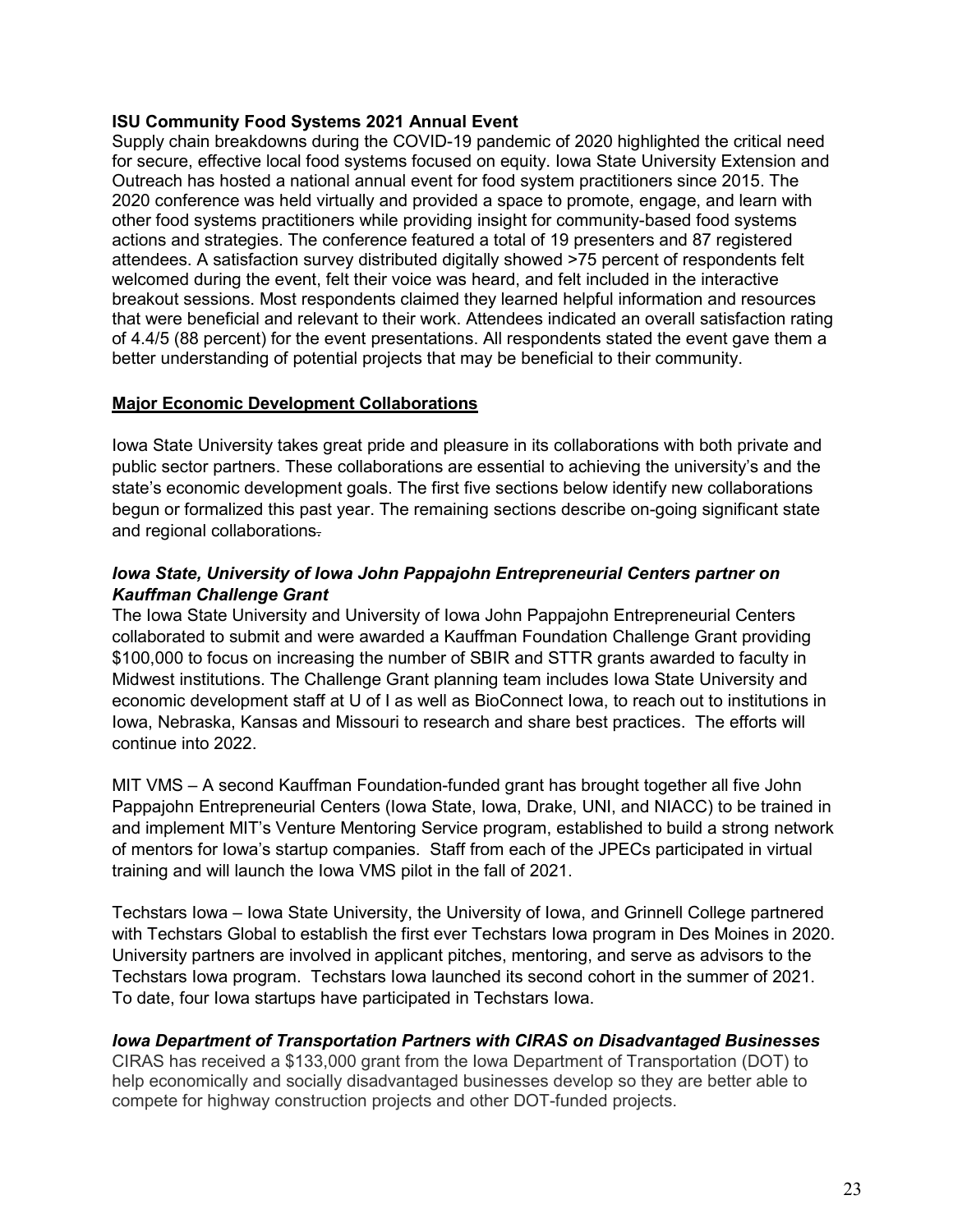CIRAS will provide one-on-one assistance to companies who qualify as Disadvantaged Business Enterprises (DBE), small business that are at least 51 percent owned by women or minorities, about the best ways to position themselves for government bidding opportunities and market themselves to prime contractors and government agencies.

The grant includes promoting the DBE program to companies that aren't yet part of it and to host quarterly networking or matchmaking events to connect DBEs with prime contractors and government agencies. In addition, CIRAS will engage a Technical Advisory Committee to act as a sounding board for the kinds of services needed to support DBEs.

#### *CIRAS Partners with State on Manufacturing 4.0 Initiative*

CIRAS collaborated with the Iowa Economic Development Authority (IEDA) and a variety of additional public and private entities to drive the Manufacturing 4.0 initiative. The first phase of the initiative focused on defining the key strategies needed to ensure Iowa's manufacturing sector remains competitive as the world transitions to Industry 4.0.

CIRAS continues to partner with IEDA on this initiative through supporting the new Technology Investment Grant Program. As part of this program, CIRAS will provide manufacturers with 3-75 employees a no-cost Industry 4.0 assessment prior to applying for the grant. This approach allows manufacturers to be informed about the key opportunities and risks surrounding an Industry 4.0 implementation prior to applying for state funds.

#### *Iowa's Community Colleges, CIRAS, and others form Industry 4.0 Training Consortium*

Iowa's 15 Community Colleges and the Iowa Association of Community College Trustees formed a new consortium with CIRAS, the Association of Business and Industry (ABI), the Iowa Department of Education (DE), the Iowa Economic Development Authority (IEDA), Iowa Workforce Development (IWD), Professional Developers of Iowa (PDI), and the University of Northern Iowa (UNI) focused on developing and deploying awareness and training on Industry 4.0.

This effort, based on recommendations from the IEDA Manufacturing 4.0 initiative, brings together the manufacturing ecosystem to implement an education and awareness strategy statewide. The consortium will develop curriculum to meet training needs of all sizes of manufacturing businesses throughout Iowa. In addition to customized training for the existing workforce, the group will develop and enhance certificate, diploma, and degree programs to ensure employers have access to advanced skills training and career pathways now and in the future.

#### *Iowa State University Collaborates on Technology Transfer Services*

Iowa State University and the University of Northern Iowa (UNI) continue in their partnership in technology transfer. The partnership allows UNI to leverage Iowa State University resources for technology transfer. UNI has the option to manage the protection and commercialization of their innovations or can choose to have the Iowa State University Research Foundation provide those services. ISURF has also entered into an agreement with Drake University to provide technology transfer service as well. ISURF first licensed UNI technology in FY20 which has already resulted in licensing revenue; ISURF began negotiations to license a Drake technology in FY21.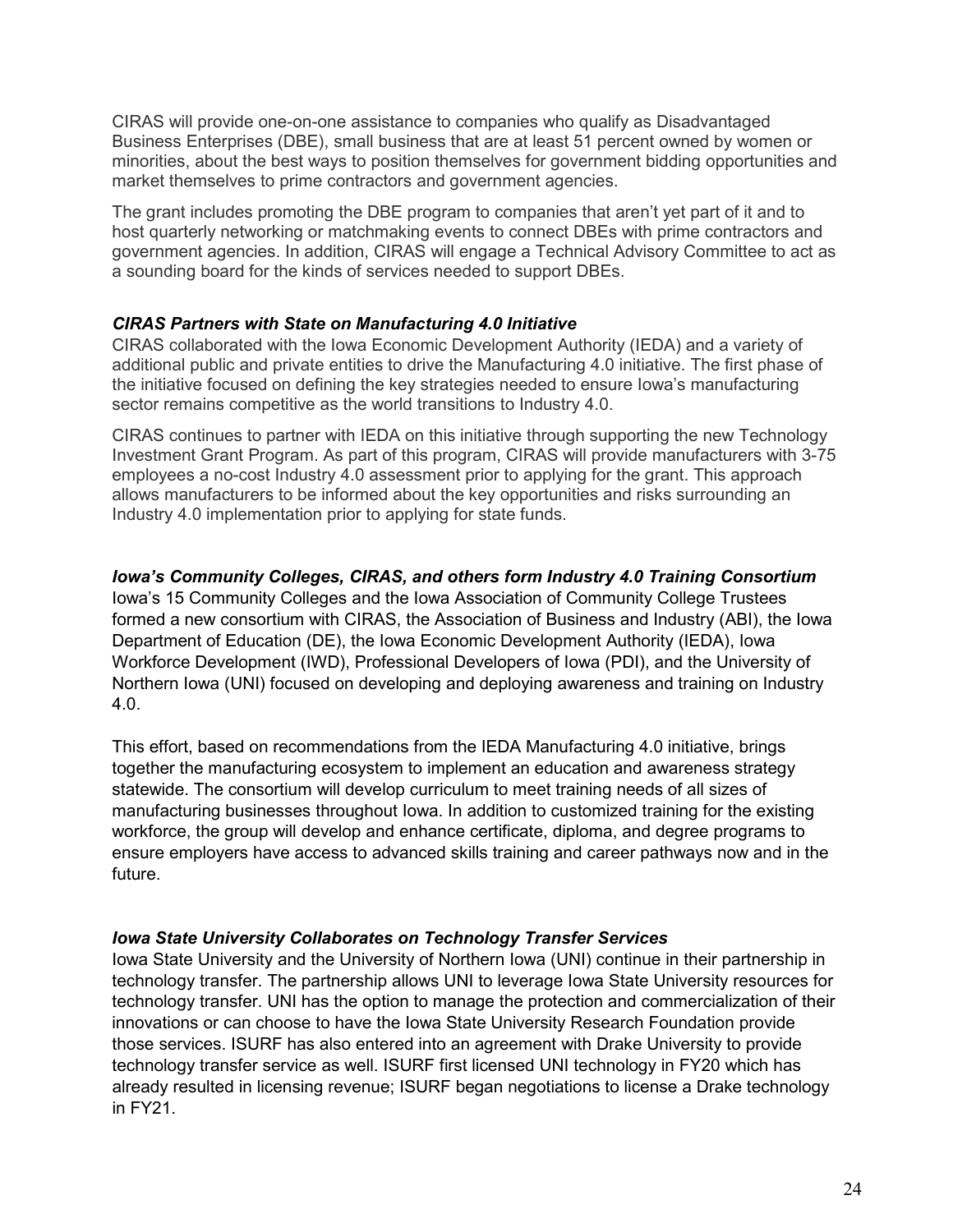#### *ISU Partnership with Cultivation Corridor*

Iowa State University has representatives on the Board of Directors of the Cultivation Corridor, a regional economic development initiative to attract ag-bioscience firms to Iowa that was launched in April 2014. Other board members include Iowa Economic Development Authority, leading Iowa companies in the ag-bioscience industry, and Iowa commodity groups. ISU also serves on the Advisory Cabinet of the Executive Director of the Cultivation Corridor. ISU's Office of Economic Development and Industry Relations works closely with the Cultivation Corridor, providing university expertise and services to support the Corridor's efforts.

#### *Statewide Committees, Councils, and Task Forces*

Many representatives from ISU serve on committees that promote economic development programs. Those committees include the following: the Iowa Business Council's Business-Education Alliance, the Iowa Innovation Corporation, the Biosciences Alliance of Iowa, Association of Business and Industry Advisory Council, the Iowa Lean Consortium, Professional Developers of Iowa, the Iowa Business Council, Innovate Iowa, Technology Association of Iowa, the IEDA Advanced Manufacturing Working Group, Capital Crossroads, the Cultivation Corridor, and the Iowa Chamber of Commerce Executives. SBDC additions: Iowa Economic Development Authority Board, Future Ready Iowa, Renew Rural Iowa Entrepreneurial Roundtable, Iowa Rural Development Council, Brownfield Advisory Committee, Iowa Waste Reduction Center, Value Added Agricultural Sustainability Team.

#### *Midwest Grape and Wine Industry Institute*

The Midwest Grape and Wine Industry Institute, supported by the College of Agriculture and Life Sciences and ISU Extension and Outreach, was formed in 2006 by the Iowa Board of Regents as a result of the state's evolving grape and wine industry.

The goals of the Institute are to:

- conduct research to evaluate cold-hardy grape varieties that can thrive in the Midwest;
- conduct enology research and develop vinification techniques;
- assist with implementation of the Iowa Quality Wine Consortium program, a quality assurance stamp of approval;
- establish an outreach program to the industry by offering training opportunities to cellar workers and winemakers;
- form partnerships to develop job training programs specific to growing grapes and wine making

Iowa has 99 licensed wineries and 245 commercial vineyards. At the end of 2020, total wine, cider, and mead production totaled 307,267 gallons, down slightly from 2019. Sales were reported at 276,274 gallons. Wine sold at wineries represented 42 percent of sales, while the remaining 58 percent was sold at wholesale. The grape and wine industry in Iowa is maturing but continues to grow. According to a 2012 study by Frank, Rimerman + CO. LLP, the economic impact of the Iowa wine and grape industry on the state's economy is \$420 million.

#### **Future Plans**

Iowa State University greatly appreciates the resources and support that it receives from the Board of Regents and the legislature to carry out its economic development initiatives and activities. The primary purpose of this report is to show the huge economic and quality of life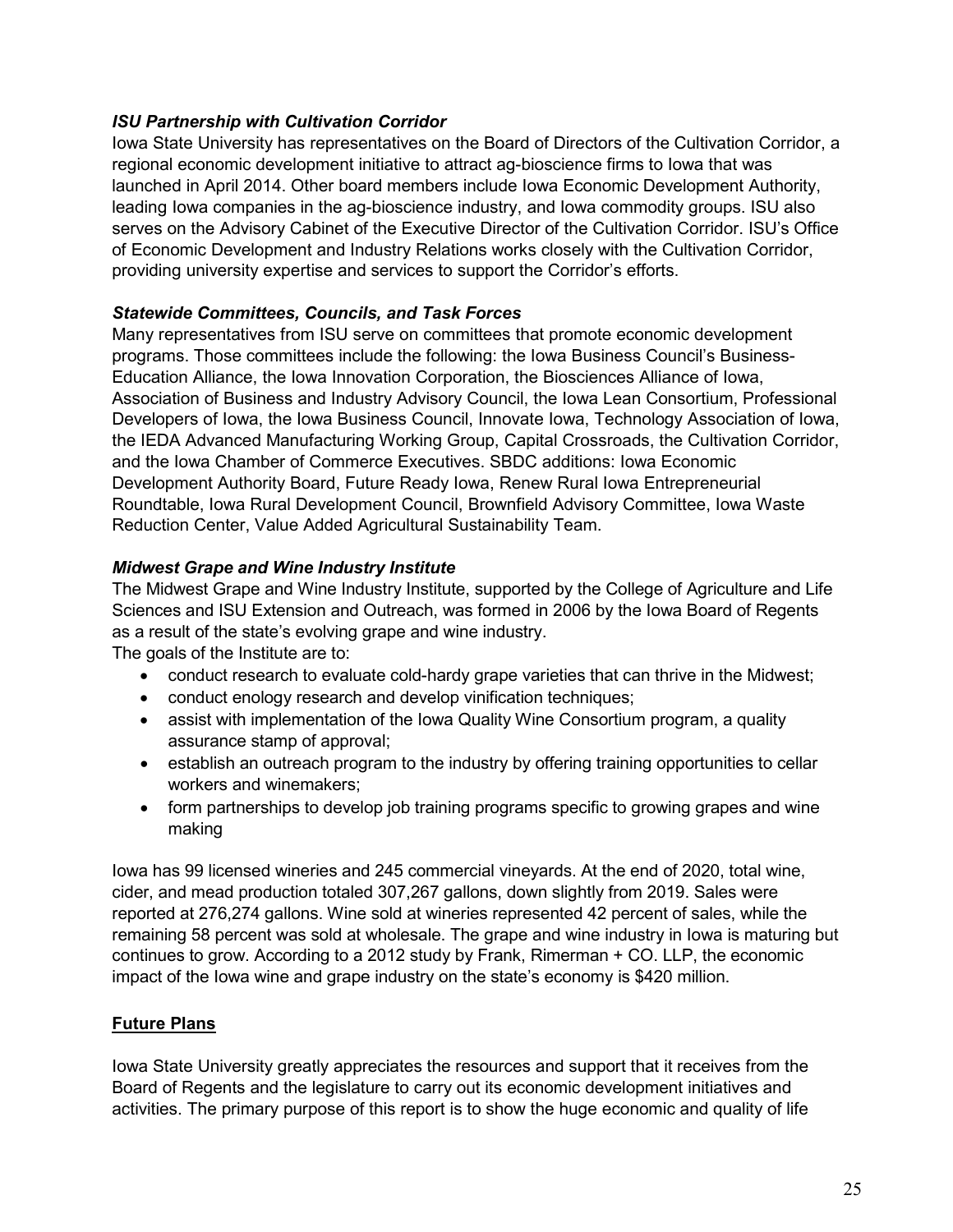impacts we have been able to achieve for the state with the resources entrusted to us. The following sections identify how we plan to use additional resources to enhance the impact of university technology transfer and service on the creation of jobs and wealth in Iowa.

#### *Small Business Development Centers*

By helping its clients improve and grow their businesses, the SBDC generates new tax dollars for the Iowa treasury in the form of sales tax revenue from increased client sales and income tax revenue from new jobs created by clients. In state fiscal year 2020, SBDC clients generated an increase of \$415 million in sales, \$182 million in capital invested in Iowa businesses, and created 2,245 jobs. These rather large numbers were driven by the SBDCs COVID-19 response, as mentioned earlier in this report. All information reported by the SBDC is verified and attributed to the assistance of the SBDC by the client through the client milestone collection process. SBDC is a good investment for the State of Iowa!

SBDCs across the state helped their clients achieve the following success for the state.

- **Over \$34,000,000 in sales EVERY MONTH**
- **Over \$498,000 in capital investment in Iowa Companies EVERY DAY**

The SBDC also has a technology center designation allowing us to provide more in-depth counseling to entrepreneurs who have ideas or innovations that have potential for commercialization. In February 2021, SBDC launched the Rural Business Innovators (RBI) program. RBI is an entrepreneurial training program that focuses on finding commercialization opportunities in Iowa's rural areas in an effort to increase wealth and create jobs in rural Iowa. The first co-hort of nine tech companies have been meeting and developing their business models. https://sites.google.com/iastate.edu/ruralbusinessinnovators/home

Cybersecurity awareness has been a priority for SBDC. We have developed a dedicated webpage that has a comprehensive cybersecurity assessment guide, as well as hosted a series of cybersecurity webinars that are also available on the site. We are working closely with the Secretary of State Office to promote cybersecurity awareness and have provided blog posts for their newsletters as well as a cybersecurity booklet they will be distributing at the Iowa State Fair. http://iowasbdc.org/cybersecurity/

The SBDC is also providing training to our rural areas across the state to help build and create wealth for Iowa businesses that may not typically have access to additional resources. The training program consists of both in-person and virtual trainings and assistance to develop stronger brands and assist businesses in commercializing their products. SBDC has also produced on-demand training videos for entrepreneurs interested in starting a business. They are called Smart Start and are available in both English and Spanish. https://iowasbdc.org/ondemand-training/

It should be noted that SBDC is working diligently to collaborate and partner with other organizations throughout the state, both public and private, to ensure that we are not duplicating efforts and to leverage each other's resources and efforts.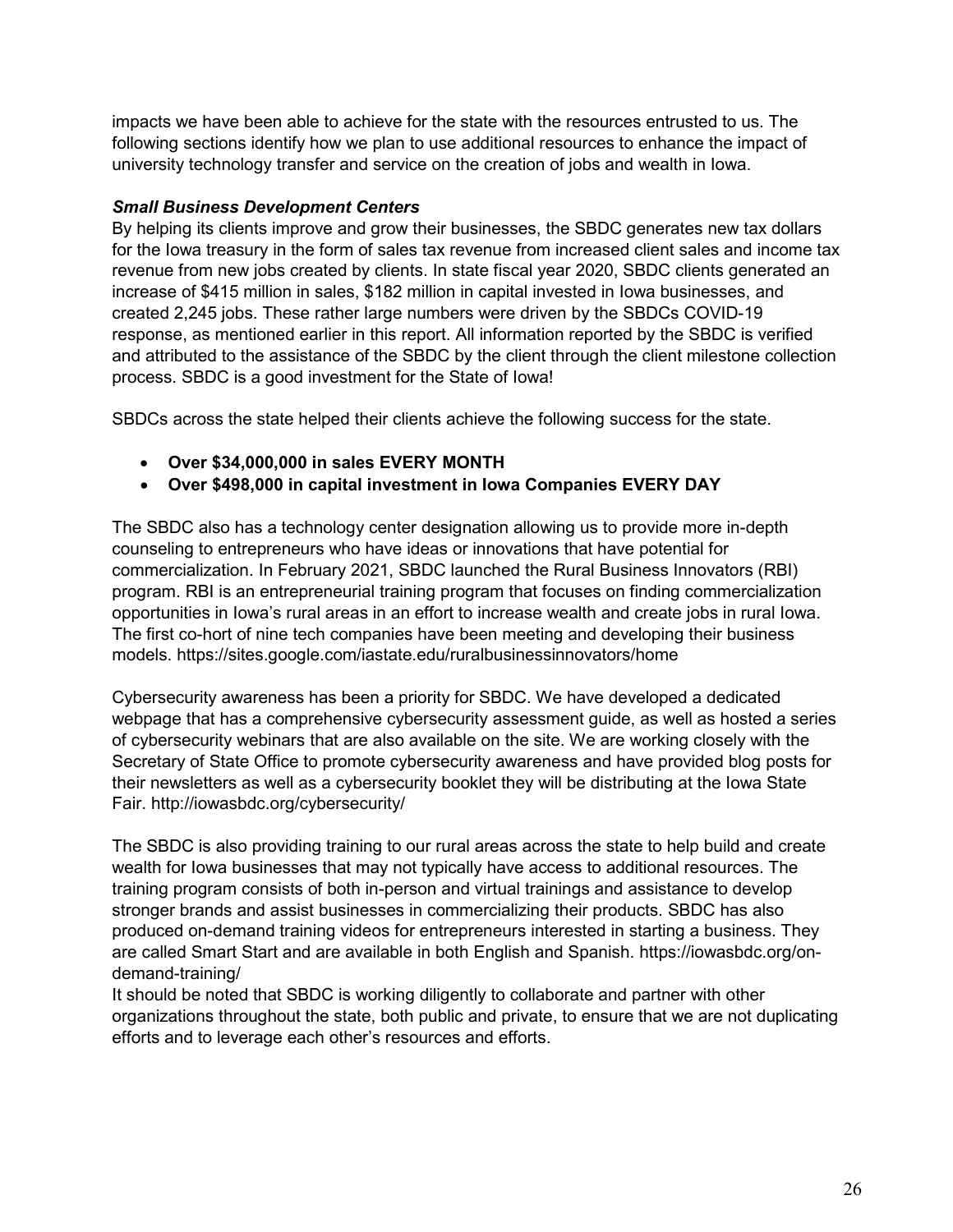#### *ISU Pappajohn Center for Entrepreneurship*

The Center for Entrepreneurship, which is celebrating 25 years in 2021, is working diligently to expand opportunities for entrepreneurial learning and business support as part of President Wintersteen's campus-wide initiative in entrepreneurship. The center has worked with faculty and staff in all of the colleges to support the development of programming and experiential learning opportunities for the growing number of students interested in pursuing entrepreneurship as an academic area of study or because they want to pursue their ideas, inventions, or product creations as a business venture. The center has partnered with the director of the Student Innovation Center to bring Pappajohn Center programs and services to campus for more convenient delivery and the opportunity for students to collaborate across disciplines in this new collaborative space that opened fall 2020 but will be dedicated formally in fall 2021.

In August 2020, **ISU Startup Factory** moved under the Pappajohn Center for Entrepreneurship. The program provides opportunities for undergraduate students, graduate students, faculty and staff to create scalable businesses that address technical, societal or other challenges. Entrepreneurs in the Startup Factory receive formal training, resources, and access to a network of business mentors, advisors, counselors and investors. To date, **nine cohorts have completed the program. Cohort 10, with 8 new startups, launched in 2021 under the leadership of a new program director. A total of 78 startups have completed the program**.

The Pappajohn Center for Entrepreneurship and ISU Startup Factory have been aligned together organizationally to better integrate educational training and support for entrepreneurs of all types and to provide business support and resources for entrepreneurs across campus.

In the fall of 2020, ISU Startup Factory and its partners, BioConnect Iowa and Venture Net Iowa, received a \$525,000 Economic Development Administration grant to launch a new statewide Go-To-Market Accelerator, which is currently running with five cohort companies representing the med-tech, biotech, animal vaccines, manufacturing, and education industries.

ISU Startup Factory is playing a key role in launching a new mentoring program in partnership with MIT's Venture Mentoring Service and the four other Pappajohn Centers. This collaborative initiative, funded by the Kauffman Foundation, will provide industry-specific resources and potential funding support for startups all across Iowa.

The Pappajohn Center facilitated review panels to select the faculty who received the 2021 Regents Innovation Fund technology commercialization grants. Ten (10) faculty P.I.'s will receive \$448,000 in support to further commercialize their technologies in collaboration with industry partners.

CyBIZ Lab teams will continue to partner with faculty grant recipients in the Regents Innovation Fund program to help validate business opportunities stemming from university research discoveries with the goal of increasing the number of startups at the ISU Research Park, providing potential employment opportunities in Iowa for students and graduates from across disciplines.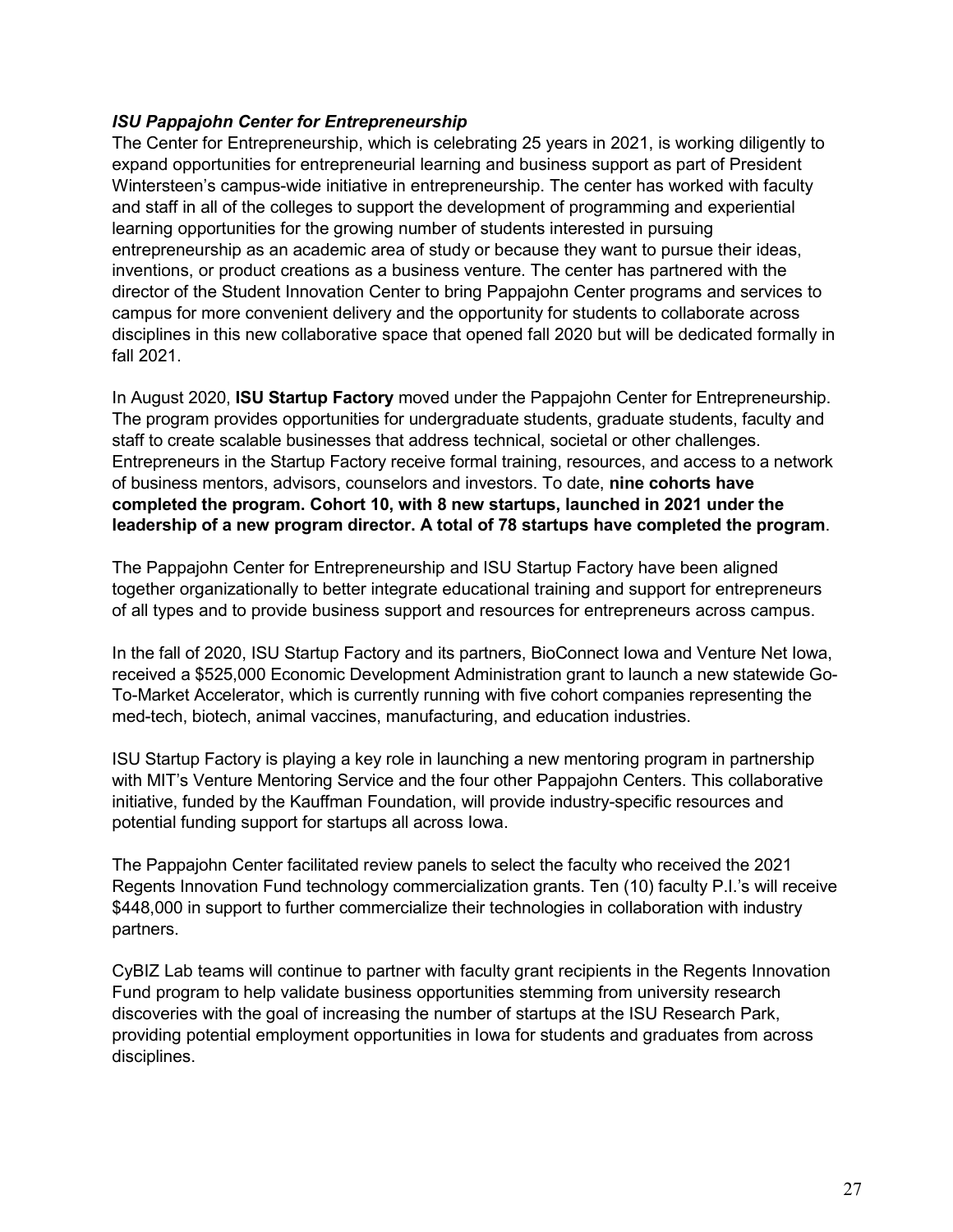The Techstars Iowa partnership with partners at Iowa State University, the University of Iowa, and Grinnell College, will celebrate the close of its second cohort in September 2021.

The Pappajohn Center, in partnership with the Ivy College of Business, SBDC, and Home Base Iowa, is planning a 2022 summer program for Veterans interested in pursuing a startup or small business venture.

Working collaboratively with the CTO's, I-Corps leadership, OIC, and VPR, the collective focus is on increasing the number of technologies and startups moving through the university. Concurrently, educating students in entrepreneurship and innovation will produce more entrepreneurial thinkers and innovators to solve small and large problems, ideally producing greater employment opportunities in Iowa for graduates.

#### *Iowa State University Research Park*

ISURP underwent a significant expansion in recent years which doubled the developable acreage and included commercial amenities such as a restaurant, fitness center, child care facility, walking and biking paths and a 38-acre park that are expected by young professionals today. Projects completed in the last year have largely focused on expansion of current tenant facilities and infrastructure. The third phase of the demonstration park (Tedesco Environmental Learning Corridor) developed in partnership with Story County Conservation, was completed in August of 2020. This connects the trail infrastructure at ISURP and Ames to the High Trestle network near Kelley/R38. In addition, John Deere's 2019 investment in a sprayer facility, which added 33,000 square feet and a development location for Deere was leveraged with a \$1.8 million infrastructure grant from EDA that expanded roadways and brought utilities to the surrounding 38 acres. That work was also completed last year. Deere has continued to expand their research investments across campus and through ISURP and BCRF. They also are in the process of expanding their second location at RP, where most of their recruitment initiatives are housed.

ISURP's recent growth and the shift in our tenant base from largely startups to a mix of both startups and well established international companies has assisted the financial viability of the research park and positioned the organization to weather the challenges associated with the pandemic. Long term leases with well-established companies allows ISURP to assist startups with a greater operational risk tolerance. We have dedicated staff full time to connecting research park innovators and prospects to Iowa State University, and largely, aside from nonpandemic associated churn, our tenant base remains stable.

Like much of the campus and surrounding community, it is imperative to our long term success to keep students on campus, as increasingly our tenant base relies on student workers to fuel recruitment strategies and long term growth initiatives. Positioning ISURP staff full time working towards connecting tenants to the resources available at Iowa State (aside from talent acquisition) is an intentional strategic effort to broaden the engagement strategies of our largest tenants into research and infrastructure investments to maintain a tenant-base with interests that include research/infrastructure in addition to talent acquisition.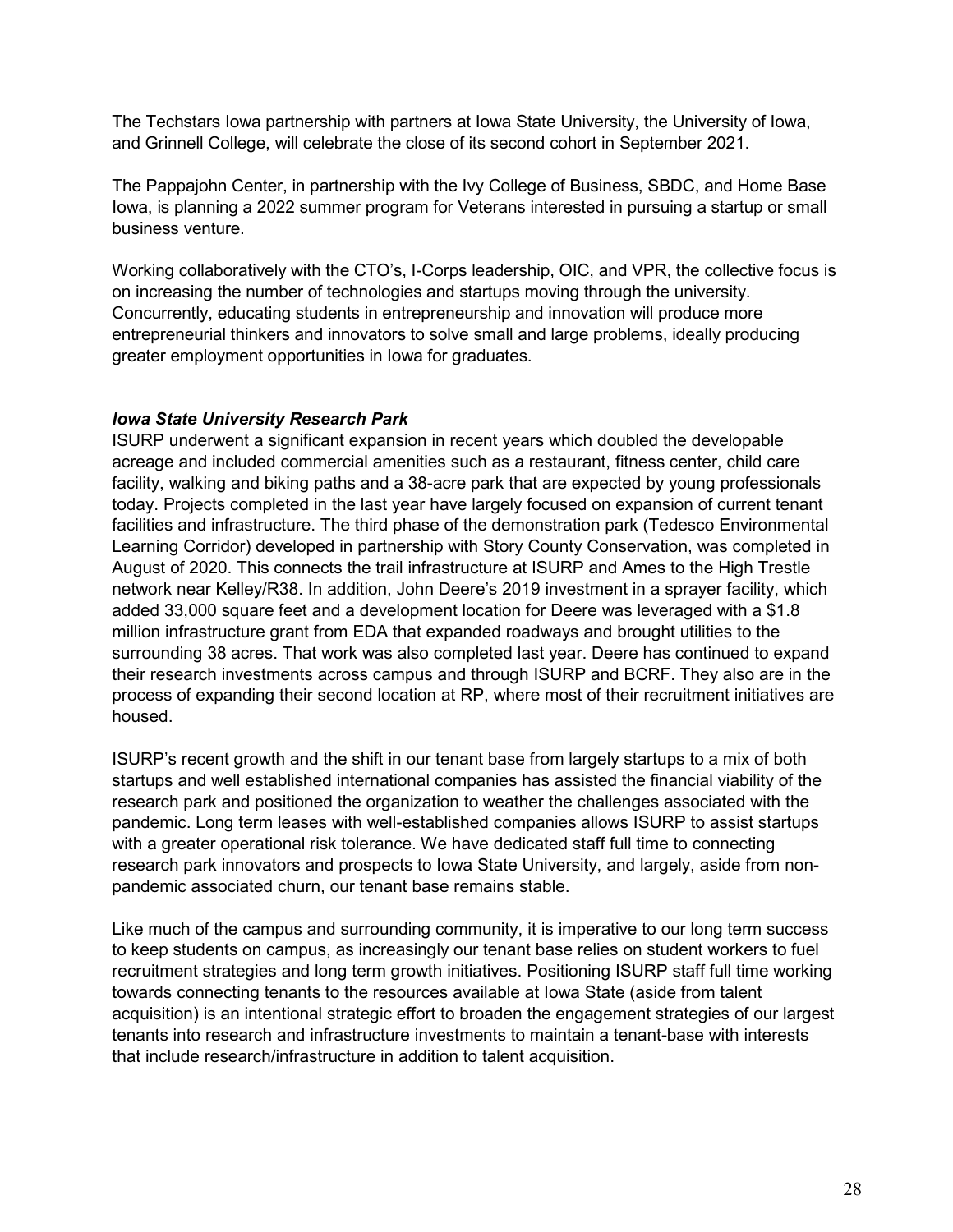Iowa State is renowned as a research institution. From veterinary science to agricultural related pursuits, to a robust engineering program, there are new developments coming out of the University on a daily basis. And companies large and small are paying attention and the opportunity for the ISURP to initiate connections between the two offers robust opportunities. Travel restrictions, work from home orders and all of the havoc caused by COVID-19 have represented a unique opportunity for Iowa State researchers to share their work with corporate interests with speed and efficiency not previously recognized. We feel optimistic that while most of our tenant companies are not yet fully back at work, most are doubling down their efforts to explore new research and development opportunities with Iowa State and that we are able to deliver these engagement meetings with unparalleled efficiency. In fact, despite not being fully out the other side of the COVID-19 pandemic, the research park has the lowest vacancy rate in recent years and needs to expand spaces to meet current demand.

In recent years, a number of companies with an international reach have opened innovation hub/offices at ISURP, each of them sharing a common interest in the benefits of having a physical presence in close proximity to the university.

Also, this past year several more Iowa-based companies established operations in the Research Park to get better connected with the research expertise and infrastructure at the university as well as the workforce talent being developed on campus. We believe innovation "hubs" will continue to be an emerging opportunity for tenant attraction. As we look to the future and the new order that will inevitably become new workforce solutions, partnerships with companies as they retool and rethink work strategies in the wake of the pandemic will include remote training facilities and operations as an emerging area of interest, in particular as they align with Iowa State's strengths. To that end, we recently retooled our affiliate program to include a co-working option.

Pre-pandemic, ISURP was finding great enthusiasm from corporate partners on the shared vision of an agricultural technology hub facility where companies with aligned interests in agriculture/technology could locate with shared communal space and high bays. COVID-19 initially put most of those discussions on hold, but our partners tell us they remain interested in pursuing such a facility and we lack space to backfill new tenant partners into current multitenant facilities. Any new funds to the ISU Research Park would be utilized to support costs associated with the expansion of ISURP and the region in the area of agriculture/technology to establish Iowa as the center of gravity for all things ag tech, as well as to increase our efforts to attract and retain tenant companies and the highly skilled workforce necessary to fill those jobs.

#### *The Center for Industrial Research and Service*

CIRAS has been supporting the growth of Iowa industry since 1963. As Iowa recovers from the COVID-19 pandemic, the need for people statewide continues to be the top issue across industry. As businesses formulate strategies to maintain growth, CIRAS continues to build our focus on proven and emerging strategies to respond to workforce needs. In addition to new strategies focused on finding, training, and retaining people, we will continue to grow our ability to help manufacturers implement new technologies to increase output, cybersecurity controls to protect the business, and new ways of finding local suppliers for a more resilient supply chain.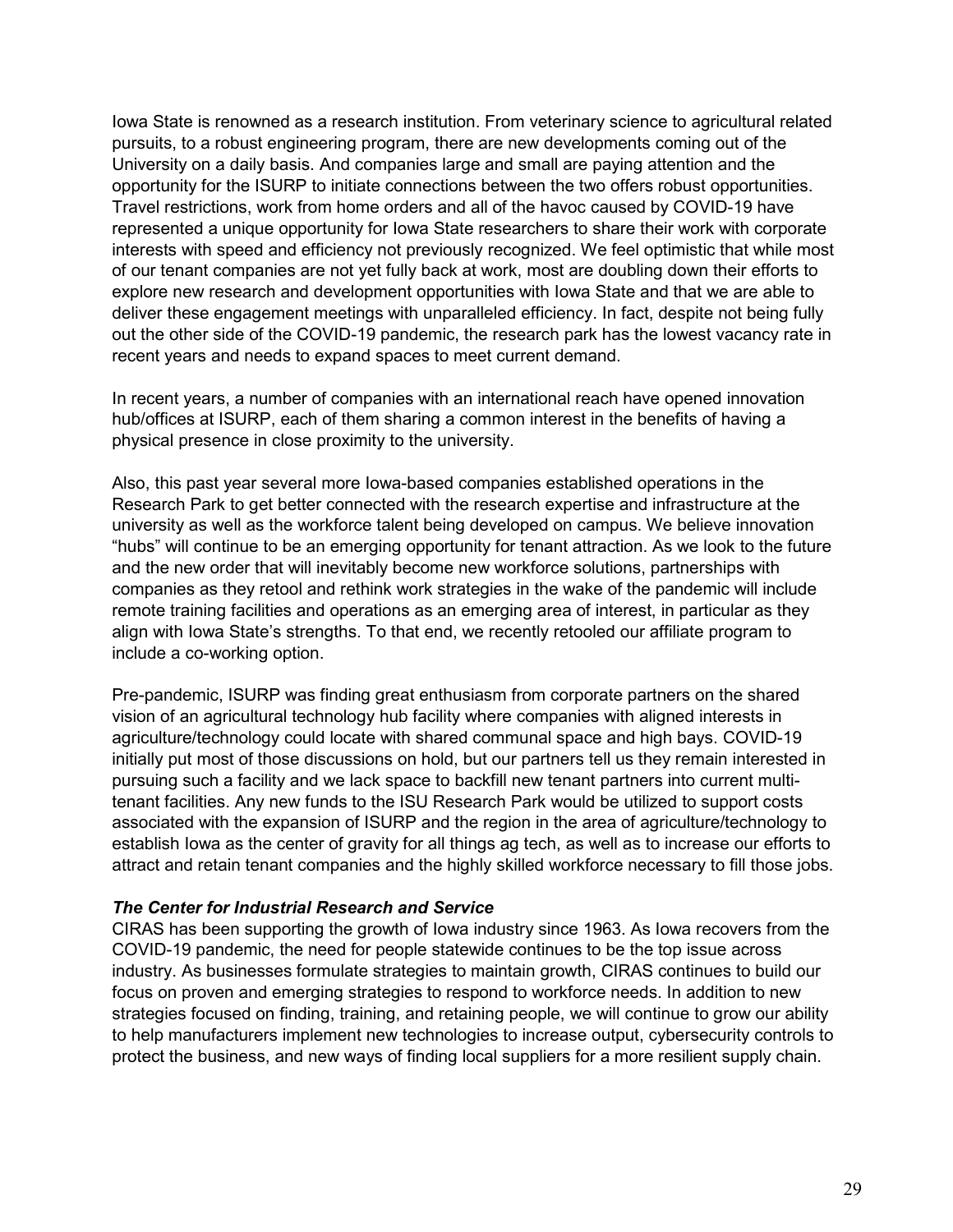New funding of \$1 million per year for expanded services can be leveraged to bring in an additional \$1 million of federal grants and fees to help Iowa businesses implement real solutions to solve their workforce problems. Historically, funding at this level has led to companies reporting \$100 million of new sales and investments and 1,000 jobs created or retained.

#### *ISU Research Foundation (ISURF)*

The Iowa State University Research Foundation has been self-supporting since 1992 and over the last ten years has returned more than \$12.9 million to Iowa State University and the Ames Laboratory to support the research enterprise. ISURF continues to distribute royalty revenue in accordance with the royalty sharing policy, and funds in excess of those needed to support ISURF's operations will be utilized to support research initiatives as recommended and approved by the ISURF Board of Directors.

#### *ISU Extension and Outreach*

Extension and Outreach works across ISU colleges and with external partners to provide technical assistance, research-based education, and access to the resources of ISU to improve the competitiveness of farmers and businesses and quality of life in the state. Iowans want an economy that can form new businesses, grow existing industry, enhance communities, and recruit companies to the state. Iowa's STEM jobs are expected to grow 10% by 2027, with median earnings in Iowa STEM jobs at \$32.98/hour. Iowans see the need to stop the "brain drain" and take steps to develop the state's future workforce, connecting youth with opportunities here in Iowa.

With additional funding, ISU Extension and Outreach will expand economic opportunities and development projects to broaden Iowans' entrepreneurial aspirations with education and technical assistance. Extension and Outreach also will address the distinct needs of minority populations, as well as a burgeoning local foods industry and many struggling rural downtowns. These are only a few of the basic needs and urgent trends facing this state.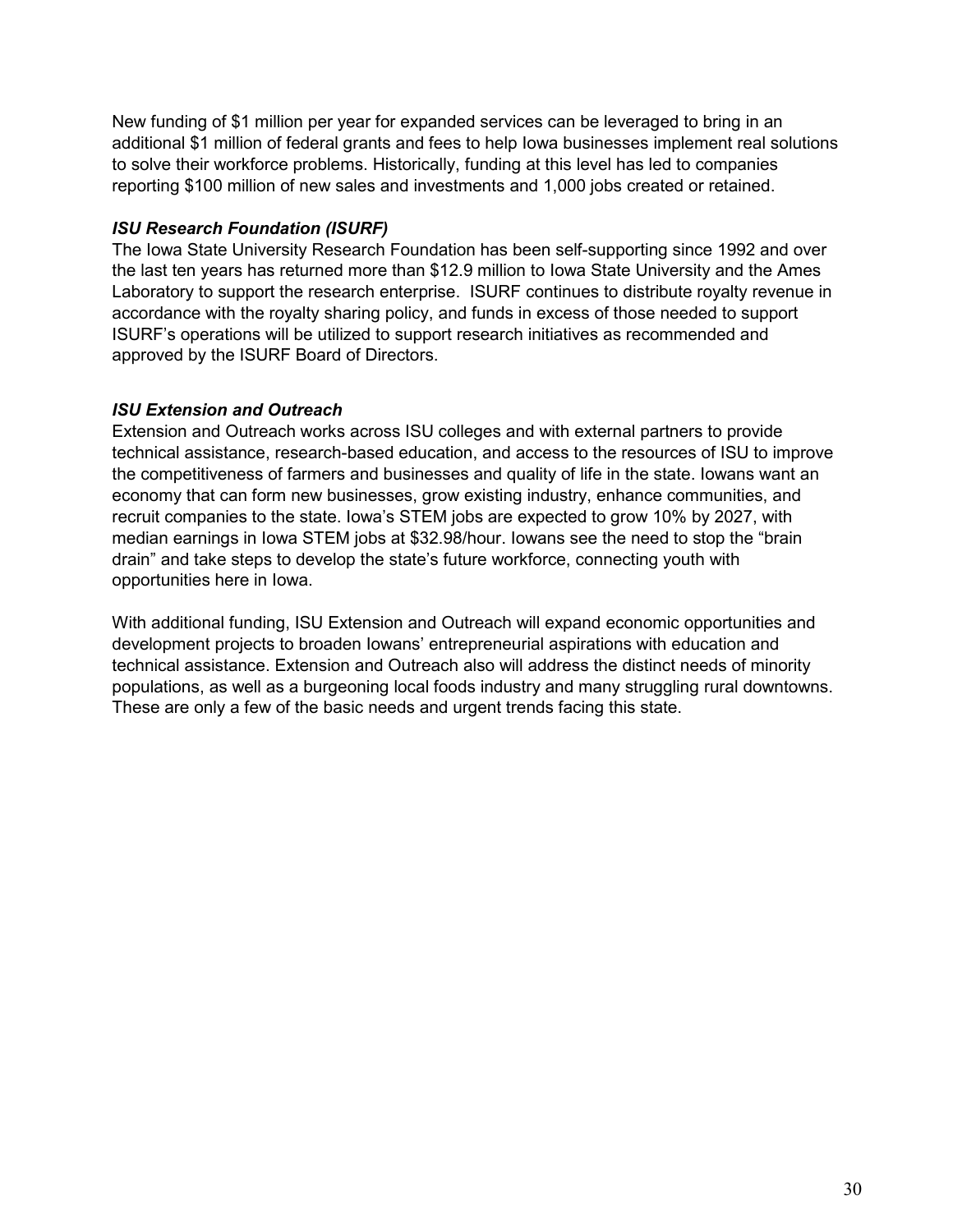| <b>Summary of ISU Economic Development and Innovation Data</b>             |                 |  |  |  |  |  |
|----------------------------------------------------------------------------|-----------------|--|--|--|--|--|
| a. Number of disclosures of intellectual property (excluding data sets)    | 144             |  |  |  |  |  |
| b. Number of patent applications filed                                     | 114             |  |  |  |  |  |
| c. Number of patents awarded: U.S. issued patents                          | 50              |  |  |  |  |  |
| total issued patents (world-wide)                                          | 71              |  |  |  |  |  |
|                                                                            |                 |  |  |  |  |  |
| d. Number of license and option agreements executed on institutional       |                 |  |  |  |  |  |
| technologies:<br>in total                                                  | 47              |  |  |  |  |  |
| in Iowa                                                                    | 22              |  |  |  |  |  |
|                                                                            |                 |  |  |  |  |  |
| e. Number of license and option agreements yielding income                 | 118             |  |  |  |  |  |
| f. Revenue to lowa companies as a result of licensed technology<br>(CY19)  | \$1.7 million   |  |  |  |  |  |
| g. Number of startup companies formed (through licensing activities)       |                 |  |  |  |  |  |
| in total                                                                   | 8               |  |  |  |  |  |
| in Iowa                                                                    | 8               |  |  |  |  |  |
|                                                                            |                 |  |  |  |  |  |
| h. Number of companies in research park and incubators                     |                 |  |  |  |  |  |
| pre-incubator companies                                                    | 33              |  |  |  |  |  |
| private                                                                    | 82              |  |  |  |  |  |
| university related                                                         | 19              |  |  |  |  |  |
| i. Number of new companies in research park and incubators                 |                 |  |  |  |  |  |
| pre-incubator companies                                                    | 25              |  |  |  |  |  |
| private                                                                    | 10              |  |  |  |  |  |
| university related                                                         | 0               |  |  |  |  |  |
| j. Number of employees in companies in research park and                   |                 |  |  |  |  |  |
| incubators                                                                 | 1,913           |  |  |  |  |  |
|                                                                            |                 |  |  |  |  |  |
| k. Royalties and license fee income                                        | \$2.9 million   |  |  |  |  |  |
| I. Total sponsored funding received                                        | \$559.1 million |  |  |  |  |  |
| How much of this is for research                                           | \$231.1 million |  |  |  |  |  |
| m. Corporate sponsored funding received for research and economic          |                 |  |  |  |  |  |
| development:<br>in total                                                   | \$51.5 million  |  |  |  |  |  |
| in Iowa                                                                    | \$12.2 million  |  |  |  |  |  |
| n. Iowa special appropriations for economic development, in total          | \$3.474 million |  |  |  |  |  |
| <b>SBDC</b>                                                                | \$0.936M        |  |  |  |  |  |
| <b>CIRAS Technology Assistance Program</b>                                 | \$1.365M        |  |  |  |  |  |
| <b>ISU Research Park</b>                                                   | \$0.122M        |  |  |  |  |  |
| <b>Regents Innovation Fund</b>                                             | \$1.050M        |  |  |  |  |  |
| o. Research expenditures (federal, state and local; business; nonprofit;   |                 |  |  |  |  |  |
| institution funds; all other sources, FY19):                               | \$268.6 million |  |  |  |  |  |
| p. Licenses and options executed per \$10 million research                 |                 |  |  |  |  |  |
| expenditures (FY19 AUTM Survey)                                            | 1.2             |  |  |  |  |  |
| q. Sales of licensed products by lowa-based companies (CY20)               | \$1.7 million   |  |  |  |  |  |
| r. Number of employees for current Research Park tenants and               |                 |  |  |  |  |  |
| incubators, as well as former tenants that are still in existence in basic | 8,066           |  |  |  |  |  |
| form world-wide                                                            |                 |  |  |  |  |  |
| Note: Unless noted, the data provided above are FY21 data.                 |                 |  |  |  |  |  |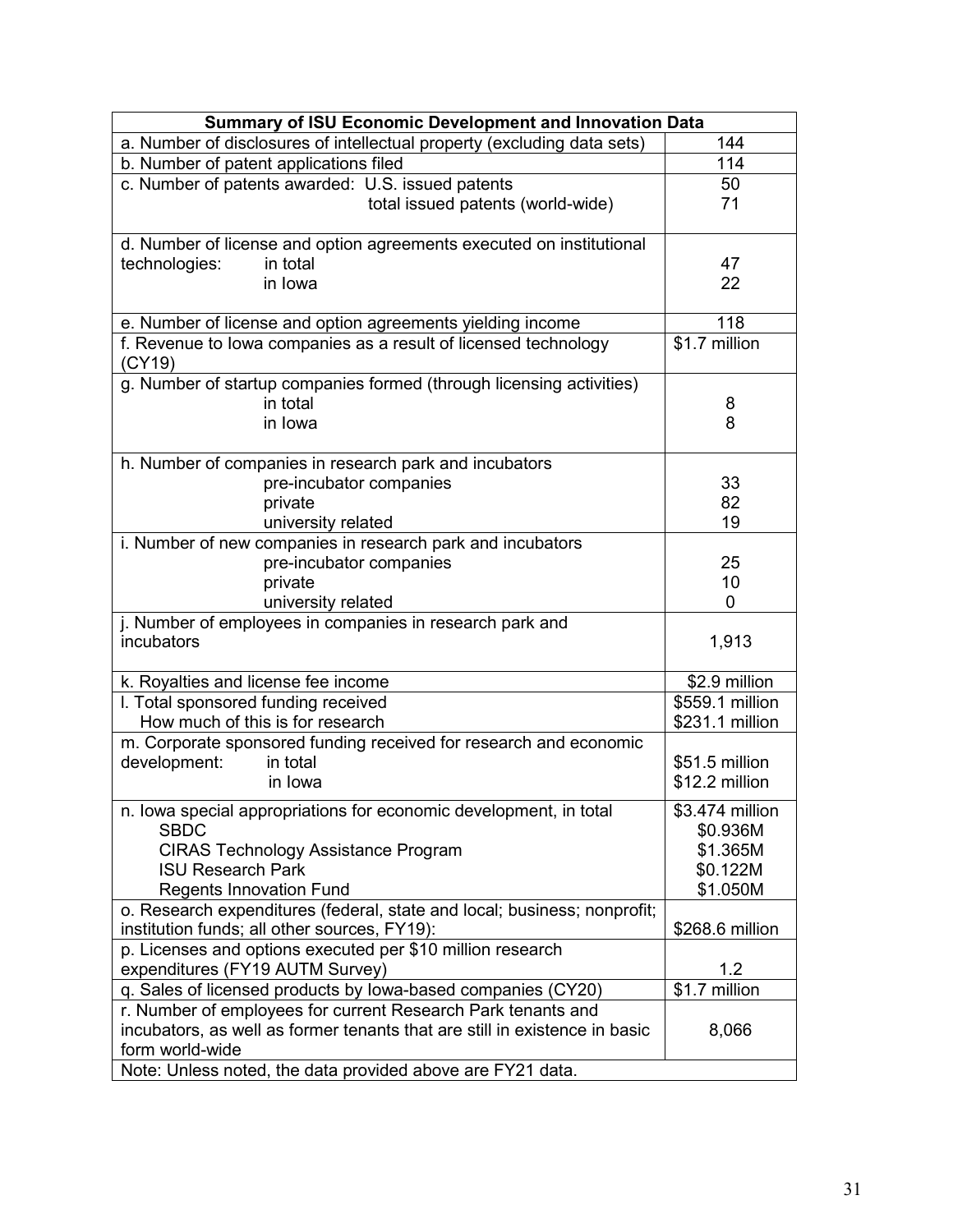#### **Appendix 1: CIRAS, SBDC, and ISURF company and community projects**

**United Equipment Accessories (UEA**), a Waverly manufacturer of slip rings landed a \$1.7M contract from the Federal Aviation Administration after CIRAS helped the company understand the government bidding requirements and learn how to write a formal proposal. Hemen Dattani, sales director for UEA, was tasked last March to explore federal contracting opportunities so UEA could leverage a newly forged research and development partnership to expand design capabilities and make the company competitive in new markets. He worked with a CIRAS government contracting specialist for weeks learning how to interpret the government's requirements. The nature of the project meant that UEA had to do more than simply provide a product—the company would need to write a proposal explaining how it would meet the FAA's needs. "This is selling by writing," Dattani said. "It's very different in many ways, and totally new for us. The CIRAS PTAC was very instrumental in guiding me through each step of the way."

**Weiler Inc.**, a Knoxville-based heavy equipment manufacturer, worked with CIRAS to understand a specific failure mode of a component and how to proactively detect the potential concern. The product was from a new process used by Weiler to make rock drills, causing cracking at and under the drill's surface. "CIRAS helped us hone in on the specific type of failure that we had," said Weiler's project engineer Mark Prachar. He added, "It helped us develop our grinding process and in-house nondestructive evaluation (NDE) inspection techniques." Weiler estimates that CIRAS helped the company avoid an estimated \$10 million in lost sales.

**Woofables**, a Coralville-based manufacturer of gourmet dog treats, expects to triple in size over the next three years after CIRAS gave it the confidence to expand its service of two different parts of the market for high-quality treats. "It was making us schizophrenic to serve both of these markets," said Woofables co-owner Laura Taylor. "CIRAS just gave us the confidence to say, 'We don't want to pick one. We want to serve both.'" The change comes after Taylor decided to take advantage of a pandemic-driven lull in business last year to launch a substantial review of the company. CIRAS supported Woofables through strategic planning, market analysis, e-commerce, and improving the factory to make their production lines as efficient as possible.

**The Dimensional Group**, a maker of custom packaging and commercial printing products in Mason City, facing a downturn in business due to the COVID-19 outbreak pivoted to produce much needed face shields with the help of CIRAS. CIRAS connected the company with another Iowa company to begin the production of shields within ten days. "To go from nothing to shipping product in eight or ten days, that is something that never happens," said The Dimensional Group president Adam Gold. This Iowa-based partnership produced more than 1.3 million face shields within the two months, eventually reaching nearly 2 million with the majority going to the State of Iowa to be used throughout the state.

**World Class Industries**, a Hiawatha-based assembly and supply chain integration company expects to see at least \$5 million a year in new business after CIRAS facilitated a partnership with Timilon, an air purification company. Iowa entrepreneur and Timilon investor John Pappajohn reached out to CIRAS partner North Iowa Area Community College (NIACC) Pappajohn Entrepreneurial Center (JPEC) searching for Iowa companies that possibly could assemble EnviroKlenz purifiers. CIRAS and the NIACC JPEC used internal data and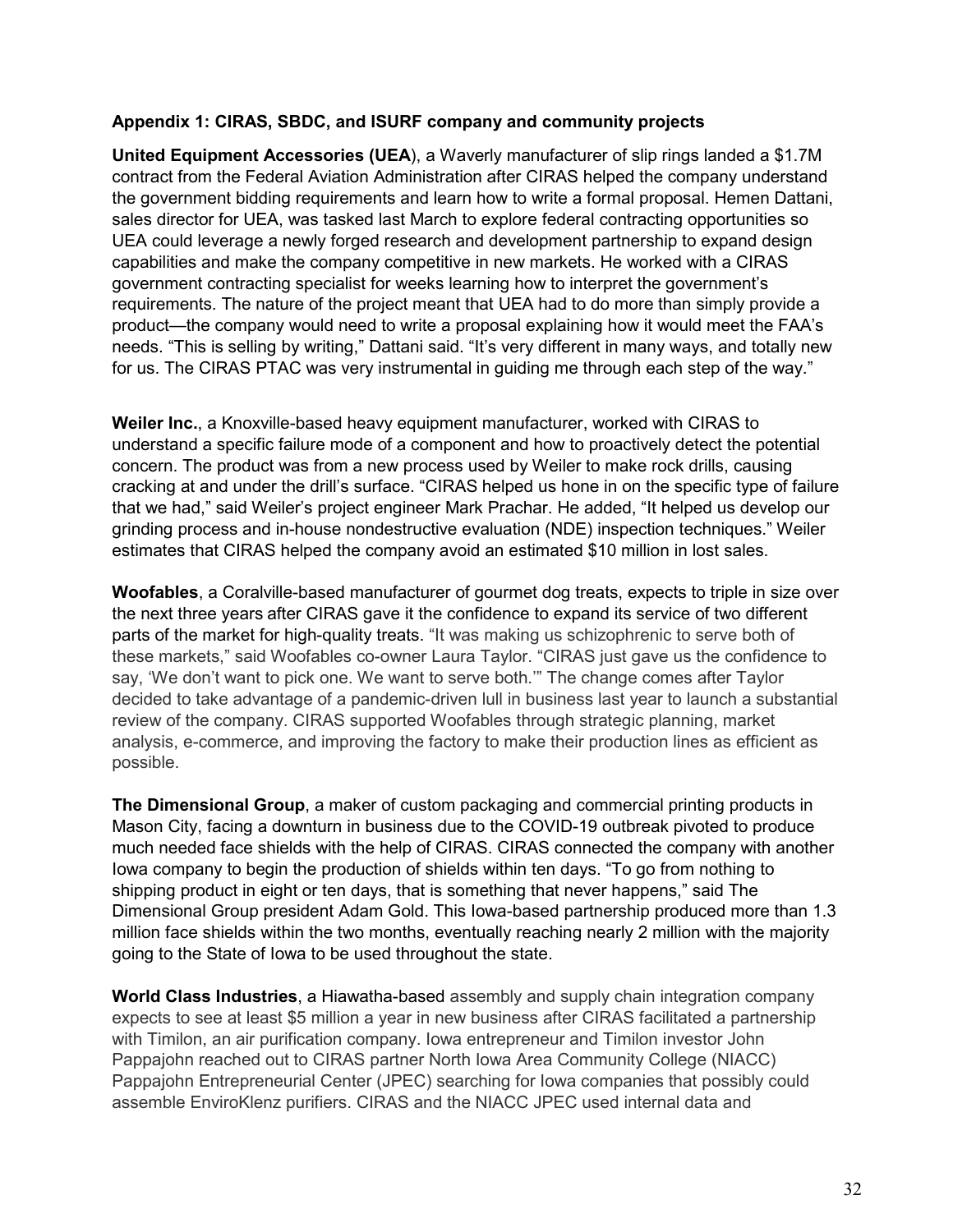manufacturing expertise to identify companies with the manufacturing capabilities, capacity, and quality necessary to meet the company's needs, recommending six firms to Timilon, including World Class Industries (WCI). WCI was selected by Timilon and began producing 24,000 units per year just a few months after the initial inquiry. Ryan Murphy, director of business development for World Class Industries, said Timilon liked "our ability to scale with their business, as well as our capability to provide ideas throughout the process to improve the manufacturability of their product."

Yulia Dannen, D&S Services, 2021 Deb Dalziel Woman Entrepreneur of the Year. Yulia is an immigrant from Russia and has used her drive and tenacity to build a successful financial services company in Mason City. Through the help of the North Iowa Area SBDC, she has built her business to work with troubled taxpayers who need assistance in getting a fresh start. She also provides accounting, payroll, individual and tax preparation services. She is also a proud member and promoter of the Targeted Small Business program, which is run by IEDA. <https://iowasbdc.org/wp-content/uploads/2021/07/Deb-Dalziel-2021-Brochure-Yulia-Dannen.pdf>

Bruce Teague, Caring Hands & More, 2021 Neal Smith Entrepreneur of the Year. Bruce starting his company at the age of 19, realizing he has a passion working with end of life patients and their families. He began has company in a mobile home with only 2 employees, and has grown to 10 group living locations and 90 employees in the Iowa City area. He is extremely active in his community, serving as the Mayor of Iowa City. He advocates strongly for minority owned businesses. https://iowasbdc.org/wp-content/uploads/2021/07/Neal-Smith-2021-Brochure-Bruce-Teague.pdf

**Critical Material Recycling** - Ames Laboratory researchers developed an environmentallyfriendly process to selectively recover rare earth elements critical to consumer electronics, electric cars, and wind turbine generators. ISURF is working with a local Iowa company to transition the patented technology into commercial practice. The Iowa company has received over \$1.2 million in federal Small Business Technology Transfer (STTR) funding to help scaleup the technology.

**Improving Outcomes for Iowa's Poultry Industry -** Iowa State University researchers discovered that a particular bacteria could be used as a probiotic in poultry to decrease hatchling mortality and reduce the amount of harmful bacteria present in the flock. ISURF entered into an option agreement with an Iowa-based feed company for the technology, with the company sponsoring over \$115,000 in additional research at Iowa State to further mature the technology.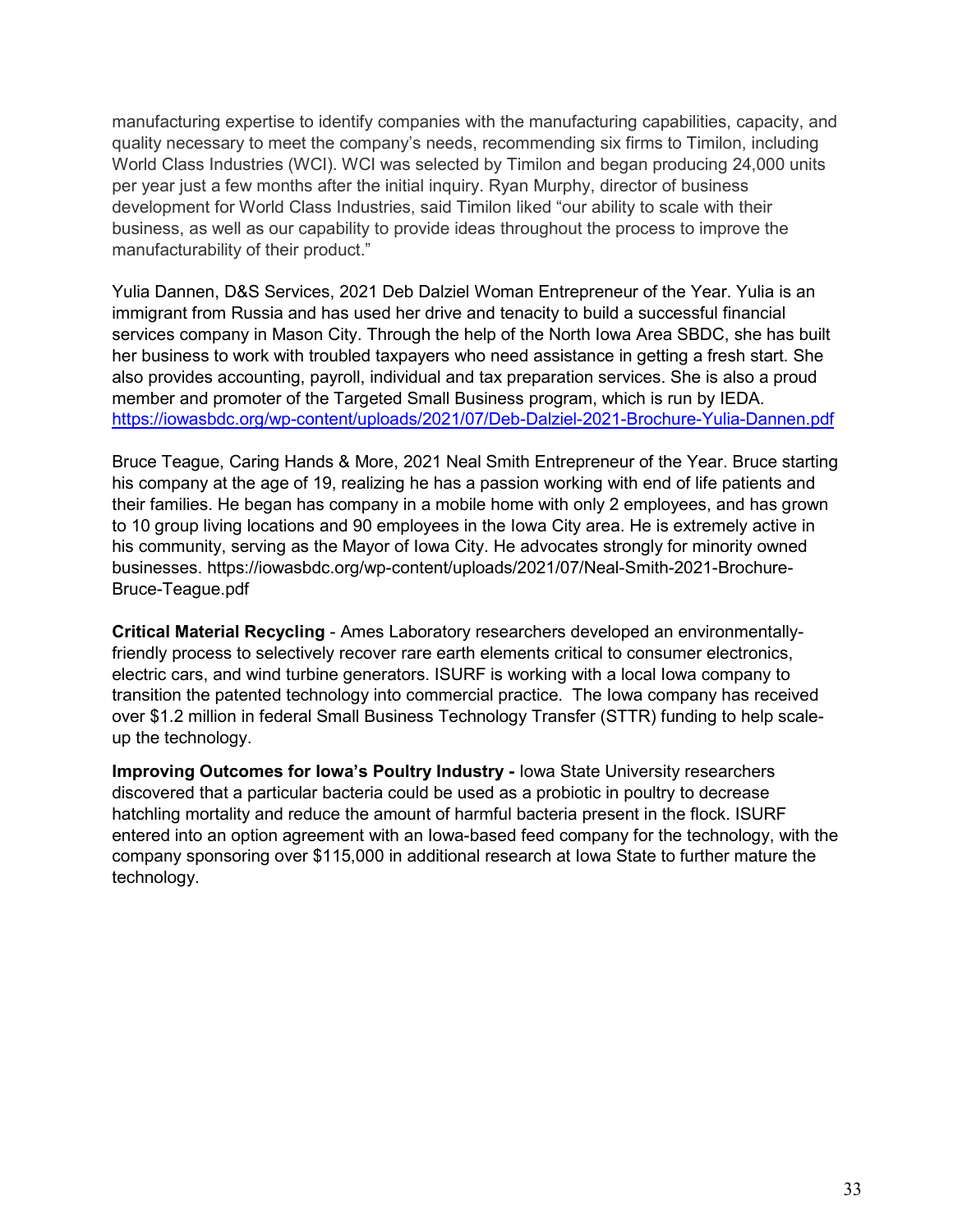#### **Appendix 2: Training and Related Educational Activities**

#### **Center for Industrial Research and Service (CIRAS)**

In the face of the global COVID-19 pandemic, CIRAS was able to pivot to virtual education in days. While the pandemic forced the cancellation of in-person trainings, most of them were moved online, and dozens of new COVID-related trainings were developed and launched. Throughout the pandemic, CIRAS hosted over **300 online events, educating over 9,300 attendees**. Based on success with this model and continued feedback from industry, CIRAS will continue with a significant virtual component for the foreseeable future.

CIRAS hosted the first-ever Iowa Lean Consortium virtual conference, with over 200 attendees from 73 organizations. The event, customarily the largest single educational event hosted by CIRAS, was held online in 2020 for the first time due to COVID-19.CIRAS hosted Attendees learned leading-edge ways to engage their workforce and improve productivity, a critical component to solving Iowa's workforce shortage. Globally known speakers, national experts, and Iowa leaders, provided multiple ways for companies to experience Lean remotely. CIRAS and our partners joined forces to offer 25 different trainings, mostly virtual, focused on Industry 4.0 technologies. **Over 580 people attended technology specific trainings** with topics including: 3D printing, digital scanning, automation, digital design, and cyber-security.

**CED in ISU Extension and Outreach** empowers communities to shape their own futures through research, educational programming, community engagement processes, data analysis, and data synthesis. CED has multiple community development specialists in place with expertise and/or experience working with minority-owned businesses and community business leaders. The unit facilitates countless meetings and workshops annually through which organizations and individuals discuss issues and reach consensus on solutions and action steps. CED serves as an essential conduit between Iowa's communities and the resources of Iowa State University, creating partnerships with private and public sectors for the betterment of Iowans.

In FY21, CED offered **Introduction to Planning and Zoning Workshops** virtually to 130 planning officials throughout the state.

The **Geospatial Technology Training Program** conducted one **ArcGIS** two-day short course for 18 planners and local officials from throughout the state.

**Leading Communities: A Place-based Leadership Program** is a research-based leadership program developed by ISU Extension and Outreach. It is designed to promote community engagement and increase capacity among community members for addressing common issues and problems. In FY21, 94 local leaders in six communities completed the Leading Communities curriculum.

#### **Agriculture and Natural Resources Extension and Outreach (ANR)** provides

research-based information and resources to educate Iowa's farmers, producers, and agribusinesses. Much of Iowa's economy thrives on the state's rich agricultural heritage. ANR programs impact all Iowans, whether they live in rural or urban areas, and have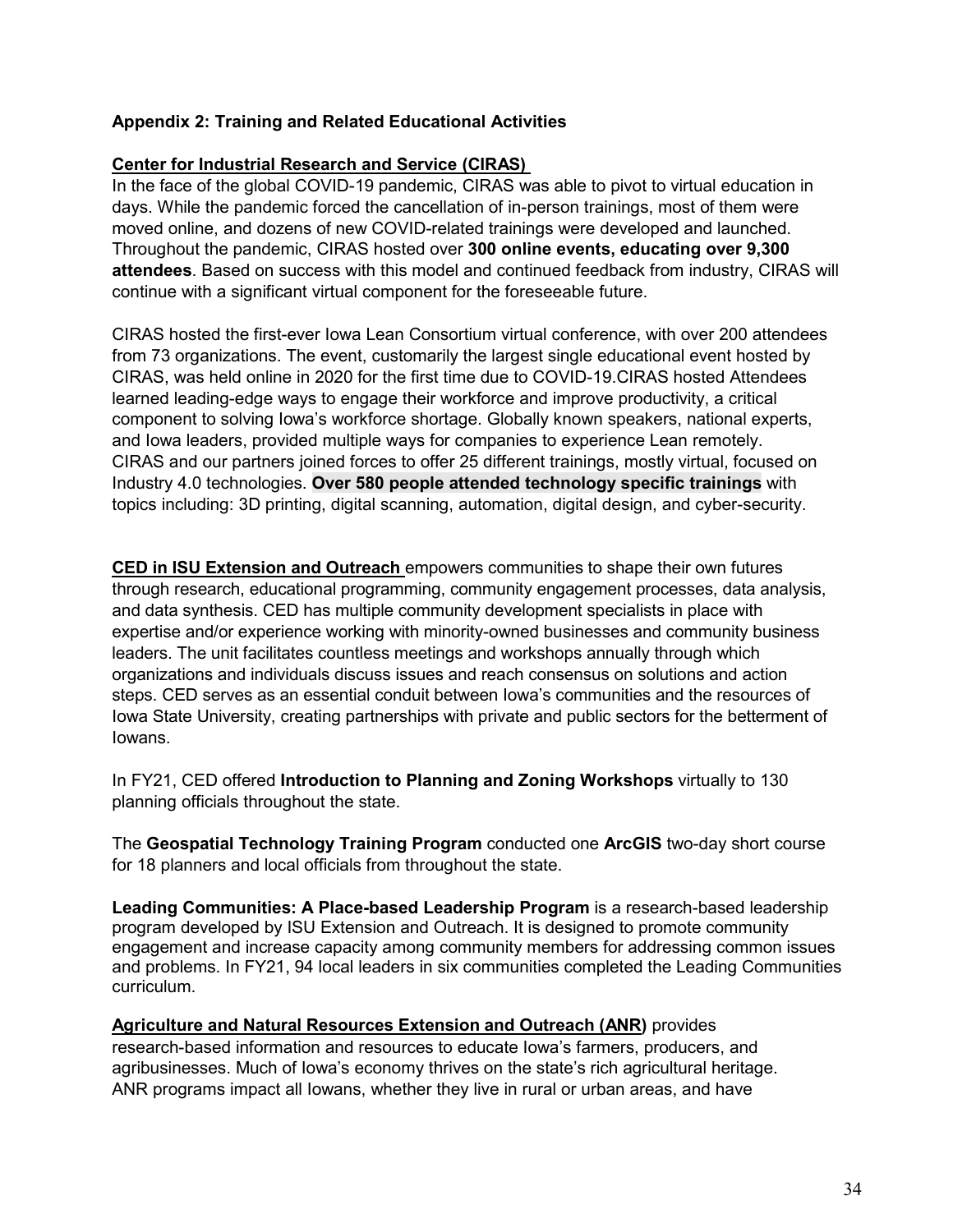been developed to improve quality of life. ANR specialists are engaged with farmers, researchers, organizations, agencies, agribusiness, and communities at state, regional, and national levels.

"**Growing Together**" promotes healthy food access for families with low income through a partnership of ISU's SNAP-Ed (coordinated through Human Sciences Extension and Outreach), Master Gardener volunteers, ISU Research and Demonstration Farms, and Iowa food pantries. In 2020, Master Gardener volunteers and their partners grew, harvested, and donated 81,328 pounds of fresh produce throughout the growing season, which equates to more than 243,000 servings of fruits and vegetables for food pantries. In addition, 1,016 individuals with low income participated in direct gardening and produce preparation education.

The **On-Farm Food Safety Team** (from College of Agriculture and Life Sciences, Human Sciences Extension and Outreach, and the Department of Food Science and Human Nutrition) has been leading two, million-dollar Food and Drug Administration grants and one, million-dollar USDA grant focused on food safety for fruit and vegetable growers in Iowa and the North Central Region. Within Iowa, nine Produce Safety Alliance training sessions were held with 130 participants. The team also runs the North Central Region Center for Food Safety Modernization Act Training, Extension, and Technical Assistance, and conducted an additional 50 Produce Safety Alliance trainings, educating 891 growers in the region.

The **Farm Management Team** has successfully led Central Iowa ag marketing clubs for more than 20 years and added online resources called the Iowa Commodity Challenge to the program in 2010. The marketing clubs and online resources focus on crop marketing risk management education and tools. Evaluation results in 2020 indicated the impact of improved crop marketing knowledge was more than \$21 per acre and more than \$1.7 million for all evaluation respondents.

Over half of Iowa farmland is owned by someone who does not currently farm, of which 34% is owned by owners with no farming experience, and the remaining 24% is owned by retired farmers (Farmland Ownership and Tenure Survey). **Farmland Leasing programs** were held in 86 locations across the state and led by farm management specialists to provide education to Iowans and out-of-state landowners on farmland leasing topics. The programs reached 1,444 individuals, including non-farming landowners (63%), followed by active farmers (20%), and a mix of ag professionals such as ag lenders, attorneys, accountants, and farm managers. Eightythree percent (211) of the program evaluation respondents are using a written lease in their leasing arrangements. Of those responding to the survey, 44 were not using a written lease. When asked what changes would be made for the next year, 22 (50%) were going to move to using a written lease. Having a written agreement has been encouraged for several years during the leasing program and the number using only an oral agreement continues to decline, improving the records and relationships in leasing arrangements for all parties involved and reducing chances of misunderstanding or conflict during the lease period. Leasing meeting attendees influence 1.1 million acres of rented land in the state, representing \$242 million in economic value impacted by the program.

• **Iowa Pork Industry Center** partnered with Iowa Department of Agriculture and Land Stewardship (IDALS) and the Iowa Pork Producers Association to form an emergency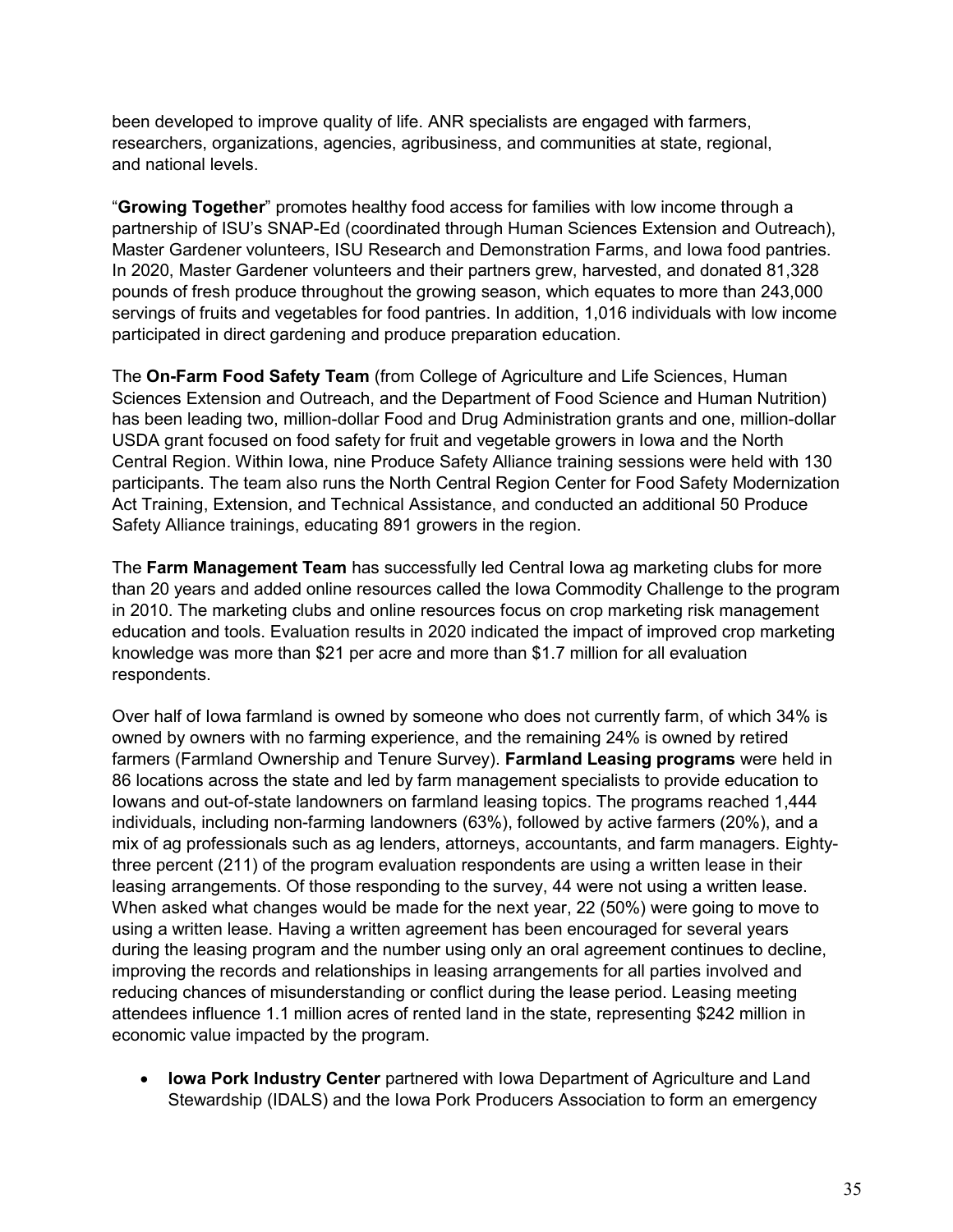command center (Resource Coordination Center) in response to the impending packing industry shutdown due to COVID-19. The team developed a handbook, created a web page, and set up an emergency call center to help producers and to address issues arising from the pandemic disaster. Additionally, resources and expertise were identified at Iowa State University and made available to assist producers through this unprecedented time. The RCC assisted over 100 producer systems in navigating through the pandemic disaster.

**The Beef Team** held 9 Advanced Calving Clinics from 2018-2020 with more than 350 participants from 3 states. Topics included cow nutrition, neonatal calf health and care, handson sessions on normal calving and dystocia, and first aid. In August 2020, a survey was sent to 240 participants who attended a calving clinic in the last 3 years. Participants gained knowledge to improve calving success that led to an average benefit of \$7.56 per cow and a total benefit of \$375,900 value to the Iowa cattle industry and economy.

Swine building investment and depreciation is a major portion of the cost of operation for swine operations. Regular building inspection and maintenance can increase the life of buildings, reducing annual costs, preventing system failures, and reducing inefficiencies that can negatively impact animal health, production, and economic returns. A series of virtual and inperson **Protecting Swine Building Investment** workshops were held to increase knowledge of swine building and manure storage structure maintenance issues; 203 swine building managers attended a workshop series and 182 planned to implement a maintenance checklist or improve existing checklists as a result of the program.

**The Pesticide Safety Education Program (PSEP)** provides information through a variety of venues on the safe and effective use of pesticides. The PSEP provides recertification programs throughout Iowa and in 2020 trained 10,596 Commercial/Noncommercial/Public Pesticide Applicators and 13,359 Private Pesticide Applicators through Continuing Instruction Course (CIC) programs. The PSEP also develops study manuals and other educational publications. In 2020, over 21,000 pest or pesticide-related educational publications were distributed to the public and the PSEP website had over 28,000 unique site visits seeking pest management or pesticide safety information. The PSEP is also involved in the EPA Worker Protection Standard (WPS) education with over 45 individuals completing WPS training courses through ISU Extension and Outreach.

**Crops Team faculty and staff** held the annual two-day "Soil Fertility Short Course" to increase knowledge on effective soil fertility practices. Forty agronomists and farmers attended the course. Evaluation results showed that all respondents better understood the science of soil fertility and ISU's nutrient recommendations, found the course helpful, and would recommend friends and neighbors to attend in the future. Over half have changed soil testing and recommendation procedures after this course, 70% have gained confidence when discussing soil fertility with their dealers, and 80% have reviewed provided materials since attending the workshop and reported increased profitability of at least \$11 per acre on a minimum of 11,500 acres they manage or advise.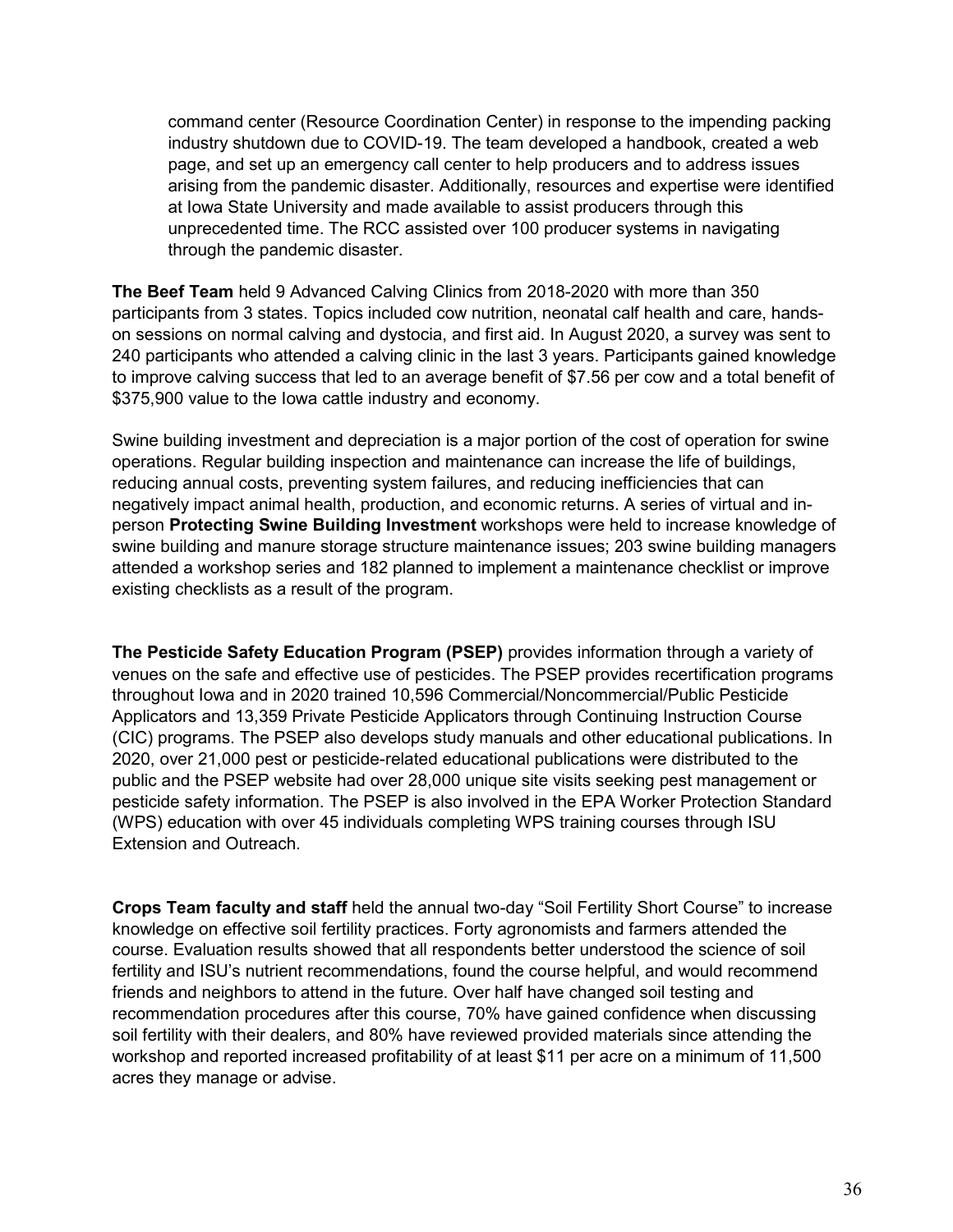**Iowa 4-H Youth Development** programs are headquartered at Iowa State University and available through ISU Extension and Outreach offices in all Iowa counties. 4-H is the premier youth program of the United States Department of Agriculture and Cooperative Extension and is the nation's largest youth development organization. Highlights from the past year include the following:

- **Checkout STEM** is a curriculum partnership between Iowa 4-H, Human Sciences Extension and Outreach, the ISU School of Education, and the Ames Public Library. [Checkout STEM](http://www.education.iastate.edu/checkout-stem) focuses on literacy and STEM knowledge for youth in grades K-3 and their families. It is part of a learning kit available for families to check out in libraries across Iowa.
- **Crops Feed the World** is a set of online learning modules designed for youth in grades 4-12 to learn more about crop sciences and crop production.
- **STEM Lit to Go Iowa** is a curriculum focusing on literacy and STEM knowledge for grades K-3. Each lesson includes children's books written by or focused on Iowa authors. STEM Lit to Go connects literacy development with STEM concepts. All 100 extension offices have a kit with all of the books featured and materials for each lesson.

Despite the COVID-19 pandemic, approximately 1,000 youth were exposed to the mobile **Forward Learning Experience bridging 21st Century Skills, STEM, and creative problem solving.** Youth saw and experienced first-hand emerging design technologies such as virtual reality, 3D digital and physical prototyping, and circuit bending. This provided 4-H youth throughout the state a vision of their future as 21st century citizens, positively impacting their communities and world around them using STEM skills and creative thinking. As outreach visits became possible during the pandemic, FLEx was a part of almost 9 events, STEM festivals, summer camps, and county fairs across Iowa.

**Human Sciences Extension and Outreach** provides research-based information and education to help families make decisions that improve and transform their lives. Specialists work with Iowa State's College of Human Sciences and in partnership with other organizations and agencies to meet the needs of Iowa families.

The **Volunteer Income Tax Assistance (VITA) program** trains community volunteers to provide free tax preparation to families with low and moderate income. The service is provided in local communities. During the 2021 tax season, Human Sciences Extension and Outreach worked with community partners to recruit and train 58 volunteers who helped 1,332 Iowans with low and moderate income to file their 2020 income tax returns – a slight increase over the previous year. Creating awareness of eligibility for the Earned Income Tax Credit (EITC) is an important part of VITA programs. The EITC enhances the lives of workers with low and moderate incomes by augmenting wages. In turn, this flow of income makes a substantial economic impact in local communities. Volunteers helped 341 filers claim the EITC they were qualified for, receiving \$496,767 in the 13 counties (Allamakee, Black Hawk, Bremer, Emmet, Cerro Gordo, Chickasaw, Mitchell, Palo Alto, Hamilton, Howard, Winneshiek, Wright, and Tama) that participated in the extension-community partnerships. Special efforts were made to increase awareness of the Earned Income Tax Credit (EITC) and VITA programs in rural Iowa.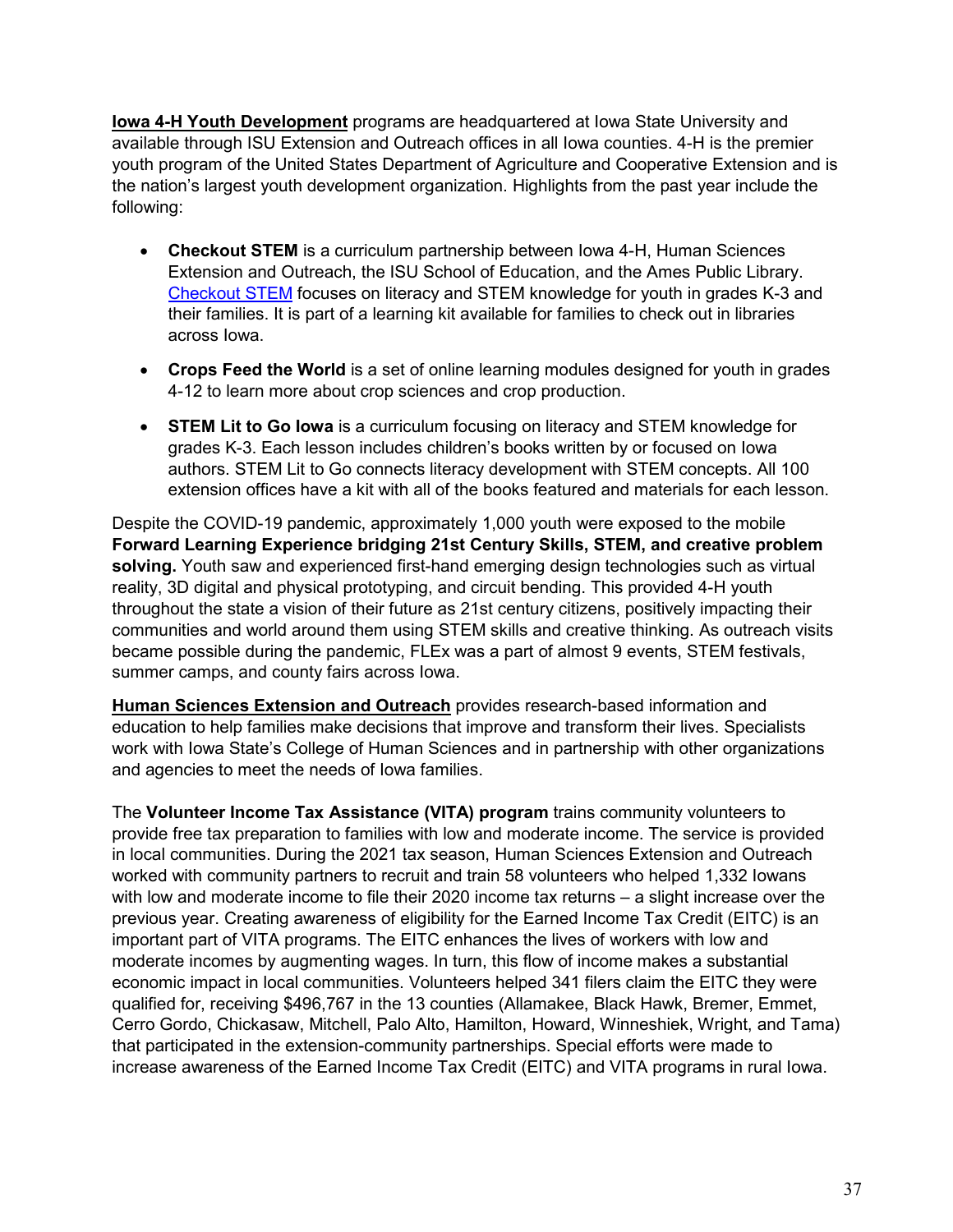Iowa's hardworking families need reliable and skilled child care to be able to work and contribute to Iowa's economy. Iowa loses an estimated \$935 million annually because of insufficient child care and poor-quality child care options for families. Human Sciences Extension and Outreach has responded to high workforce turnover and the increasing demand for training and professional development. **Online educational offerings are now widely available to support recruitment and retention of the child care workforce and to improve quality of care**. Online classes are easily accessed through computer, tablet, or smart phone. During FY 2021, a total of 22,344 early care and education professionals participated in 90,285 hours of online educational programming. Evaluation data from these 22,344 individuals showed significant increases in improved skills and knowledge of child development, early learning, managing children's behavior, nutrition, and health and safety practices.

Human Sciences Extension and Outreach specialists have taught the **ServSafe® food safety certification** program for more than 25 years as registered instructors for the National Restaurant Association Educational Foundation's internationally recognized food safety certification program. In 2021, 2,033 Iowans participated in ServSafe® classes taught by extension specialists, with 76.5 percent successfully earning the Certified Food Protection Manager credential. (Iowa's Food Code requires at least one supervisory employee in licensed foodservices be certified in food safety through an approved program.) Eight classes in Spanish were offered at various locations around the state.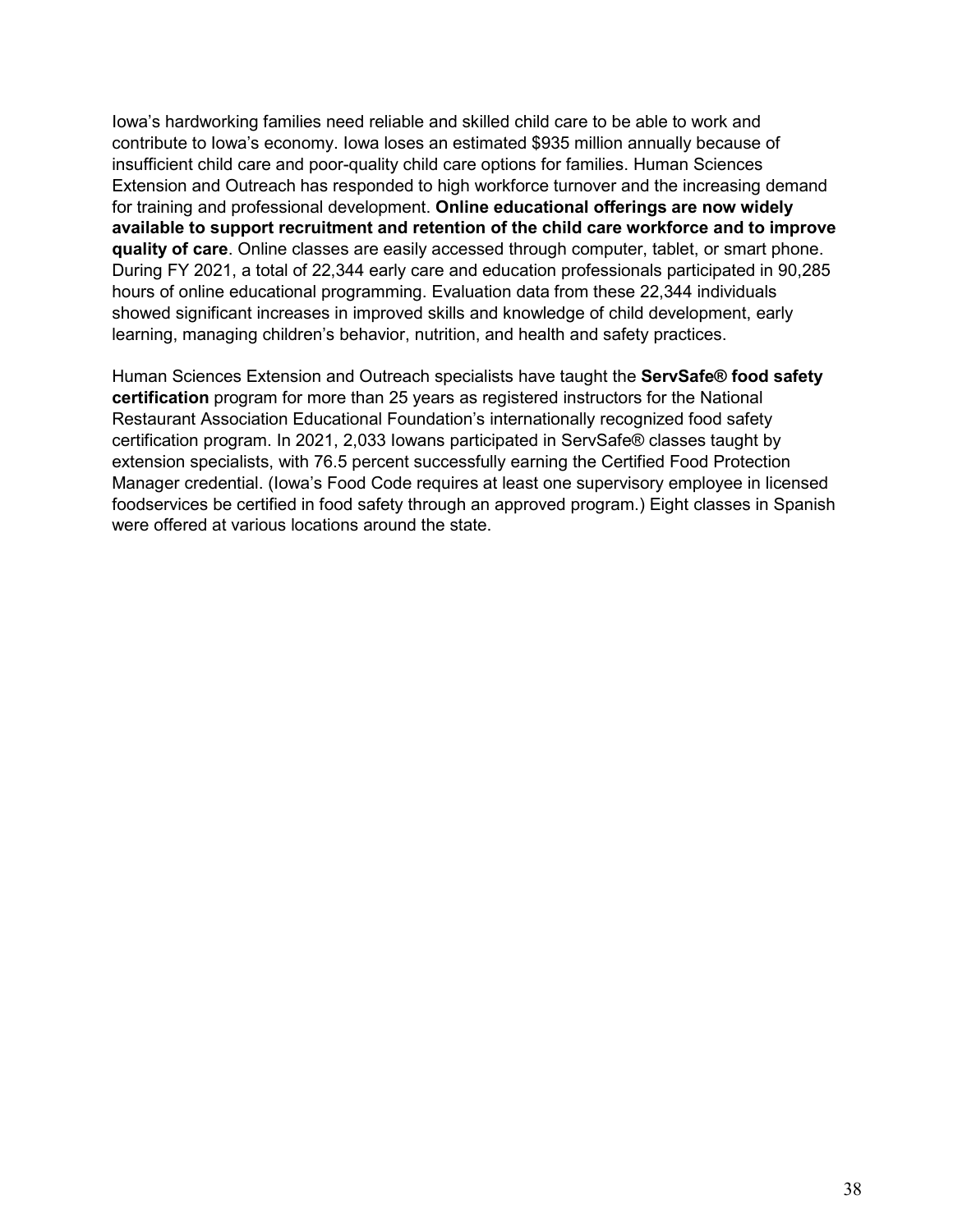#### **Appendix 3: Regents Innovation Fund Program**

#### **RIF Commercialization Infrastructure and Campus-Wide Entrepreneurial Culture Program**

The ISU Research Park and EDIR entrepreneurial programs received \$602,000 of Iowa State University's \$1,050,000 RIF allocation, and is administered through the Office of Economic Development and Industry Relations (EDIR) via the Pappajohn Center. The funds provide support for units that contribute to building and enhancing the innovation and entrepreneurial ecosystems at Iowa State. A summary of the RIF funding received by each unit is provided below, while their achievements and activities are provided elsewhere in this report.

| Unit                                               | <b>FY21 RIF Commercialization Infrastructure and</b><br><b>Campus-Wide Entrepreneurial Culture Program</b><br>(\$602,000 of \$1,050,000 RIF Allocation) | Award<br><b>Amount</b> |
|----------------------------------------------------|---------------------------------------------------------------------------------------------------------------------------------------------------------|------------------------|
| <b>ISU Research Park</b>                           | Support for operations of the ISU Research Park                                                                                                         | \$245,000              |
| <b>ISU Startup Factory</b>                         | Support for operations of the ISU Startup Factory                                                                                                       | \$150,000              |
| <b>Small Business</b><br><b>Development Center</b> | Support for operations of the Small Business Development<br>Center                                                                                      | \$105,000              |
| <b>ISU Pappajohn</b><br><b>Center</b>              | Support for entrepreneurial programs at ISU                                                                                                             | \$72,000               |
| <b>OIC</b>                                         | Support for commercialization activities at ISU                                                                                                         | 15,000                 |
| JPEC/CyBIZ Lab                                     | Support for industry relations functions at Iowa State and<br>other technology transfer activities across campus.                                       | \$15,000               |

#### **Summary of FY21 RIF Commercialization Infrastructure and Campus-Wide Entrepreneurial Culture Program**

#### **RIF Commercialization Program**

The RIF commercialization program, which is administered within EDIR, received \$448,000 of Iowa State's RIF allocation and pairs ISU faculty with Iowa companies on projects to create or improve products or processes. These funds are a **critical source of gap funding**. They represent a unique resource that can be applied toward the success of Iowa companies. A summary of FY21 funded projects is included below. Fifty-five startup companies have been assisted, including **35 new companies that were started as a direct result of RIF and its predecessor program Grow Iowa Values Fund (GIVF) funding. Over the past 12 months, several of these startups have attracted significant private, state and federal funding, raising over \$3.5 million in early stage investment to facilitate commercialization and first sales**. In total, **more than 100 Iowa companies have participated** in the program.